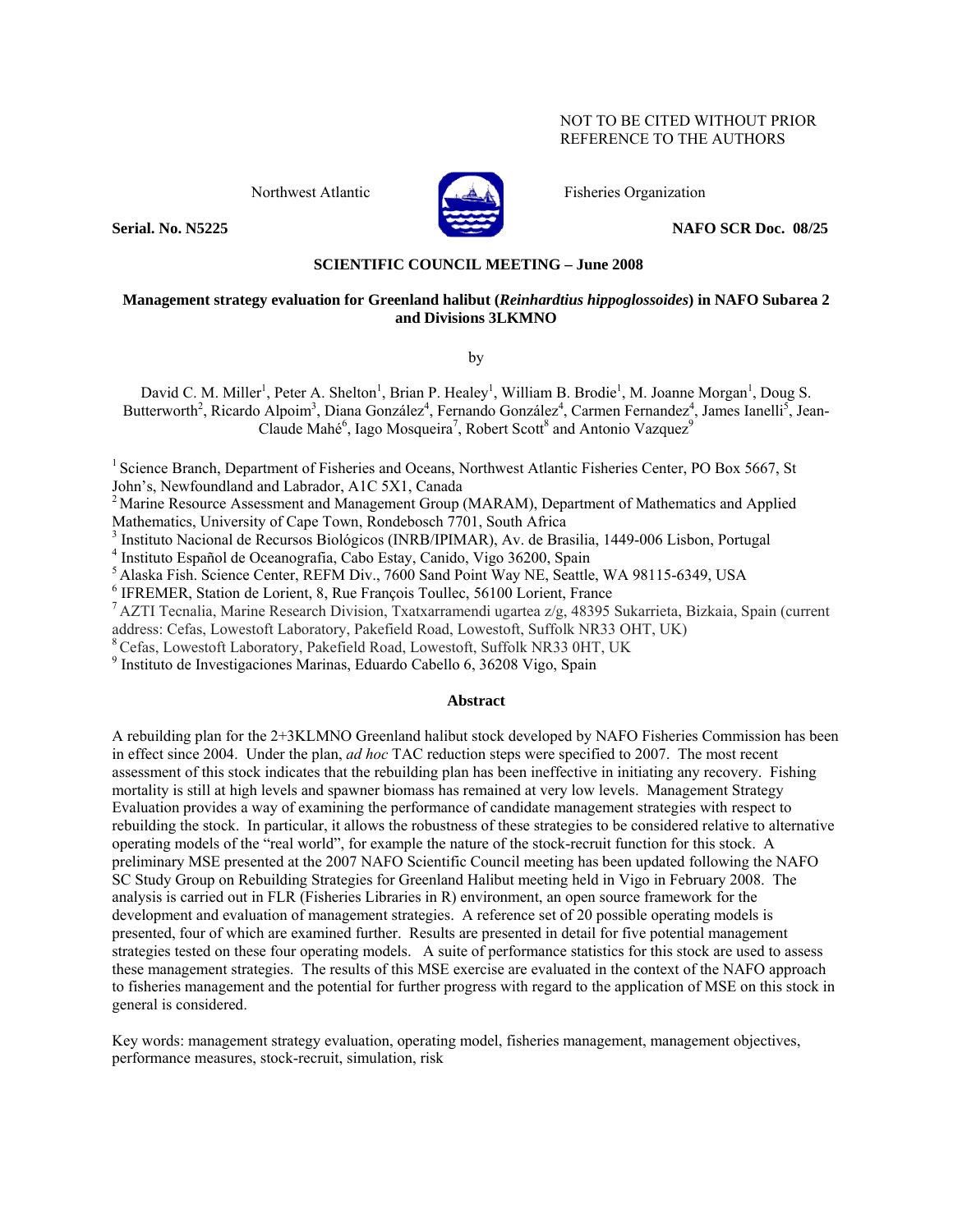#### **Introduction**

The distribution of Greenland halibut in the Northwest Atlantic is continuous along the continental slope within NAFO Subareas 0, 1, 2 and 3 (Bowering and Brodie, 1995). An argument could be made to treat this entire distributional range as a single unit for stock assessment and management purposes. This is strengthened by the theory that most of the spawning appears to occur in the Davis Strait area (Bowering and Brodie, 1995). Smaller Greenland halibut fisheries also occur in the Gulf of St. Lawrence, in fjords off West Greenland and in Cumberland Sound, and may be on separate stocks. This paper introduces management strategy evaluation (MSE) for the 2+3KLMNO management unit, but could be expanded to include Subarea 0 and 1 if these are considered to be part of the same management unit at some point in the future. Alternatively, management strategies could be evaluated for robustness to population fragmentation imposed by management unit boundaries.

The fishery for Greenland halibut in eastern Canada goes back to 1857 (Bowering and Brodie, 1995). Landings fluctuated between 250 and 1 000 t annually between 1916 and the early 1960s. The early fishery was conducted by longline and restricted to the deep channels in the bays. With the increase in factory freezer trawler activity in the offshore and the introduction of synthetic gillnets in the inshore, the nominal catches increased through the 1960s reaching a peak of about 37 000 t by 1969. Given that the stock was not under quota management and that much of the catch was processed at sea by factory freezer trawlers and factory mother ships, such as the Professor Baranov, capable of processing and freezing up to 100 tons of groundfish per day, the actual magnitude of fish dying from fishing operations must be assumed to be poorly known. It should also be noted that, while these nominal catches may seem modest compared to the equivalent data for northern cod over the same period, Greenland halibut is a slow growing, late-maturing, long-lived, deep-water species. Depending on the size of the stock and the actual catches, it is possible that fishing mortality was not sustainable during the late 1960s and early 1970s. This would be, consistent with the heavy overfishing occurring on other, better studied, groundfish stocks in the area at the time, such as cod, American plaice and yellowtail flounder. It is also clear that Greenland halibut was systematically overfished by gillnets in the deepwater bays around eastern Newfoundland in the late 1960s and early 1970s leading to local depletions. This fishery eventually moved offshore in the 1980s, first to the mid-shore deepwater channels in Divs. 2J and 3K, and eventually to the deepwater slopes in SA 2+3.

Greenland halibut stock in Subarea 2 and Div. 3KL first came under TAC management by Canada in 1974. The TAC in this portion of the stock area increased from 35 000 t in 1980 to 55 000 t in 1981-84, 75 000 t in 1985, and 100 000 t in 1986-89. These increases in TACs were the result of research vessel survey estimates of stock biomass (in excess of 400 000 t) which indicated presence of both high levels of fishable biomass as well as prospects of several better than average recruiting year-classes. The TACs were intended to apply to the entire stock area, and not just the portion in Canadian waters. After observing an estimated reduction in stock biomass from the late 1970s to the late 1980s in Subarea 2 and Div. 3KL of about 50%, the TAC was reduced to 50 000 t in 1990 and this level was maintained to 1993 despite further substantive declines in stock size throughout the normal range of observed historical stock distribution. The late 1980s-early 1990s coincided with a period of increased fishing effort in the regulatory area with the influx of about 40 Spanish factory freezer vessels displaced from Namibia. There was an increase in the violation of NAFO regulations over this period, including under-reporting and the use of illegal small mesh trawls. Although Scientific Council, in its deliberations during June 1993, could not advise on an appropriate catch level for 1994, the TAC was reduced to 25 000 tons by Canada in Subarea 2 and Divisions 3KL in consideration of low levels of stock size estimated for this area. It was intended that this TAC should include all catches in Subarea 2 and 3 for conservation purposes. Nevertheless, catches in the NAFO Regulatory area continued unregulated. In 1994, management of Greenland halibut in Subarea 2 and Div. 3KLMNO (note the change to include Div. 3MNO) became the responsibility of NAFO Fisheries Commission which imposed a TAC of 27 000 t for 1995. This level was maintained for 1996 and was proportioned throughout the management area in an attempt to reduce high concentrations of effort in localized areas. By 2003 the TAC had increased to 42 000 t.

The 2003 NAFO assessment (Darby *et al*., 2003) of Greenland halibut was a landmark event. There was a major downward revision relative to previous recent assessments which had indicated a growing stock. This downward revision was based on an additional year of data and a change in the XSA formulation. Instead of a growing stock, it estimated that the exploitable biomass had decreased to the lowest level in the recorded time series and that fishing mortality was increasing and was double the level of  $F_{0.1}$  (Darby *et al.*, 2003). Projections showed that a continuation of the catch at the prevailing level would rapidly collapse the stock, and SC advised a reduction in TAC to 16 000 t in 2004. NAFO Fisheries Commission responded by putting in place a fifteen year rebuilding plan with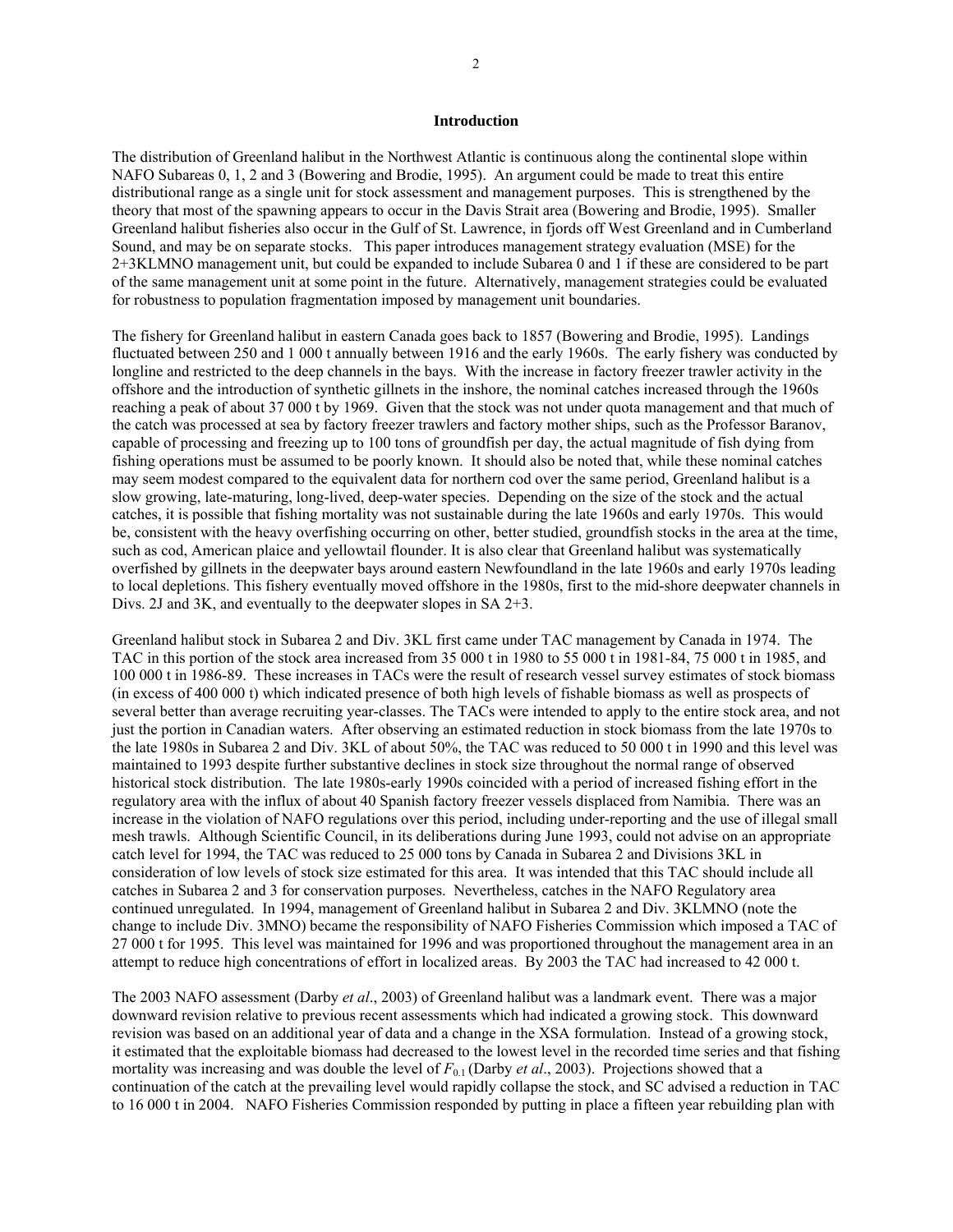the objective of attaining a target of 140 000 tons exploitable (5+) biomass by the beginning of 2019. TAC levels were set for 2004-2007 at 20 kt, 19 kt, 18.5 kt and 16 kt, respectively. The intention was that subsequent TACs would depend on rebuilding progress, but with a 15% cap on any year-to-year change. Thus 2007 was the last year of specified TAC reductions and the TAC was kept at 16 kt in 2008. Although the TAC reduction steps were agreed to by FC, estimated catches have exceeded TACs up to about 40%, fishing mortality has remained high, and biomass remains at historic low levels (Healy and Mahé, 2006, 2007, 2008). The 2007 assessment found that average fishing mortality (ages 5-10) for 2006 was 0.59, over two times the  $F_{\text{max}}$  level (0.26) and four times the  $F_{0.1}$ level (0.14). Violations of NAFO regulations have continued, including Canadian fishery officer reports of missidentification of catch from the NAFO regulatory area as Hatton Bank Greenland halibut (i.e. from the Northeast Atlantic) and various other forms of under-reporting. Shelton (2005a, 2005b) criticised the Fisheries Commission rebuilding plan for having no scientific basis and for not being submitted for scientific peer review. Shelton (2005a) concluded that the plan was considerably less cautious than one which would be specified under a Precautionary Approach. In addition, he found that the rebuilding was not robust to retrospective error in estimates of recruitment nor was it robust to alternative assessment methods. Shelton (2005b) concluded that, in order to be compliant with the Precautionary Approach, fishing mortality should be immediately reduced to below  $F_{0,1}$ . A variable-*F* rebuilding plan was described and subject to preliminary simulation testing in which fishing mortality is initially set at 0.5x*F*0.1, but increases to  $F_{0.1}$  as the stock rebuilds. This strategy outperformed alternative constant-*F* strategies, such as  $F_{\text{max}}$ ,  $F_{0.1}$  and  $F_{\text{sq}}$ , in simulations.

The Precautionary Approach was adopted by NAFO in 2004 and in principle by Canada when she ratified the 1995 UN Fish Stocks Agreement in 1999, but implementation has lagged (Shelton, 2007). Reference points have been suggested for some stocks. For example,  $B_{\text{lim}}$  for Divs. 3LNO yellowtail flounder is considered to be 30% of  $B_{\text{max}}$ and advice is provided on the basis of a  $2/3F_{\rm msy}$  harvest control rule. Although not officially adopted by NAFO FC, this advice has been followed in the recent past and the stock could be considered to be sustainably managed at the present time. However, the yellowtail management strategy does not specify how fishing mortality will change should the stock begin to decline. For stocks for which there is an analytical assessment, NAFO Fisheries Commission makes the following standing requests for information from Scientific Council:

 *As general reference points, the implications of fishing at F0.1 and Fcurrent in the next year and subsequent years should be evaluated. When spawner biomass reference points have been identified, short and medium term consequences should be identified for various exploitation rates (including no fishing) in terms of yield, stability in yield from year to year, and the risk or probability of maintaining the stock within, or moving it to, the Safe Zone. In order to consider the balance between risks and yield levels, each management strategy evaluation should provide risks and yields associated with various harvesting options in relation to Blim, and Flim and target F reference points selected by managers. Also, the present stock size and spawning stock size should be described in relation to those observed historically and those expected in the longer term under this range of options. Spawning stock biomass levels considered necessary for maintenance of sustained recruitment should be recommended for each stock. In those cases where present spawning stock size is a matter of scientific concern in relation to the continuing reproductive potential of the stock, management options should be offered that specifically respond to such concerns.* 

The Fisheries Commission request for advice from Scientific Council outlined above is consistent with a PA approach, but what is lacking is the adoption of a predetermined management strategy comprising harvest control rules which can be demonstrated to have the desired performance, including the degree of risk-averseness required by the PA. Instead, FC makes management decisions on a largely *ad hoc* basis without clear logical links to the scientific advice that is provided. Although the current rebuilding plan for

SA 2+3KLMNO Greenland halibut provides some structure, it is not science-based and was not simulation-tested to predetermine likely performance prior to implementation. Consequently, the present FC rebuilding strategy contradicts most of the principles for sustainable fisheries and the Precautionary Approach espoused above by NAFO. Fishing mortality continues to be high and spawner biomass continues to be extremely low under the rebuilding plan. We propose that in the future NAFO fisheries management should apply a science-based and simulation-tested prescribed harvest control rule based management strategy that can reasonably be expected to perform in such a way that the risk of the stock falling outside the Safe Zone is relatively low and, for a depleted stock such as Greenland halibut, the probability of rebuilding to the safe zone within a prescribed period of time is high.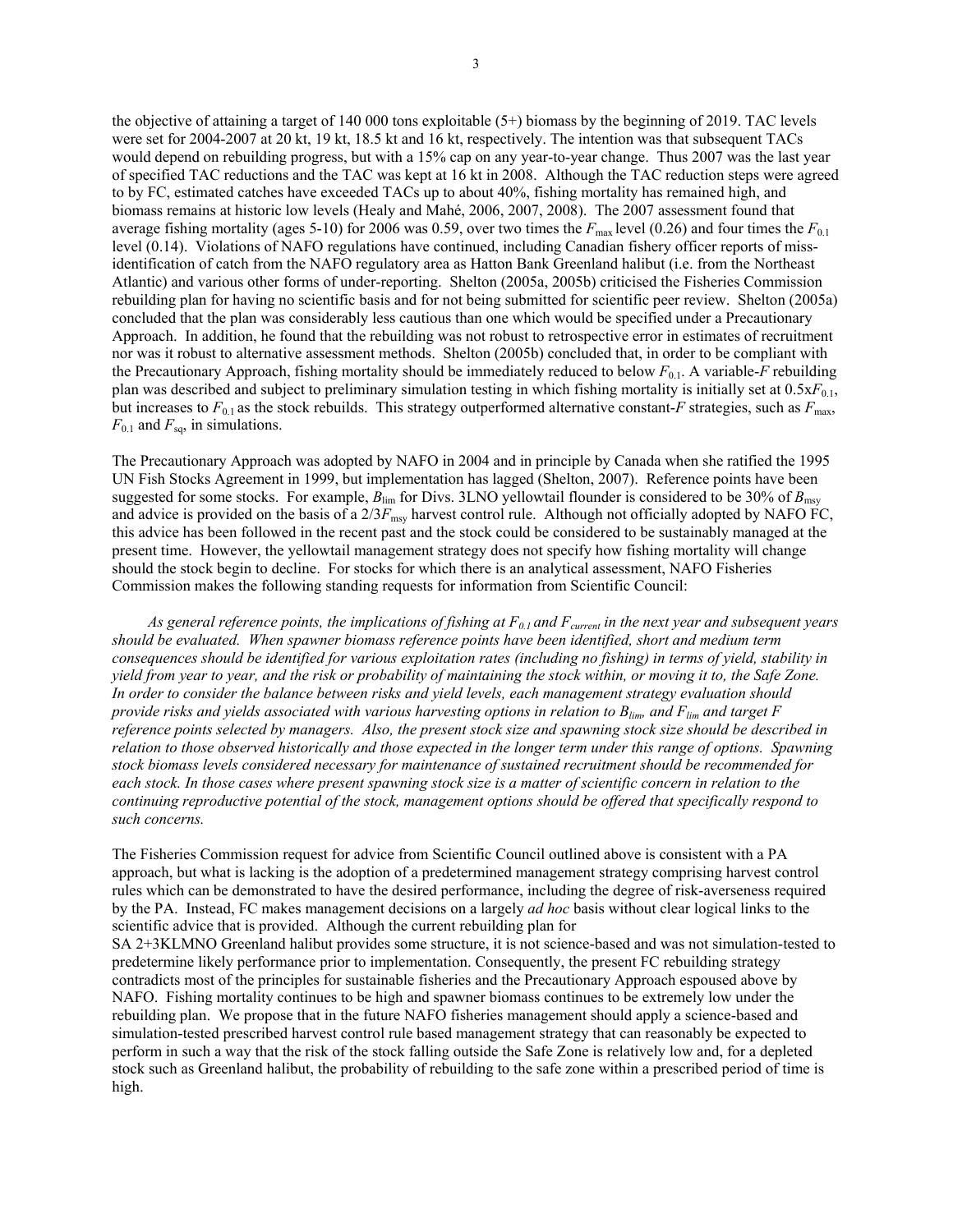Management strategy evaluation (MSE) is based on an approach of evaluating models through simulation before using them as a basis for decision-making in the real world. This approach gained increased prominence though the evaluation of management procedures by the International Whaling Commission in the 1980s and is described in Kirkwood and Smith (1996) and more recently in ICES by Kell *et al*. (2007) in the context of a new stock assessment environment in R-code called FLR (Fisheries Library in R; see www.flr-project.org). We work within the FLR environment in our MSE study of Greenland halibut. In 2007 a preliminary MSE for this stock was presented (Miller *et al.*, 2007). Based on these preliminary results NAFO SC struck a study group (NAFO Study Group for Rebuilding Strategies for Greenland halibut) to further develop this approach. A Wiki was established to garner input and the Study Group met in Vigo in February 2008 to review progress and to suggest further development. This meeting was attended by scientists from NAFO member countries, fishing industry representatives from Canada and the EU, fisheries managers and invited independent experts.

Based on the input prior to the study group meeting obtained through the Wiki and suggested changes and improvements made at the Study Group meeting in Vigo (NAFO SC, 2008) , the management strategy evaluation reported in Miller *et al.* (2007) has been substantially revised and improved. The present research document updates this progress. Further, relatively minor revision is anticipated with a view to applying the management strategy evaluation in provision of scientific advice on rebuilding options made to Fisheries Commission by Scientific Council in 2009.

#### **Conceptual framework**

The conceptual framework for Management Strategy Evaluation (MSE), adapted from Kell *et al.* (2007), comprises an "operating model" and a "management strategy/procedure" (Fig. 1). In this approach the operating model (OM) is constructed to simulate the fish stock and the fishery, and is conditioned on the available data in order to be a realistic representation. The operating model represents the "true" system and incorporates biological processes that make up the stock dynamics and fishery processes that result in the capture of fish. Conditioning of the operating model requires the estimation of parameters consistent with the data and hypotheses about how these were generated. These govern processes such as recruitment, growth, maturation and mortality with respect to stock dynamics, and selectivity at age with respect to the fishery. A perception of the operating model is generated by sampling "observed data", with error, from the operating model. An assessment model can be fitted to this observed data. The performance of a management strategy (MS) can be evaluated by applying it to this perception of the "Real World" – either directly to the observed data or to model estimates based on the observed data. Performance Statistics (PSs) evaluate how well a particular management strategy is performing relative to other candidate strategies across a range of conservation and fishery related performance measures when applied to the simulated "real" stock. Application of the MS is repeated many times over some management time horizon to sample from various sources of uncertainty. The alternative MSs are evaluated through the generation of distributions for the PSs. Strategies that are robust to the uncertainty in terms of being risk-averse with respect to falling into NAFO PA Zones 2-5 (NAFO SC, 2003), i.e. which keep the stock in the "Safe Zone" with high probability, would be favoured under a PA approach. Note that specific PA reference points have not yet been accepted by SC for this stock. Given that there may be a number of major hypotheses regarding the biology of the stock, for example, the appropriate recruitment function, a reference set of operating models is required that capture the full range of hypotheses, rather than only a single operating model.

The key elements of the MSE approach (Smith *et al.*, 1999) include specifying management objectives, performance measures, and alternative management strategies. This is followed by simulation evaluation of alternative management strategy performance statistics, and presentation of results to decision makers.

Guidance on management objectives is necessary before any evaluation of potential management strategies can be undertaken. General objectives, common to most fisheries stocks include a low risk of depletion of the stock while maintaining a reasonably high average annual catch (yield) and maximizing the stability of catches year to year. Clearly this will involve an evaluation of trade-offs. It is also preferable to have a management strategy that is robust to uncertainties in the dynamics of the population. With regards to the NAFO PA framework, a good management strategy should have a high probability of maintaining the stock within, or moving it to, the Safe Zone (i.e. low probability of  $F>F_{\text{lim}}$  or  $B < B_{\text{lim}}$ ). These objectives can be encompassed in the form of performance statistics. Performance statistics need to be quantifiable measures that can be used to evaluate how well a particular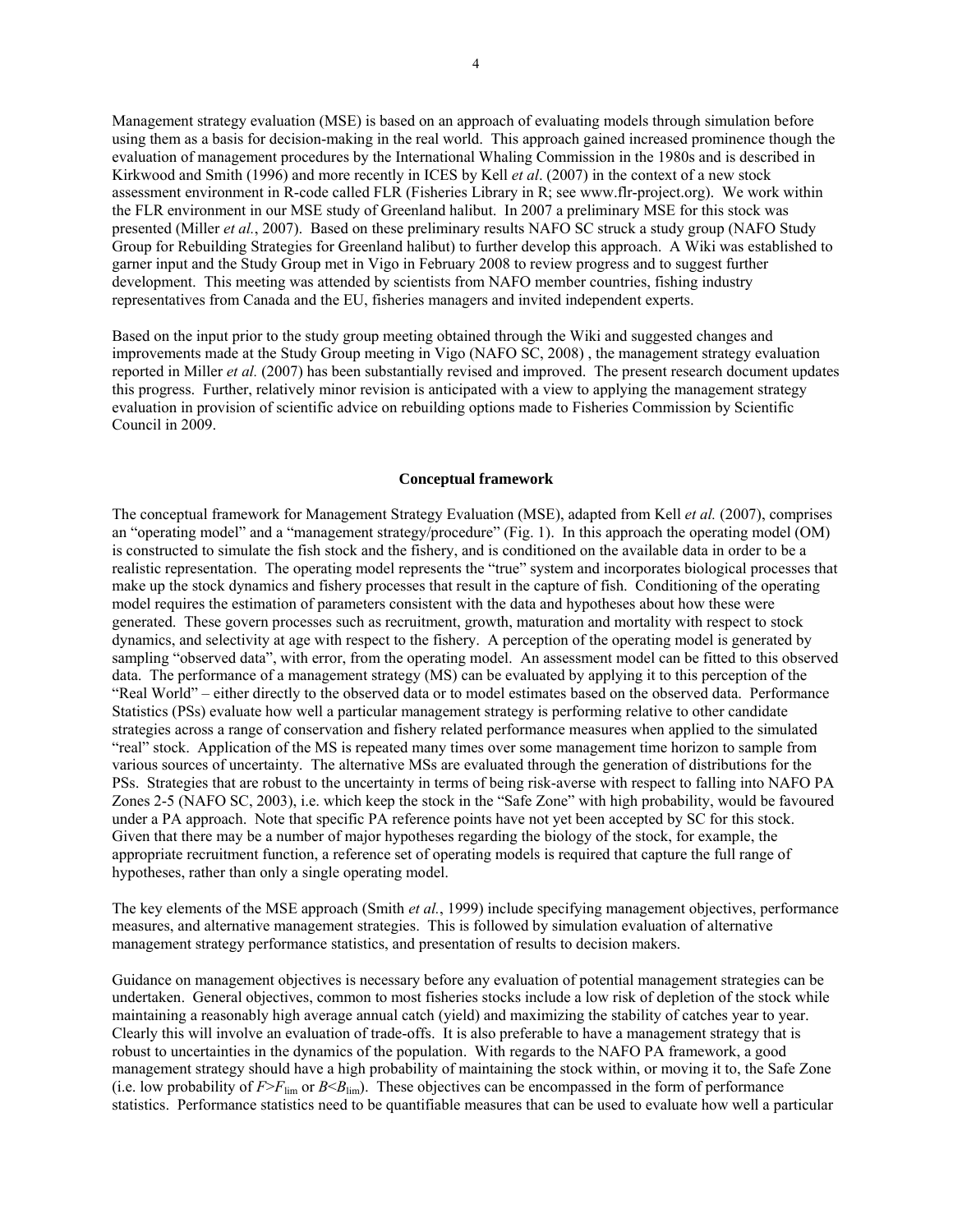management strategy is performing, relative to other strategies. They should relate easily to the fishery and be meaningful to stakeholders and managers. They need to address both fishery related objectives and those that are stock-conservation related. In some cases tolerances can be predefined such as an unacceptable risk of falling outside a pre-specified limit reference point value. Other performance statistics may be more useful in evaluating the inevitable tradeoffs between measures such as mean annual catch and variation in annual catch. Trade-offs need only be evaluated for MSs that provide performance statistics that fall within specified risk tolerances.

To be consistent with the NAFO PA framework, management strategies under consideration should be suitably riskaverse and involve a decrease in *F* with decreasing biomass. The past management of this stock has resulted in the exact opposite outcome – fishing mortality has tended to increase with decreasing stock size. Risk-prone management of this kind is contrary to the PA. In addition to stock conservation concerns, in order to be practical for the fisheries industry, strategies that do not lead to large fluctuations in catch and *F* from year to year are preferred. Management strategies need not depend only on estimates from models fit to available data. Model-free strategies, using the index survey data directly can also be applied. Experience in other fisheries where MSE has been applied has indicated that model-free management strategies may have a higher degree of acceptability to fisheries managers than those based on model estimates while performing as well or better than model-based strategies (Butterworth, in press).

To evaluate alternative MSs, they are applied to data generated from a range of operating models constructed to simulate the fish stock and the fishery. Each operating model is conditioned on available data and various hypotheses regarding the true dynamics of the stock. The operating model represents the Real World over the duration of the simulation and management strategies are applied based on data taken from this simulated Real World. A lot of uncertainty usually exists around the dynamics of fish stocks, so instead of a single representation of 'reality" it is advisable to consider many options encompassing most of the possibilities to deal with this uncertainty. A group of operating models each conditioned on different data or based on an alternative hypothesis of the stock dynamics or future trends in the fishery, is referred to as a reference set of operating models. In order to carry out a full management strategy evaluation, one needs to examine each strategy under each operating model in the reference set. It is recommended that in the order of 100 simulations are run for each management strategy for each operating model (Rademeyer *et al*. 2007).

Conditioning of operating models requires consideration of the past system and initial starting point of the population, biological parameters of the stock (stock-recruit curve, maturity and weight/growth), behavior of the fishery/fleet(s) and the level of uncertainty/error in the observation of the system and estimation of stock parameters.

Deterministic (i.e. no error) simulations are useful for understanding the basic behaviour of each OM. However, to fully evaluate a management strategy, tests need to be carried out over a number of stochastic simulations. Stochastic MSE simulations can be run under different scenarios of uncertainty/error relating to the "Real World" stock and the perception of it. We have adopted the three step "POM" approach to management strategy evaluation described in the ICES COMFIE Report (ICES, 1997). P = Process error (this captures variation in the "Real World" e.g. variation in growth, maturation, recruitment, mortality, selectivity etc.);  $O =$  Observation error in the perception of the Real World such as the survey tuning indices (note: at this point no Observation error in commercial catch is considered); M = Model error (error associated with the XSA estimates, or any other stock assessment model that may be used, of population size and fishing mortality that would occur even if the model were given perfect data about the Real World). In Fig. 1, P-level analysis is considered by including Process error but applying the management strategy to the fishery as if there were perfect information (i.e. no Observation error and no Model estimation error). PO-level analysis includes Process error and Observation error, but no Model error. Indices of stock abundance are created by using index residuals from the initial XSA, used to create the population, to add error to the actual population numbers. POM-level analysis includes all three sources of error. The indices from the population (with Observation error) are used together with catch information in an XSA (Model error) to obtain a perceived view of the true population. Using a model such as XSA cancels out observation error to an extent by 'smoothing' over the error from each of the three indices used. However, further error can result from model biases and the assumptions used in the model (e.g. *M*, shrinkage of *F* in the final years etc.).

Management strategies that perform poorly under P, or PO levels of error are unlikely to perform well under the full POM error conditions. We initially evaluated the harvesting strategies sequentially, under P, PO and the full POM structures. Although this step-wise introduction of error was found to be useful, in practice, running prospective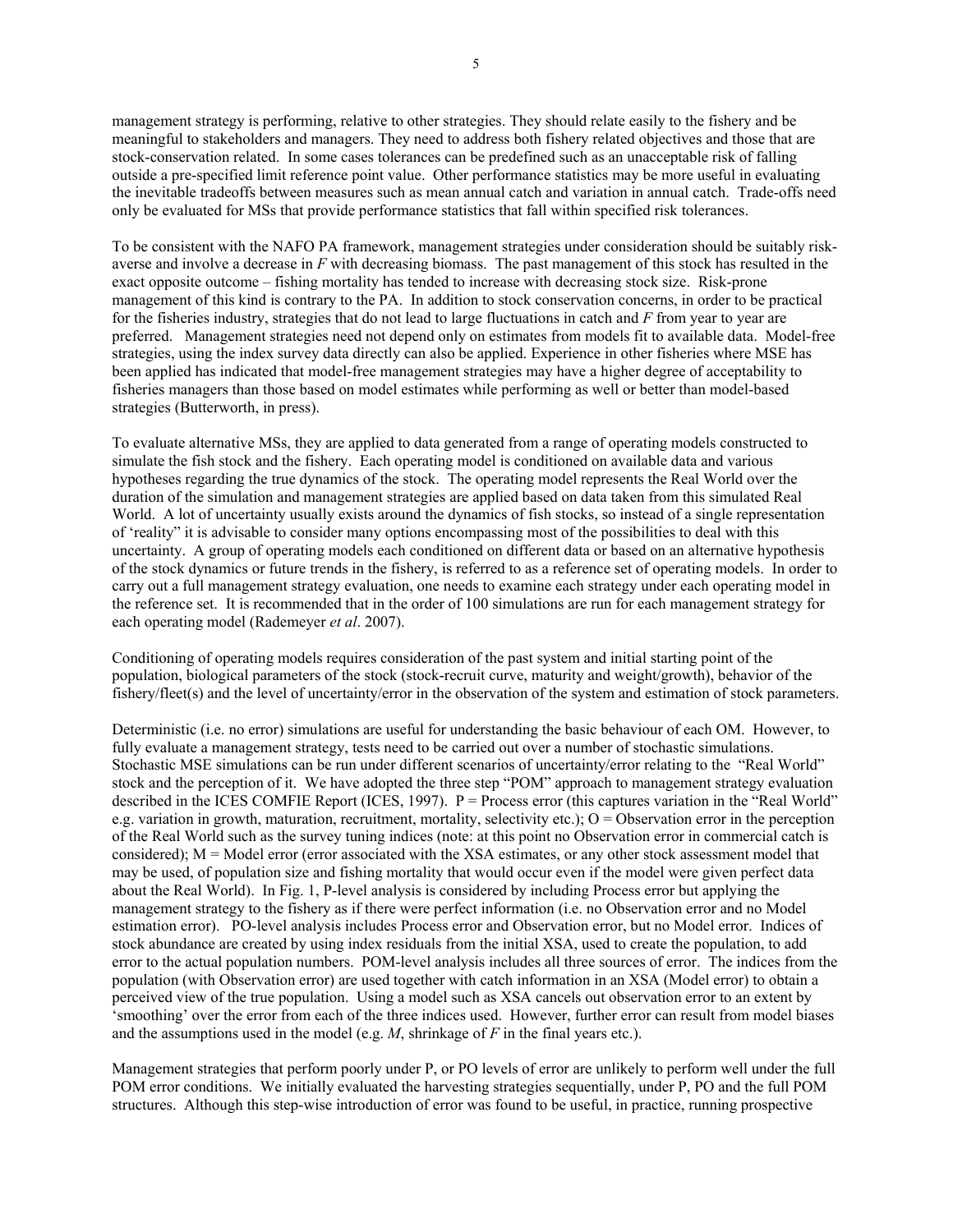MSs under the full POM error was found to be more expedient. The ultimate test of an MS's performance is whether or not it is successful, in terms of achieving the management objectives as measured by performance statistics, despite uncertainty caused by process, observation and model error (i.e. simulated "real world" conditions).

Management implementation error, including TAC-overruns, is a serious problem with respect to many stocks, including 2+3KLMNO Greenland halibut. It may be considered necessary to incorporate some form of implementation error in the MSE simulation process. This could be done by adding a proportional overrun. However, TAC overrun is likely to vary depending on the availability of fish to the fishery and the level of TAC. Hence, predicting the likely implementation error is a difficult undertaking. In addition to this, incorporating implementation error makes it difficult to determine the true success of a management strategy – is the failure of a strategy due to inherent shortcomings or to the non-compliance in the fishery? Implementation error could be considered to be more a problem for managers to deal with. For example, if managers anticipate a certain level of TAC overrun, then it would be logical to allocate lower TACs than those determined by the MS in anticipation that a certain overrun would occur.

Results of MSE simulations need to be presented in a clear and concise manner that managers/decision makers/stakeholders can easily interpret the outcome. When there is a large amount of uncertainty, the reference set of operating models can easily become excessive. It is important that an MSE is well planned so that only the most likely and influential sources of uncertainty are fully explored to keep the reference set manageable. The reference set may be reduced by examining deterministic (error-free runs) and eliminating OMs which essentially duplicate the behaviour of other OMs. Expert opinion may also be required to weight the various scenarios in order to determine the overall performance of each management strategy in the various models within the reference set. Alternatively, it may be best to rather identify which MSs satisfy pre-specified performance criteria and present a set of potential management strategies to fisheries managers from which to choose. The robustness of management strategies to uncertainty, as well as their ability to achieve key management objectives while maintaining a healthy stock, needs to be presented in clear understandable manner so that the appropriate management strategy can be selected.

### **MSE Application to Greenland halibut in NAFO Subarea 2 and Divisions 3LKMNO**

The current application of the Greenland halibut MSE is based on the structure from the initial MSE presented at the 2007 NAFO SC meeting (Miller *et al.*, 2007). It has been updated substantially and includes a number of the recommendations made through a Wiki website and from the NAFO SG on Rebuilding Strategies of Greenland halibut which met in Vigo in February 2008 (NAFO SC, 2008), in particular:

- 1. Further investigation of operating models is required particularly with regards to conditioning. It was recommended that commercial CPUE be incorporated in the conditioning of one or more operating models (to create a historical and current version of the stock more in line with industry perceptions).
- 2. An asymptotic PR scenario for ages 14+ should be considered in addition to dome-shaped scenarios.
- 3. While Management strategies investigated were generally acceptable, some minor modifications could be explored. In particular it was expressed by industry to the Study Group that stability in TACs is important and that annual adjustments should be as small as possible.

Following the conceptual framework given above, the current MSE application for the Greenland halibut stock is now described in more detail. The Greenland halibut MSE takes into account historical uncertainty in the form of Observation error through an XSA bootstrap procedure (Miller and Shelton, 2007), giving a distribution of initial population sizes and age compositions. Process error (variation in weights at age, proportions mature at age, partial recruitment at age and number of recruits) was accounted for by running the simulation for each management strategy out to year 2030 a total of 100 times. No management implementation error (i.e. TAC over/under-runs) was considered (i.e. if the strategy indicates a TAC of 30,000 t then this value is applied in the evaluation). It is thus assumed that managers will deduct expected TAC overruns from proposed TACs derived from application of a particular harvest control rule, based on recent TAC overrun information, before allocating quotas.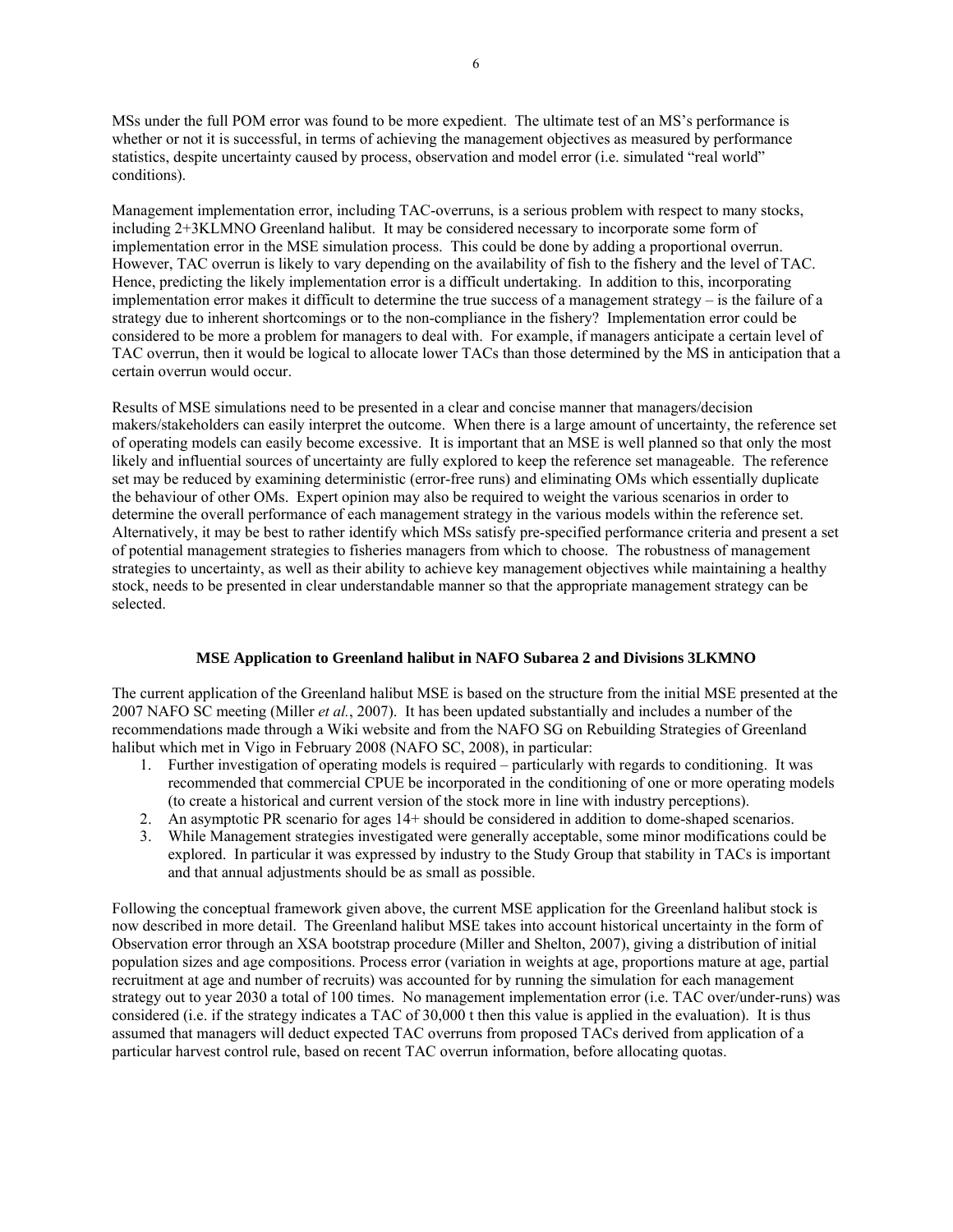#### **Management objectives**

The immediate management objectives for 2+3KLMNO Greenland halibut are with respect to the rebuilding plan laid out by NAFO Fisheries Commission in 2003 (NAFO FC, 2003): to rebuild the stock to 140 000t exploitable (5+) biomass (the mean biomass from 1975-1999) by the end of 2018 while minimising the annual reduction in catch (no more than 15% TAC change from year to year). It is assumed that rebuilding to  $B_{\text{msy}}$  represents an unstated long-term objective once the "milestone" target of 140kt (or equivalent estimate) is achieved. Clearly tradeoffs between catch and rate of rebuilding to the FC target and  $B_{\text{msy}}$  will be a consideration. In order to allow for  $B_{\text{msy}}$  as an objective, the time horizon of the MSE is extended 2030.

#### **Performance statistics**

 The results of the stochastic MSE simulations can be divided into two broad categories: descriptive statistics and performance measures. The former includes results that are produced to develop an understanding of the dynamics of the simulated stock and the fishery. The latter are measures that can be used to assess the relative merits of candidate MSs, either how they perform with regards to critical performance criteria or what trade-offs in performance they represent.

In the current MSE, descriptive statistics presented are annual exploitable (5+) biomass, spawner stock biomass, recruitment (age 1), mean *F* (ages 5-10), annual catch and the mean exploitable age of the stock (weighted mean age of all fish five and older). These statistics are presented by OM as time series plots for each MS.

The performance statistics (PSs) suggested include those presented at the Vigo SG meeting, which were found to be generally acceptable by industry and managers, and a few additional long term measures to account for NAFO obligations under the 1995 UN Fish Stocks Agreement. These have been divided up into industry and conservation focused measures, pertaining to three different reference years – beginning of 2010, 2019 and 2030 i.e. short term, rebuilding plan duration and long term.

Industry-focused statistics (calculated on the annual values from the start of the MS implementation up to the beginning of the reference year):

- 1. Avg. Catch the average annual catch/yield.
- 2. Catch/MSY the average annual catch as a fraction of MSY.
- 3. AAV in Catch the average absolute annual variation in TAC  $(\%)$ :

$$
AAV_{y} = 100 \times \frac{\sum_{i=y'}^{y} \left| 1 - \frac{C_{i}}{C_{i-1}} \right|}{y - (y'-1)}
$$
\n(1)

Where:  $C_y$  = commercial catch in year y

 $y'$  = the first year when the catch was determined by the MS (2008)

- 4. CV on F the coefficient of variation in F.
- 5. Mean Age of Catch weighted mean age in the catch.

Conservation-focused statistics:

- 6. Recov. Ratio the ratio of exploitable  $(5+)$  biomass to the mean exploitable biomass from 1975-1999 (i.e. the rebuilding plan target biomass)
- 7. *B*/ $B_{\text{msv}}$  biomass as a fraction of  $B_{\text{msv}}$ .
- 8.  $F/F_{\text{msy}}$  fishing mortality as a fraction of  $F_{\text{msy}}$ .

These statistics, with the exception of Mean Age of Catch, are presented as box and whisker plots (medians and percentile ranges of replicates).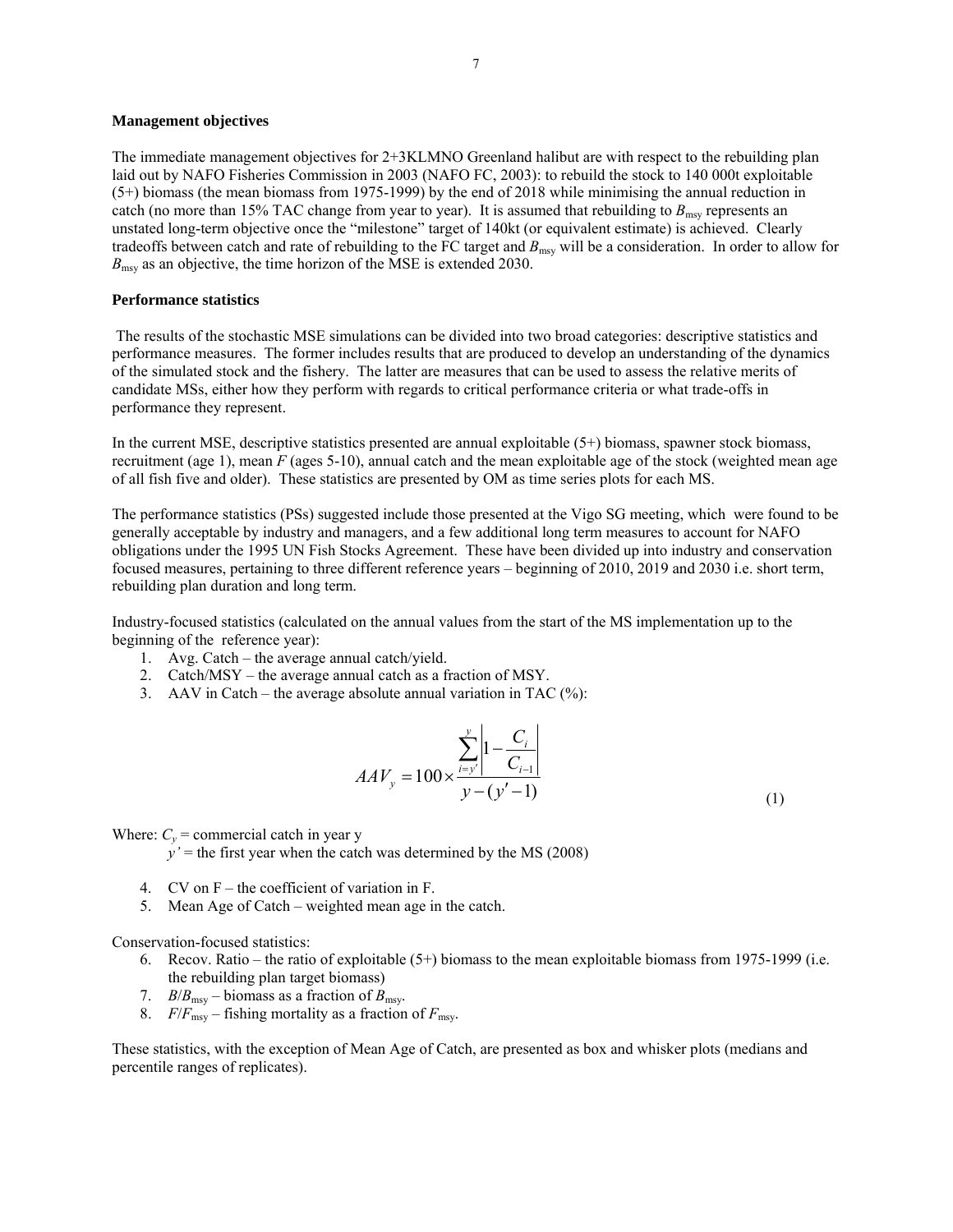Should PA reference points be developed and accepted for this stock by SC, then the probability of falling outside these values could also be included as PA-relevant performance measures. However, *B* as a fraction of  $B_{\text{msv}}$  and *F* as a fraction of *F*msy do provide indications of overfishing that can be interpreted in a PA context.

#### **Alternative management strategies**

All of the strategies considered in this MSE set Total Allowable Catches (TACs) for year *y*+1, in year *y*, using data up to year *y*-1 (as is done in practice). To implement strategies which are *F*-based, the stock is projected forward to the beginning of year *y*+1 using available data and the TAC set the previous year. The *F* value is then converted to a TAC using the projected numbers at age at year *y+1* and three-year geometric means of commercial selectivity (PR) and weight at age. For both deterministic and stochastic simulations, the TAC is caught exactly, unless there is not enough exploitable biomass to support such a TAC, in which case an  $F_{\text{can}}$  value of approximately 1.73 is applied (this equates to approximately 85% of available fish being caught).

Four constant catch scenarios (0, 8k, 16k and 32k t) were used in initial deterministic runs to evaluate how the various OMs behave under different levels of fishing pressure. Constant catch strategies are not considered as potential candidates for management of the fishery and were only applied for diagnostic purposes.

Five management strategies were considered in stochastic analyses:

(i) *F* status quo strategy  $(F_{sq})$ 

*F*-based strategy. The stock is fished at the same fishing mortality as in the previous year. i.e. in each year *y*, *F* from the previous year,  $F_{y-1}$ , is converted to a TAC for year  $y+1$ , based on stock projections to the start of year  $y+1$ . This is recalculated each year, so *F* will vary. Given the current high level of *F*, this is a heavy fishing strategy.

(ii) Precautionary Approach strategy (PA)

*F*-based strategy. This is a simplified PA implementation based on the breakpoint in segmented regression as a reference point. In this case, the value of *F* is determined depending on how current SSB relates to *beta* (*β*), the breakpoint in the segmented regression curve (Fig. 2):

if SSB> *β* then *F*=*F*<sub>0.1</sub>, else if SSB<0.5<sup>\*</sup> *β* then *F*=0.5<sup>\*</sup>*F*<sub>0.1</sub>, else *F*=(SSB/ *β*)<sup>\*</sup>*F*<sub>0.1</sub>

#### (iii) Model-free, index-based TAC adjustment strategy (ModFree)

TAC-based strategy. A simple TAC adjustment strategy that uses the change in perceived status of the stock (from research surveys) to adjust the TAC accordingly:

$$
TAC_y = TAC_{y-1} \times (1 + \lambda \times slope) \tag{2}
$$

Where: *slope* = average slope of log-linear regression lines fit to the last five years of each index (equally weighted)

 $\lambda$  = an adjustment variable to ensure that the relative change in TAC is greater than the perceived relative decline in stock size (i.e.  $\lambda > 1$ , therefore allowing the strategy to halt the decline of the stock size through positive feedback).

Various *λ* values >1 were tested in deterministic simulations and a value of 1.25 was selected (allows for adequate adjustment of the TAC in the case of a declining stock without having excessively large fluctuations from year to year). In addition to this, a constraint was made limiting the new TAC to a minimum of 25% of the previous TAC (to prevent setting negative TACs in the case of extremely steep stock declines). A more risk adverse strategy could be achieved by different values of *λ* depending on the value of the *slope*. A value greater than 1 may be required in the case of a perceived decline in stock size (*slope*<0) but this could hamper stock recovery in the case of a perceived increase in stock size (*slope*>0). Using *λ*<1 when *slope*>0 could allow for better recovery of the stock, though this would need to be examined further.

#### (iv) Fisheries Commission Rebuilding Plan Model-based TAC adjustment strategy (FCMod)

TAC-based strategy. This strategy was designed to comply as closely as possible with the constraints laid out by the FC rebuilding plan i.e. stability for fishery is considered important therefore no large TAC changes are allowed. The basic strategy is the same as the model-free strategy except this is a model-based strategy where: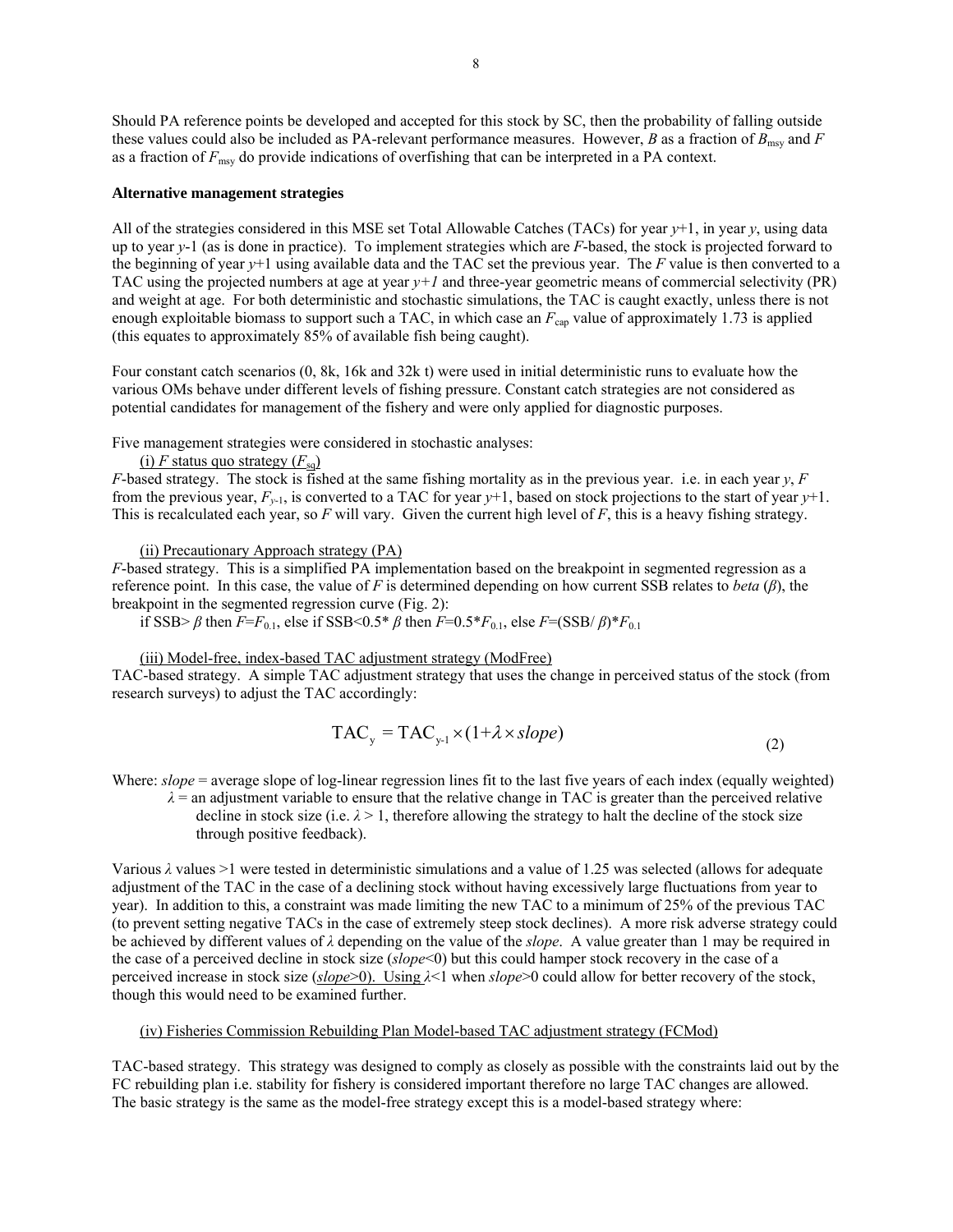a) *slope* is the slope of log-linear regression line fit to the last five years of exploitable (5+) biomass according to the latest XSA assessment (years *y*-4 to *y*-1 from the XSA and year *y* projected based on the previous years TAC – done automatically in the XSA).

- c) The TAC from 2008 onwards shall not be set at levels beyond 15% less or greater than the TAC of the preceding year.
- d) TACs are only changed every second year.

Note that, while this strategy attempts to address some of the aspects of the FC rebuilding plan, the FC plan specifies arbitrary *ad hoc* TAC reduction steps and does not specify a feedback harvest control rule of the kind explored here.

#### (v) Half  $F_{0.1}$  strategy (HalfF0.1)

This strategy was added because of the poor rebuilding prospects experienced under the other strategies. Under this fixed *F* strategy, fishing mortality is immediately reduced to the  $0.5*F_{0.1}$  and retained at this level. Preliminary checks showed that in certain simulations using this MS the XSA had difficulty fitting to the available data. In some years catch would drop to very near 0kt because of very low *F*. XSA is incapable of dealing with years of 0kt or close to 0kt catch. Hence, if the final year (*y*-1) in the catch time series gets too low, XSA predicts a near zero population in year *y*. This obviously leads to a near 0kt TAC being set for year *y*+1. This in turn leads to the XSA yielding a near zero population in the year *y*+2 (when data up to year *y+*1 are used). Since a non-zero TAC would have been set for year *y* in year *y*-1, a reasonable estimate of stock size would be made for year *y*+1 (when data up to year *y* is used). This causes the perceived view of the population from the XSA to alternate between normal and extremely low population numbers from that point onwards. This problem could potentially be solved by setting a minimum catch level or provide a rule in the MS for how to deal with cases when the catch level is too low to fit an XSA to the data. For the current experiment, simulations in which this error occurred were replaced with ones in which it didn't. This may potentially lead to certain biases, but these are not believed to be sufficient to disregard the results.

A number of other 'rebuilding plan' strategies were also considered. These were designed to get the population to reach the rebuilding plan target either by a specific time or in equilibrium. However, technical difficulties with the versions of R and FLR libraries being run have hampered the successful implementation of these strategies thus far. The future use of such strategies is discussed later.

### **Operating models**

There is substantial uncertainty around the dynamics and current state of the 2+3KLMNO Greenland halibut stock. To handle this uncertainty, we specified a reference set of 20 operating models (OMs) covering a broad range of possible "realities". Thus far, we have only analyzed the performance of MSs against four of these OMs in the MSE. Descriptive results (biological reference points) for the other OMs are presented in summary form and deterministic projection results are available from the authors on request. The four OMs to which the MSE is applied were selected on the basis that each represented only one change from a base OM conditioned on the 2007 assessment of the stock. While it may be possible to reduce the reference set to less than 20 OMs, this needs to be done in an objective manner, for example on the basis that two OMs are essentially equivalent and perform in an almost identical manner when the same management strategy is applied. Given that only four OMs were selected in the current analysis, the results cannot be considered an adequate evaluation of possible management strategies for Greenland halibut management at this stage and considerable further work is required. However, the present study lays the basis for an operational MSE should the desire to adopt a predetermined MS approach encompassing harvest control rules be expressed by FC, and further stochastic runs under different OMs should be reasonably straightforward, albeit time consuming.

#### *Conditioning of Operating Models (creating the reference set)*

The full reference set of 20 operating models is presented in Table 1. These operating models are distinguished by: starting point (historical numbers at age arising from the indices chosen for the assessment), stock-recruit function, *M* and the shape in commercial PR (selectivity) after age 13. These aspects are described in more detail below.

b)  $\lambda = 1.5$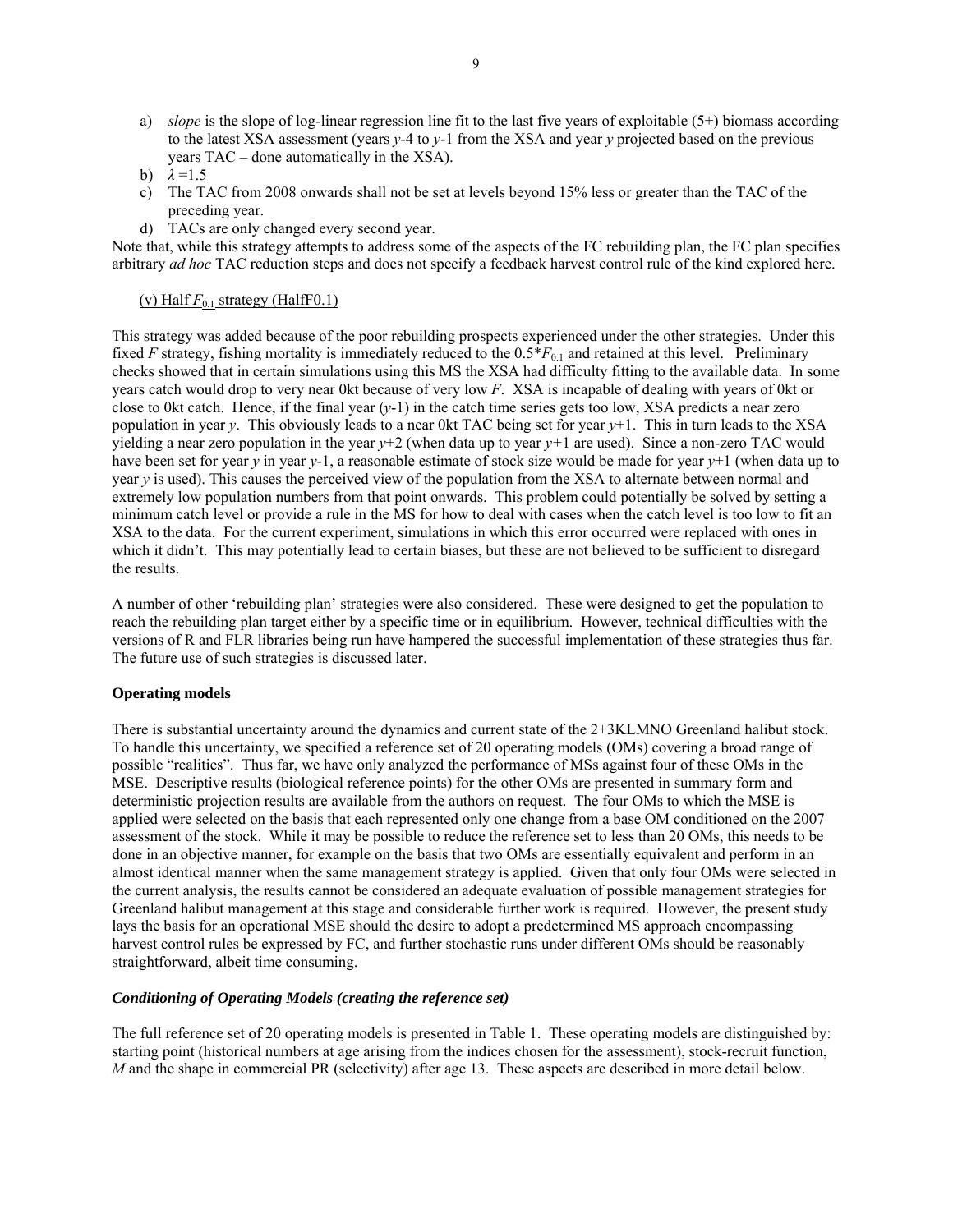#### *Tuning indices*

The assessment of 2+3KLMNO Greenland halibut is based on XSA. Three research vessel survey series of age disaggregated abundance indices (mean numbers per tow, MNPT) are used to tune the XSA:

- 1. EU 3M a European Union summer survey in Div. 3M from 1995-2006 ages 1-12 (González Troncoso *et al.*, 2006).
- 2. Can 2J+3K autumn survey, Campelen trawl data from 1996-2006, ages 1 to 13 (Healey, 2007).
- 3. Can 3LNO spring survey, Campelen trawl data from 1996-2005 (no 2006 survey), ages 1 to 8 (Healey, 2007).

These were used in the XSA assessment performed for the stock in 2007.

The Vigo Study Group meeting recommended that commercial CPUE indices should also be considered in tuning the XSA under the assumption that this would create a 'healthier' and more productive stock, in line with industry views. Consequently, two commercial CPUE indices were developed using Canadian and Spanish commercial fishery data (Fig. 3). Because XSA only uses age-disaggregated indices the Canadian Otter Trawl CPUE index (1990-2006) and Spanish Commercial CPUE index (1992-2006) were age-disaggregated using proportions at age (4-13) from the catch data:

$$
I_{a,y}^{CPUE} = CPUE_y \times \frac{C_{a,y}}{C_y}
$$
\n(3)

These indices were then used together with the Canadian Fall RV index (1996-2006, ages 1-11 – older ages of this index have large residuals in the current XSA and were therefore left out to let the CPUE indices have a greater effect on the estimation of numbers at these ages) to calibrate the XSA and thereby create an alternative view of the current state of the resource that is more consistent with industry perceptions i.e. slightly higher exploitable biomass, and higher levels of recruitment in recent years (stronger cohorts) resulting in a more productive stock. While this method created higher levels of recruitment in recent years as well as lower levels of *F*, the increase in the estimation of exploitable biomass was minor and SSB actually is perceived to be lower (Fig. 4).

To account for uncertainty around model fitting we have randomly resampled (bootstrapped) residuals with replacement from the 'best fit' XSA (within age and index), generating new pseudo-abundance indices to which the XSA was refitted for each individual simulation. This method is fully described in Miller and Shelton (2007).

#### *Biological inputs to the operating model*

#### Age structure

The current XSA structure used to assess this stock includes ages 1 to 13 with a 14+ plus age group. Given that Greenland halibut mature at an old age  $(>10)$  and are slow growing, it is likely that they live well beyond age 14. Fish have been caught that are older than 25 years but the apparent poor selectivity of fishery and survey gears for older fish means that an accurate estimate of the maximum age of Greenland halibut cannot be obtained. In addition, it is difficult to get reasonable weight at age data for any ages older than about age 18. Given that almost all of the fish are mature by age 20, it is considered that creating a "true" population in the OM that is age disaggregated up to age 20 should adequately capture the actual age structure of the stock (age 20+, a plus group).

XSA methodology does not include a dynamic plus group. Numbers in the plus group are predicted based on the annual catch in the plus group and the assumption that *F*-at-age for the plus group is the same as the *F*-at-age for the last age before the plus group. This method was considered unreasonable for the Greenland halibut stock given that survivorship to the plus group is high under reduced fishing mortality, and was replaced by an *F*-based dynamic pool method. The plus group numbers for each year were then expanded out to age 20 (a plus group) based on assumption about the PR (selectivity to the commercial fishery) for the older ages (see below).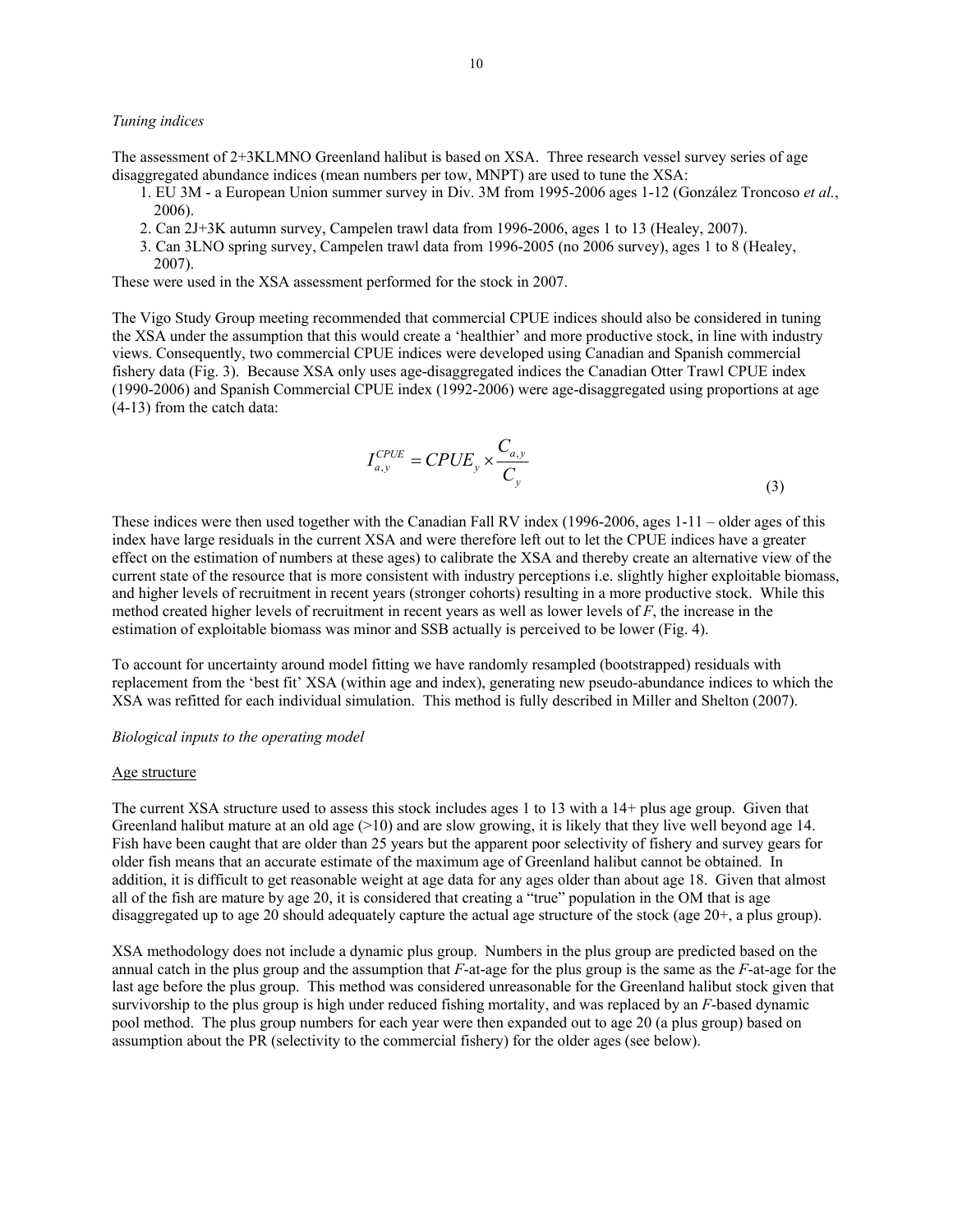#### **Growth**

For years 1975 to 2006, weight at age data (up to age 13) were taken from the inputs to the XSA (based on commercial catch data) in Healey and Mahé (2007). Some length data for fish older than age 13 are available from research surveys. These were converted to weight using the length-weight relationship in Gundersen and Brodie (1999). Incorporating these data, means for ages and simple rates of change from one age to the next, weight at age data for each year was extended to age 20.

Weights for projected years were resampled by year (all ages), from the period 1987 to 2006, because of a notable change in weights post-1986.

#### Maturation

Parameter estimates for the slope (age effect) and intercept from models of maturity at age by cohort were taken for 1966-1994 cohorts from Morgan and Rideout (2007) and used to produce estimates of proportion mature at age (μ):

$$
\mu = \left(\frac{1}{1 + \exp(-\eta)}\right) = proportion \text{ mature}
$$
\n(4)

where:  $\eta = \tau + \gamma A$ ,  $\tau$  is an intercept,  $\gamma$  age effect, A is age.

The maturity-at-age matrix for the true population was constructed by using the equation above for all of the cohorts. For the 1966 to 1994 cohorts, parameters (slope and intercept) were taken from the fits of the model to actual data from each cohort. For cohorts before 1966, slope and intercept pairs were randomly resampled from pre-1977 values i.e. before a significant increase in slope values occurred. For cohorts after 1993, slope and intercept pairs were randomly resampled from post-1976 values (excluding 1980 -outlier, and 1984, 1987 -poor fits).

#### Natural mortality

Assuming von Bertalanffy growth parameters for the best fit to survey length at age data of  $L_{\text{inf}} = 220 \text{cm}, K = 0.33$ , age at 50% maturity =13 and length at 50% maturity = 75 cm, it can be concluded, based on Beverton-Holt life history invariants (e.g. Jensen, 1996), that the appropriate value for natural mortality (*M*) is closer to 0.1 than the currently used value of 0.2. Thus,  $F_{\text{msy}}$  would be around 10% of the biomass, following the rule-of-thumb that  $F_{\text{msy}}$ ≈ *M*. Two *M* values were examined: 0.1 and 0.2 to account for uncertainty in *M*.

#### Stock-recruit relationship

Given the large degree of uncertainty, and the importance of the stock-recruit relationship in MSE simulations, it is necessary to consider a number of possible stock-recruit models to ensure potential management strategies are robust to this major source of uncertainty. Alternative models applied in the MSE are described below, although we do not advocate any of these as being strongly supported by the available data. Best fits were all calculated by minimising the log residual sums of squares (SS). In all cases SSB in each year (as calculated in equation 4) and recruitment data (*n* at age 1) data were obtained from the bootstrapped XSA at the start of each repetition of the operating model (i.e. based on the data for years 1975 to 2006).

$$
SSB = \sum_{a=1}^{14+} n_a \times w_a \times m_a \tag{5}
$$

Where:  $n_a$ ,  $w_a$  and  $m_a$  are numbers, weight and maturity at age  $a$ , respectively.

#### 1. Segmented Regression

Segmented regression provides a simple description of the stock-recruit data for Greenland halibut with constant recruitment above the breakpoint and recruitment declining linearly to zero below the breakpoint. It thus defined a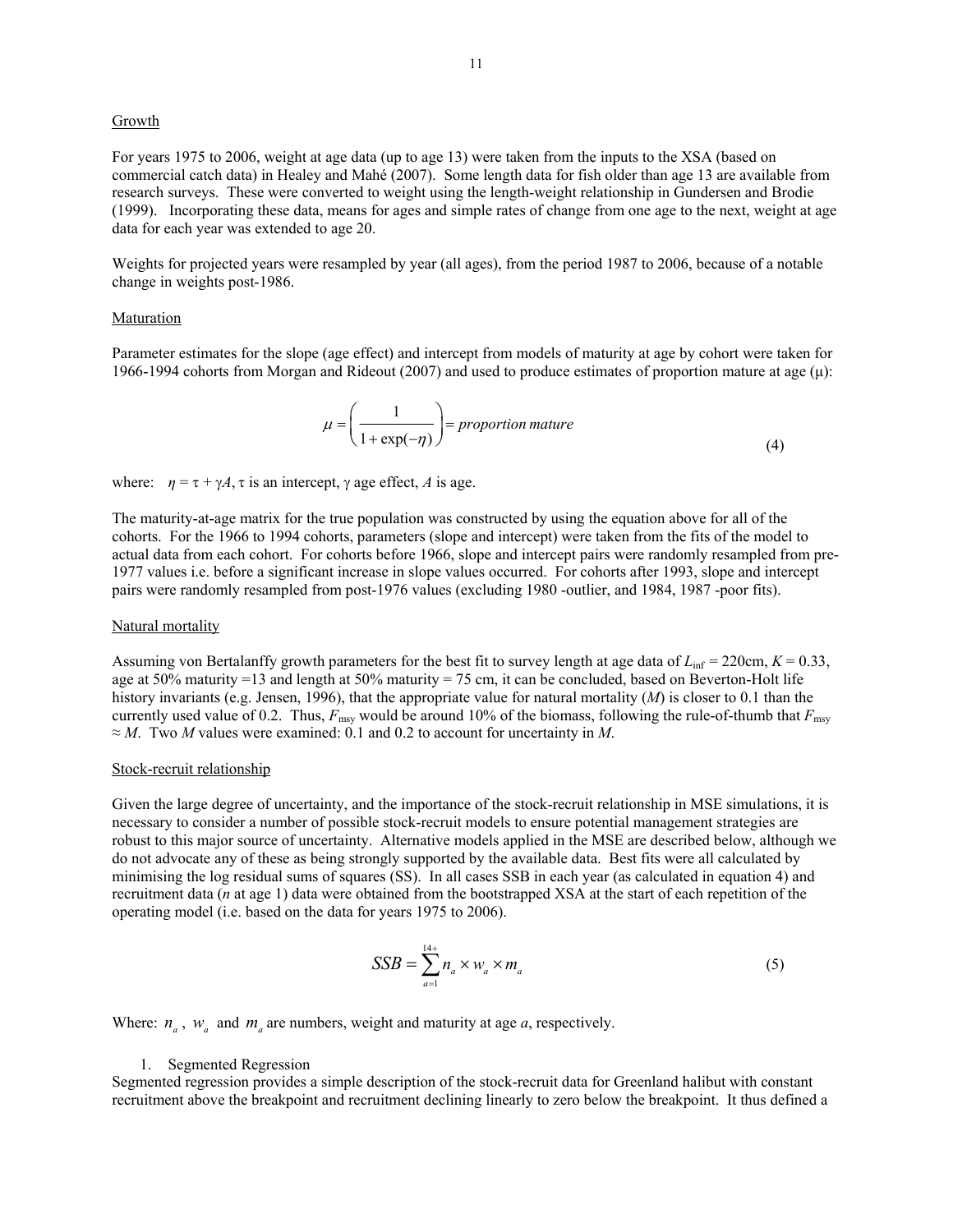recruitment-overfishing threshold. Estimates of current spawning stock biomass fall below the breakpoint indicating recruitment-overfishing is occurring.

#### 2. Depleted segmented regression.

We constructed a constrained segmented regression model to have a maximum recruitment equal to the maximum observed recruitment, and a slope that is the best fit (SS) line through the origin. This is consistent with a stock that has a large maximum recruitment and that has been severely recruitment-overfished.

#### 3. Ricker

Under a Ricker model current spawning stock size would be consistent with a stock that has been somewhat overfished. This relationship provides the best fit to the latest assessment data, but indicates strong compensation at higher stock sizes which requires biological justification, for example cannibalism by adults on pre-recruits (Morgan et al., 2008).

#### 4. Beverton and Holt

This model has the advantage relative to segmented regression in that the change in recruitment with stock size is a smooth function and thus abrupt changes in yield do not occur with changing fishing mortality when a MS is applied. This can be an advantage in evaluating management strategy performance.

For all stock-recruit models, a bootstrapping approach is applied in order to introduce process error. For each year a residual is randomly resampled with replacement from the set of model log residuals and the model predicted recruitment was either multiplied or divided by the exponent of the residual (i.e. added or subtracted on the log scale).

Note that only S-R models 1 and 2 have been applied within OMs used to evaluate management strategies thus far.

#### *Population projections*

Beginning at the initial starting point, numbers at age are projected using the basic equation for updating population size (Equation 4). Natural mortality  $(M)$  and partial recruitment  $(PR)$  are specified by the operating model, while fishing mortality (*F*) depends on the harvest control rule (HCR) defined by the management strategy being evaluated. Recruitment (numbers at age 1) is determined by the stock-recruit model applied in the operating model.

$$
N_{a+1,y+1} = N_{a,y} e^{-(M+F_y \times PR_{a,y})}
$$
\n(6)

and for the plusgroup (20+):

$$
N_{20+,y+1} = (N_{20,y} + N_{20+,y})e^{-(M+F_y \times PR_{20,y})}
$$
\n(7)

Where:  $N_{av}$  = numbers at age *a* in year *y*,

 $M$  = natural mortality constant across all ages and years,

 $F_y$  = fishing mortality in year *y*,

 $PR_{a,y}$  = partial recruitment (selectivity) at age *a*.

#### *Fisheries/Fleet dynamics*

#### Selectivity/Partial recruitment

Partial recruitment (PR) for this stock is calculated by dividing each *F*-at-age by the mean *F* for ages 5-10. For the years 1975-2006 this is done for each individual year based on the XSA assessment and available catch data. This varies from run to run because the non-parametric bootstrap replicates of the XSA, used to condition the operating model, differ.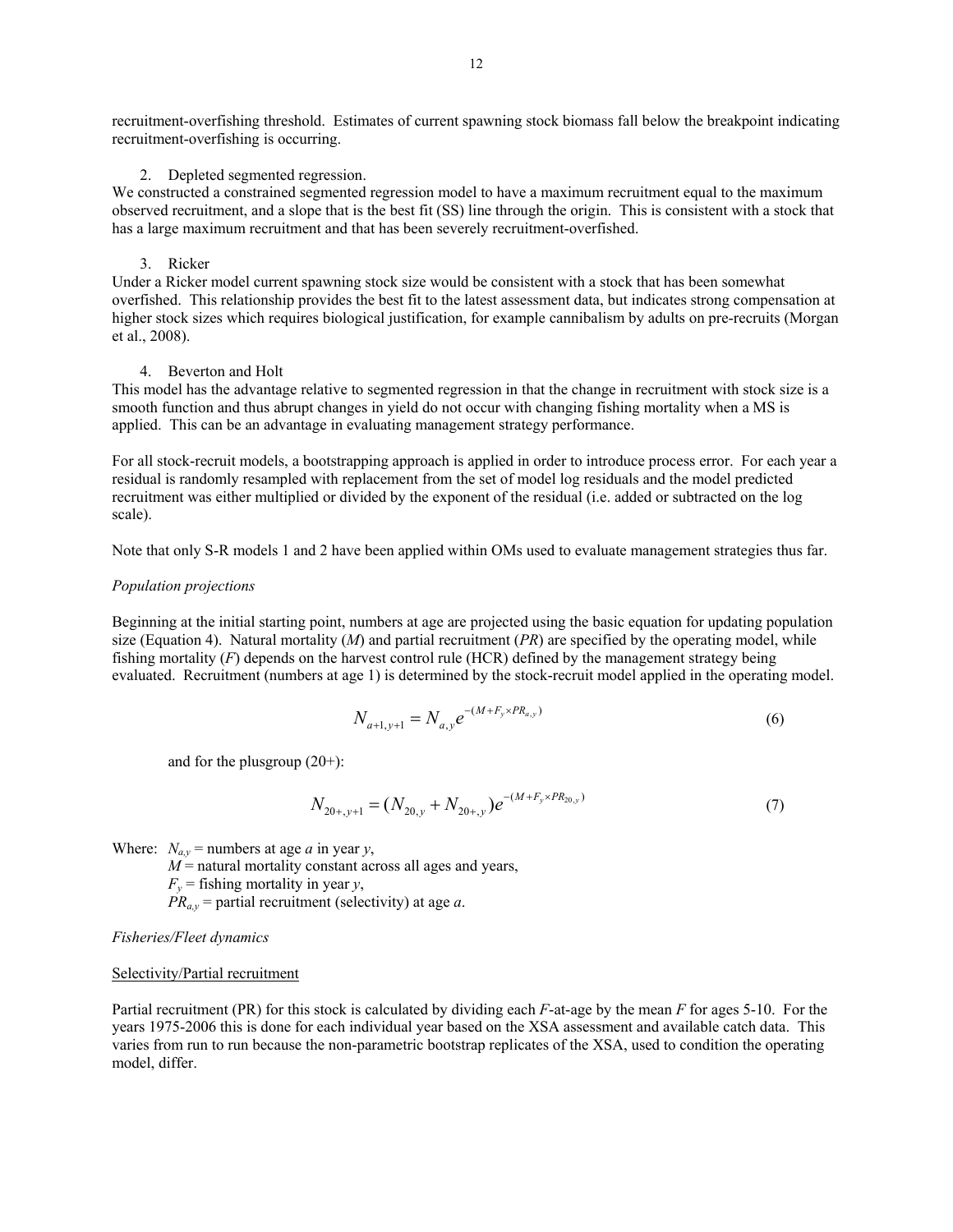There are two aspects of PR that need to be considered. Firstly, because these PRs are based on the XSA, there are only values estimated for ages 1-13. For the true population (likely to extend to age 30 but modeled in the OMs with a 20+ group) the PR curve can either be assumed to be asymptotic (or 'flat-topped' function i.e. PR for ages  $14-20+=PR$  for age 13) or dome-shaped (i.e. decreasing after age 13). Few fish older than 20 are caught by the fishery, so dropping PRs down to near 0 for the age 20 plusgroup would concur with this. However, this could give rise to a large 'cryptic biomass' in the projections, especially given that *M* is constant with age. Secondly, future trends in fishery selectivity at age may not be easy to predict. PR patterns for each year going into the future for the simulation are thus simply resampled from the recent period (1996 to 2004). It should be noted that PR patterns may change as the age structure and abundance of the stock changes. Also, potential gear changes (e.g. reduction in net mesh size) could change selectivity. These refinements could be built into future versions of the OMs should analyses be presented in support of such relationships.

#### Implementation error

Since the commencement of the rebuilding plan, reported catches have exceeded specified TACs by between 20 and 40%. This is a substantial overrun, given the current low biomass of the stock. The real overrun may potentially be even greater than this but is very difficult to estimate. However, no overrun has been included in this application. Implementation error cannot be simply modeled and assuming TAC overruns would make it more difficult to accurately gauge the relative success of each management strategy. Hence, it is assumed that managers should take implementation error into account in setting TACs prescribed by a management strategy, based on the results of the MSE simulations (i.e. post- rather than pre-analysis adjustments are necessary).

#### *POM error*

For all stochastic runs, a full POM error structure is examined (PO is applied in the case of the evaluation of modelfree MSs). Uncertainty in commercial catch estimates is not considered at this stage given lack of information, although ideally this should be taken into account.

#### **Comparison of Biological Reference points across Operating Models**

Although only four of the 20 specified OMs are evaluated for management strategy performance at this stage, biological reference points for all 20 are briefly described in order to illustrate how they differ (Table 2). The OMs are characterized by a combination of XSA tuning indices, assumptions regarding *M*, characteristics of the stockrecruit function, and the shape of the partial recruitment function for older ages. The choice of natural mortality has a substantial impact. A lower level of *M* reduces the estimate of the current 5+ biomass (B\_current) as well as the recovery target (mean biomass for 1975-1999) across all OMs. The ratio of current biomass to target biomass is somewhat higher at lower *M* (B/Target). The equilibrium biomass at  $F=0$  (B\_F0) is substantially higher for a lower value of *M*. The degree of current stock depletion from the estimated unexploited biomass is greater for the lower *M* cases. Note that depletion is estimated to be considerable in all OMs with the exception of the OMs based on the Ricker stock-recruit model. The biomass corresponding to MSY (B\_Fmsy) is higher for the low *M* cases and the ratio of current biomass to  $B_{\text{msy}}$  (B/Bmsy) is lower for the low *M* cases. Current yield as fraction of MSY (Yield/MSY) is lower for the low *M* cases whereas the ratio of *F* to  $F_{\text{msy}}$  (F/Fmsy) is higher.

The choice of the shape of the partial recruitment function has a relatively small impact on the OMs. Domed shaped PRs give higher values for target biomass (Btarget) and lower values for biomass at  $F_{\text{msy}}$  (B\_Fmsy). Ratio of current yield to MSY (Yield/MSY) is higher for the domed PR cases while the ratio of *F* to  $F_{\text{msy}}$  is lower (F/Fmsy).

The choice of the stock-recruit function has varying impacts on the OMs. The "depleted segmented regression model" (SR=2) results in a lower ratio of current biomass to unexploited biomass and biomass at MSY (B/B0 and B/Bmsy). This is by design. The ratio of current yield to MSY is also lower (Yield/MSY). The Ricker stockrecruit model has the counter-intuitive outcome that the ratio of current biomass to unexploited biomass (B/B0) is close to or greater than 1, depending on the tuning indices. This is a result of the high level of density dependence and the late age at maturation. The Beverton-Holt stock recruit model results in behaviour that is more similar to that obtained under the segmented-regression OMs as might be expected. However, the functions against *B* and *F* change smoothly, rather than the abrupt changes that occur under the segmented regression OMs. This could be and advantage in evaluating performance statistics.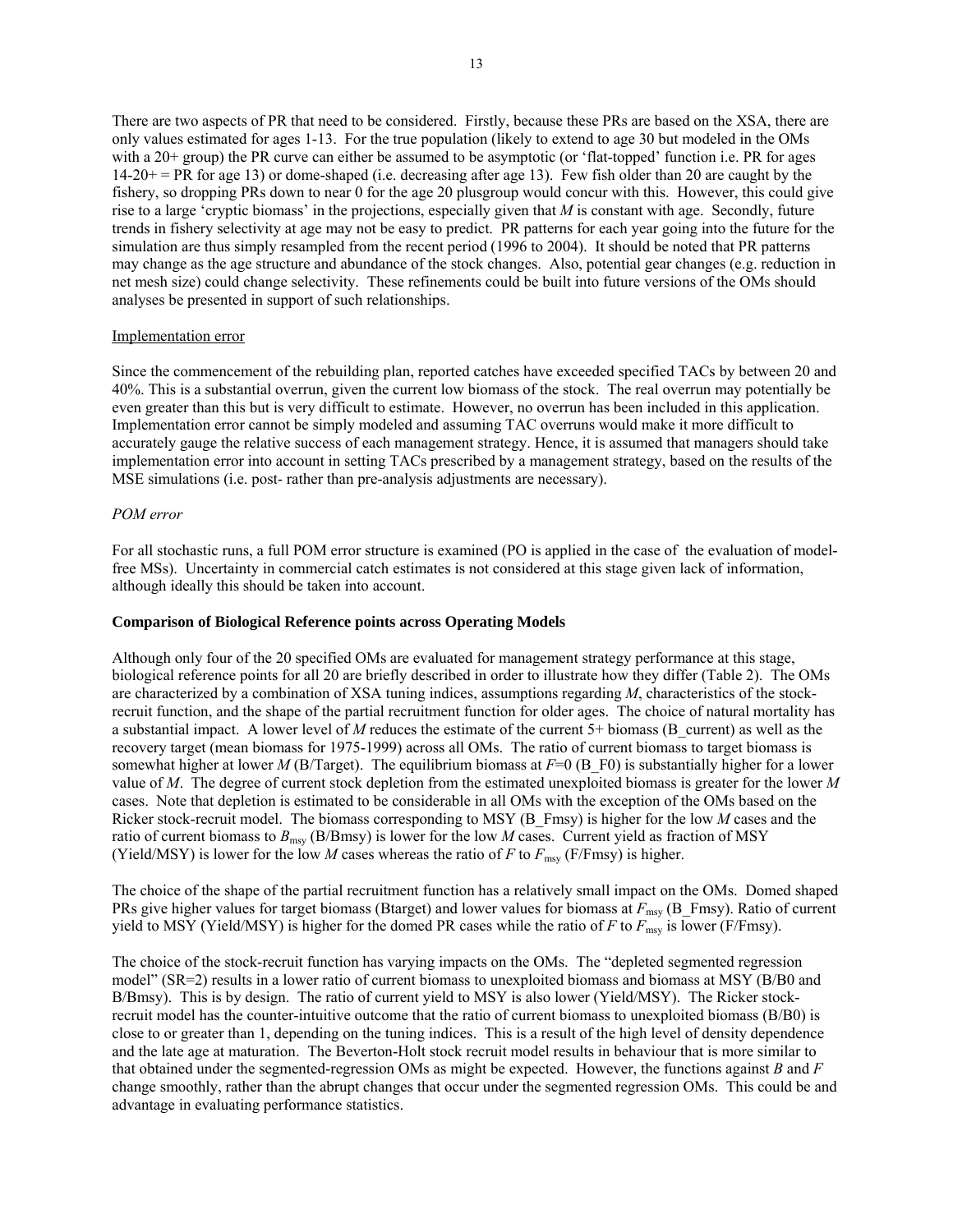A comparison of those OMs conditioned on an XSA tuned only with research vessel survey data and those OMs tuned with a combination of research vessel survey data and commercial catch rate data shows that current biomass is closer to target for those OMs conditioned on XSA tuned with both commercial and research data.

For the four OMs selected for MSE, OM4 has a lower Bcurrent and Btarget compared with the other 3 OMs but higher B Fmsy. OM6 has a higher Bcurrent and a lower lower current F/Fmsy compared with the other OMs. OM10 has a much higher B\_F0 compared with the other OMs. Sissenwine-Shepherd plots for these four OMs are illustrated graphically in Figs. 5 – 8. These include plots of yield per recruit (YPR) and spawning stock biomass per recruit (SSBPR) vs. *F*, recruitment (R) vs spawning stock biomass (SSB), equilibrium yield vs. *F* and equilibrium yield vs. 5+ biomass. Biological reference points superimposed on these plots are  $F_{0.1}$ ,  $F_{\text{max}}$ ,  $F_{\text{current}}$ ,  $F_{\text{rp}}$  (the *F* that will result in equilibrium 5+ biomass at the rebuilding target), SSB0 (equilibrium spawner biomass at  $\overline{F}=0$ ), 20%SSB0 (spawner biomass at 20% of the unexploited SSB and SSBmsy (SSB at MSY). In all four OMs, current SSB is far below SSB0. Recruitment data points are clustered around the breakpoint and the descending limb of the segmented S-R relationship. By design, for OM10 all the recruitment data points fall on the descending limb. Plots of equilibrium yield vs. *F* show that as *F* increases there is an abrupt collapse in equilibrium yield at point where the replacement line in the S-R plot has a slope that exceeds the slope associated with the break-point. In comparison, the decline in yield at high *F* would be more gradual under a Beverton-Holt curve. In thee of the four OMs, *F*current exceeds  $F_{\text{crash}}$ , the exception being OM6 where  $F_{\text{crash}}$  is slightly higher than  $F_{\text{current}}$ .

#### **Deterministic Constant Catch results (0, 8k, 16k, 32k)**

Deterministic results under constant catch strategies were evaluated for OMs 2, 4, 6 and 10, representing a range of possible stock dynamics and starting points. To illustrate the deterministic results for the four OMs under the four constant TAC options, the time series for the recovery ratio, mean *F*, SSB and recruitment are plotted over time to 2030 for each TAC option (Figs. 9-12). Under zero TAC, exploitable biomass increases most rapidly for OM4 and reaches a higher level by 2019 despite the fact that the maximum recruitment level is the lowest of the 4 OMs. This illustrates the major impact that the assumption about *M* has on this stock. After starting off somewhat slower, OM10, which has the highest level of maximum recruitment, eventually overtakes the OMs 2 and 6 in terms recovery of both exploitable biomass and SSB. Under a constant TAC of 16kt the differences in the behaviours of the 4 OMs becomes very apparent (Fig. 11). While initially recovering more rapidly than the other OMs, OM6 is overtaken by OM4 after 2019. Fishing mortality rises to a very high level under OM10, and, although there is a small recovery around 2019 as a result of transient population effects, the population goes extinct before 2030. Under a 32kt constant TAC recruitment overfishing is rapid in all four OMs and the collapsing trajectories are essentially similar, occurring under very high levels of *F*.

In the absence of fishing, the population increases under all four OMs. By 2010 the biomass reached is just below the target for OM2 and OM10, but exceeds the target for OM4 and OM6. Thereafter the biomass is well above the target level in all OMs. Even a small constant TAC of 8kt results in a decreases recovery prospects slightly compared to zero catch. Over the rebuilding plan period (i.e. to beginning of 2019) recovery to the rebuilding target occurs for all four OMs for a constant TAC of 8kt and for OMs 4 and 6 for a TAC of 16kt. However, under a TAC of 32kt all four OMs show that biomass will not meet the recovery target and that the average catch possible under the fishing mortality cap of 1.73 is substantially less than the TAC.

#### **Stochastic results under different management strategies**

Figs. 13-16 plot the descriptive statistics of each MS for OM 2, 4, 6 and 10, respectively from the stochastic simulation results. The statistics show that each MS results in different future trajectories of the stock. Notable differences in *F* translate into a range of catch values that in turn impact upon the recovery or decline of the stock, SSB and recruitment. The high *F* values for the Fsq strategy crash the stock in most cases. The low *F* strategies (PA and HalfF01) have the best recovery, both exploitable and spawner biomass rapidly increasing from the period of implementation.

These patterns are very similar between OMs, with the exception of OM4 (*M*=0.1). Better rates of recovery of exploitable biomass and SSB occur under this scenario of lower natural mortality, which leads to decreased *F* and an increase in the mean age of the population. SSB increases substantially for all OMs after 2007 (the start of the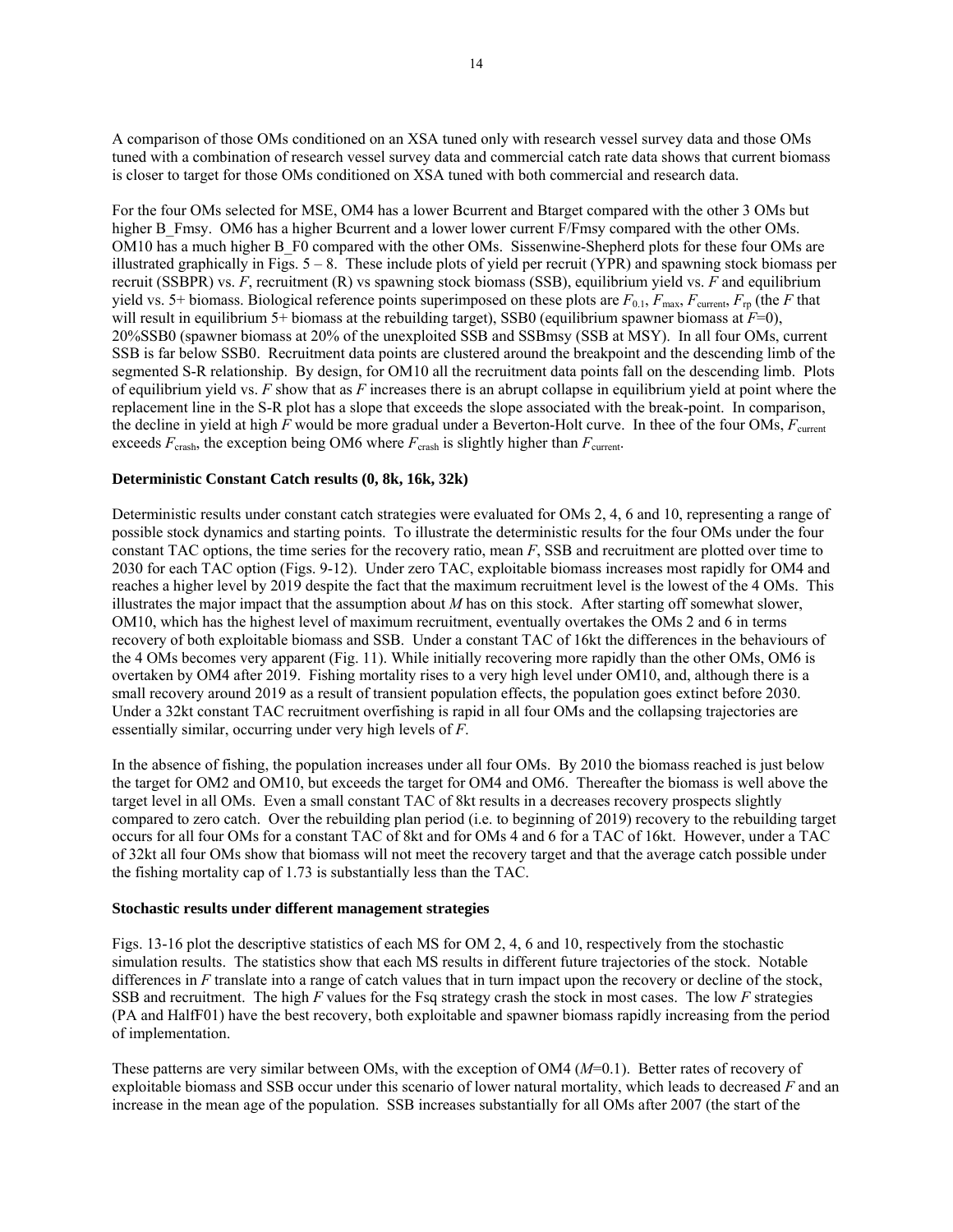simulation) for any strategy that keeps the level of *F* within the range witnessed in the modeled part of the time series. This significant increase in SSB is in most cases, with the exception of OM4, not matched by a similar increase in the average age of the population, possibly due to strong recruitment leading to many five year old fish dominating the exploitable biomass. For OMs with the standard segmented regression stock-recruit curve, recruitment levels rapidly increase to the maximum level of the SRR curve in the absence of very high *F*. In OM10, with the depleted segmented regression curve, the recovery in recruitment is slightly less rapid or prolonged.

The industry-focused performance statistics of the five MSs for each OM are shown in Figs. 17-19. In the short term (2010, Fig 17) there is very little difference between OMs. The Fsq strategy allows the greatest Avg. Catch (>20kt), while the ModFree and FCMod strategy maintain catch levels only slightly lower than recent observed catches. The PA and HalfF01 strategies result in substantial decreases in catch to around 5kt. All observed catches fall below the MSY level because in all cases the stock is below the optimum level and recovery is required before MSY can be achieved. OMs 4 and 10 would both lead to greater MSY in the long term, due to lower *M* and greater potential recruitment respectively, and hence Catch/MSY ratios are lower in both of these OMs. AAV in Catch is only high for the PA and HalfF01 strategies as these two produce a substantial initial decrease in *F* and hence catch. This is also reflected in these two have slightly higher CVs on *F*.

Over the length of the rebuilding plan period (2019, Fig 18) and into the longer term (2030, Fig 19), the Avg. Catch allowed by the Fsq strategy decreases steadily as the stock declines, reaching a low of 5kt, the lowest of any of the MSs examined. This decrease also results in a large AAV in Catch (>20%). The ModFree and FCMod strategies maintain similar catch levels into the long term keeping AAV in catch low, particularly for the FCMod strategy which only changes the TAC every two years. The PA and HalfF01 strategies produce increasingly higher levels of catch as the stock recovers, with the PA strategy having the greatest Avg. Catch in the long term  $(>20kt)$ . This however coincides with a high AAV in Catch, particularly for the HalfF01 strategy. The mean age of the catch (Fig. 20) fluctuates more under low *F* strategies than observed in the historically modeled part of the time series. Not surprisingly, the average age caught increases most in OM4, where the lower *M* leads to greater survival to the older ages. In all the other OMs, mean age remains between 6 and 9 years, covering the peak selectivity of the fishery but below the age of 50% maturation.

Figs. 21 and 22 show the stock performance statistics of the five MSs for each OM. The choice of MS has little effect on the stock in the short term (two years), so only the 2019 and 2030 results are shown. Because of the higher catches in the short term the Fsq strategy eventually leads to a stock collapse and hence the reduction in Recov. Ratio and B/Bmsy, as well as the considerable reduction in average catch in the long term. Fishing mortality under the Fsq is the highest compared to *F*msy. Only the HalfF01 and PA strategies lead to substantial rebuilding in stock size in the long term. But while both achieve a B/Bmsy ratio of greater than 1, only HalfF01 achieves the rebuilding target by the end of the rebuilding plan across all OMs. While the ModFree and FCMod strategies are unlikely to collapse the stock, by keeping catches high, neither lead to any real recovery of the stock either. Recov. Ratio and B/Bmsy show the same patterns for all OMs (both are ratios on exploitable biomass). However, OMs 4 and 10 have greater  $B_{\text{MSY}}$  levels and hence more recovery is required for stocks to reach  $B_{\text{MSY}}$  in these OMs. The quicker recovery observed in the descriptive stats for OM4 (Fig. 14) is evident, with all MSs except Fsq exceeding the rebuilding target by 2019.

Worm plots, of time series of each replicate, are shown for the FCMod (Fig. 23) and PA (Fig. 24) strategies in OM2. The big range of Recov. Ratios for the FCMod strategy can be seen in the great variability in individual replicate trajectories of exploitable biomass (Figs. 21 and 22). The perceived view of the stock (i.e. the XSA estimate of exploitable biomass for each year) is slightly higher than the true population in the short term because shrinkage of *F* results in a lower estimated *F* in the model than actually occurs in reality in the first few years. This leads to higher TAC being set than the HCR would specify if the true population was known without error. In particular a few replicates are wrongly perceived to have recovered substantially leading to steady increases in catch and the subsequent collapse after 2019. In contrast, the PA replicates have a much tighter distribution. The perceived view, which exaggerates the fluctuations in the true population, initially underestimates stock size; hence the very low catches in the short term. This allows the stock to recover rapidly and in turn leads to increased catch.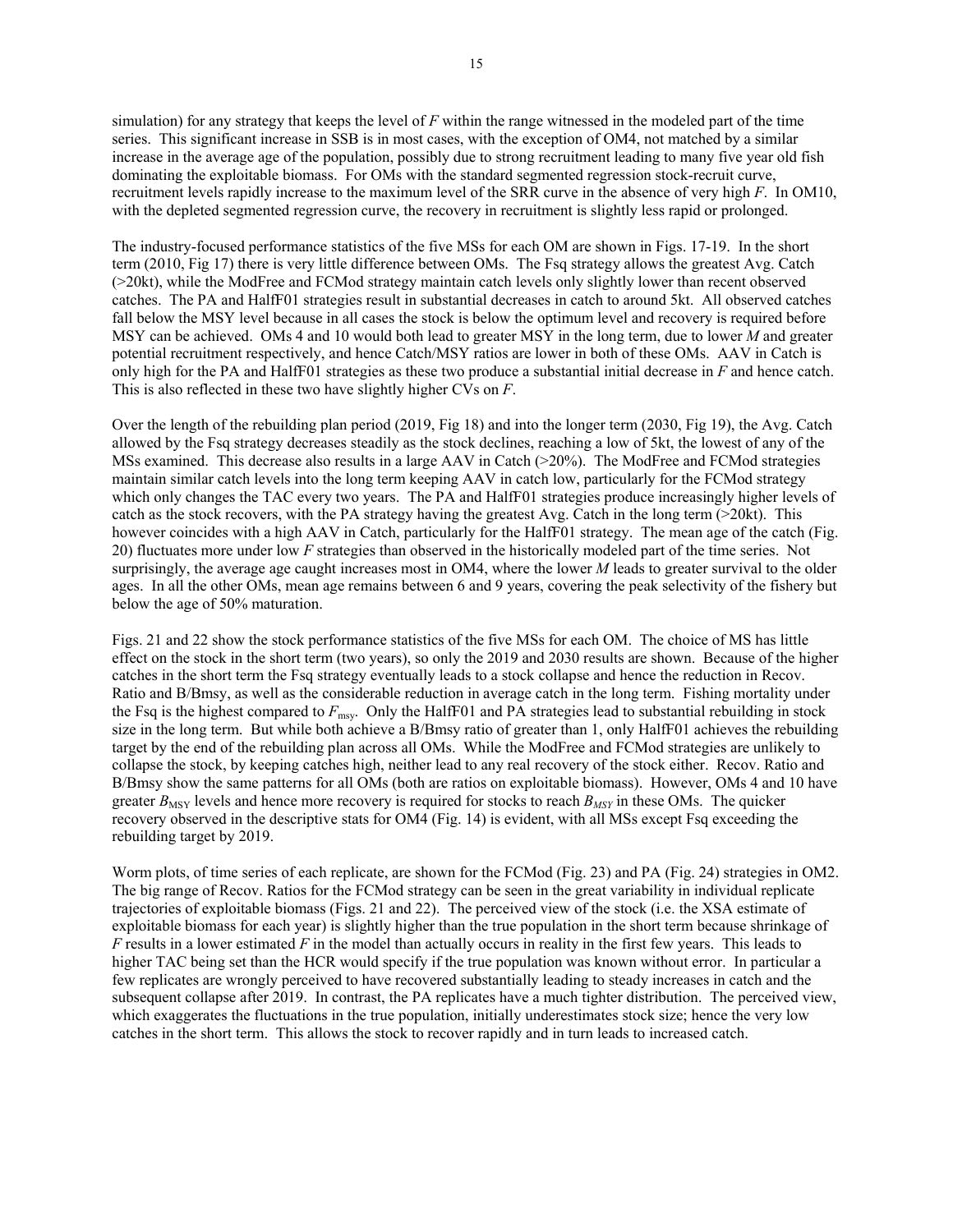#### **Discussion and conclusions**

The current reference set of 20 operating models covers a fairly wide range of possible "realities". This reflects the fact that there is considerable uncertainty regarding the biology and population dynamics of the 2+3KLMNO Greenland halibut stock. The operating models are all conditioned on an XSA assessment in which the tuning indices and assumptions regarding *M* and PR are varied. XSA estimates are combined with further assumptions to describe the underlying stock-recruit function as well as the selectivity of older fish in the population. Further operating models could be considered that are not conditioned on the XSA. For example, should the basis for the assessment change in the future (e.g. to a statistical catch at age analysis), then alternative forms of conditioning could be considered, although this would not be essential unless perceptions regarding the biology and population dynamics of the stock or the impact of the fishery changes (i.e. the OMs do not have to be conditioned with the same model that is used in the assessment).

A broad range of OMs have been specified in this study although only four have been applied in the MSE so far. While it is not possible to capture every eventuality in the reference set of operating models, some aspects may require further attention. For example, it is possible that movement of fish between this stock and the stock in Area 0 to the north takes place. The OM could be expanded to take migration into account. However, in the absence of an analysis of fish movements between the two areas, this would be highly speculative. Another source of uncertainty is how increased survival from lower fishing mortality under a rebuilding strategy will influence the dynamics of the stock, both in terms of generating recruits and in terms of the selectivity of the commercial fishery. Under assumptions regarding constant  $M=0.1$  or even 0.2, there would be substantially more biomass in the older ages in a rebuilding and rebuilt stock (Figs 13-16). It is possible that *M* on older fish increases with age which would reduce this "cryptic" biomass, but there are no analyses to address this. The current assessment (Healey and Mahé, 2008) reflects a stock that has very low spawner biomass and low recruitment (Morgan et al., 2008), consistent with severe recruitment-overfishing. There is also some indication of reduced recruitment at higher biomass within the range of historical XSA estimates, possibly indicating that cannibalism by adults on pre-recruits could become an important factor in a rebuilding stock (i.e. that a Ricker stock-recruit model may pertain).

The coding structure we currently have in place allows for relatively easy incorporation of new OMs. Although further work on OMs should take place as scientific knowledge regarding this stock improves, the current OMs in the reference set comprise a fairly broad range and should be considered for ongoing evaluation of MSs. Agreement on the reference set of operating models is key aspect of the MSE process. A common problem experienced on a declining or declined stock, when commercial concentrations of fish remain accessible in a few prime locations, is a difference in perception between the fishing industry and the stock assessment scientists regarding the status of the stock and the expected outcome of different TAC options. While the development of the OMs is essentially in the domain of data-driven science, we have attempted to address this difference in opinion by generating commercial CPUE series and applying them in conditioning four of the OMs in the reference set. The results of one of these OMs are examined in detail. It should be noted, however, that NAFO Scientific Council has not accepted the commercial CPUE data in terms of potential tuning indices for the XSA assessment thus far.

Evaluating the results from a large number of OMs can be overwhelming. We have adopted a reference set of 20 OMs, 16 of which consist of all combinations of four factors, each with two levels: tuning indices, natural mortality, shape of PR for ages older than 13 and stock-recruit model (from within the two forms of segmented regression). The other four consist of two OMs, one with *M*=0.1 and the other with *M*=0.2, using a Ricker stock recruit curve and two with a Beverton-Holt stock recruit curve. The four OMs that we have thus far applied only deal with the current assessment view and one OM for a different value for each of the three factors corresponding to tuning indices, natural mortality and stock-recruit model (segment regression and depleted segmented regression only). This allows us to examine how different values for these factors impact on future projections of the stock under the different MSs. Performance statistics can be made available in the future for all OMs, as required by the decisionmaking process, should a decision be made by FC to apply a prescribed harvest control rule for this stock.

Given an acceptable range of OMs, the next step is consideration of alternative MSs. Suggestions for MSs are mainly the domain of fisheries managers in consultation with fishing industry and other stakeholders. These do, however, have to be fully specified in order to be properly evaluated within the MSE approach. The current FC rebuilding plan for Greenland halibut is incompletely specified because it does not describe how the TAC will vary beyond 2007. Further, the TAC reduction steps over the period 2004-2007 are arbitrary and do not follow any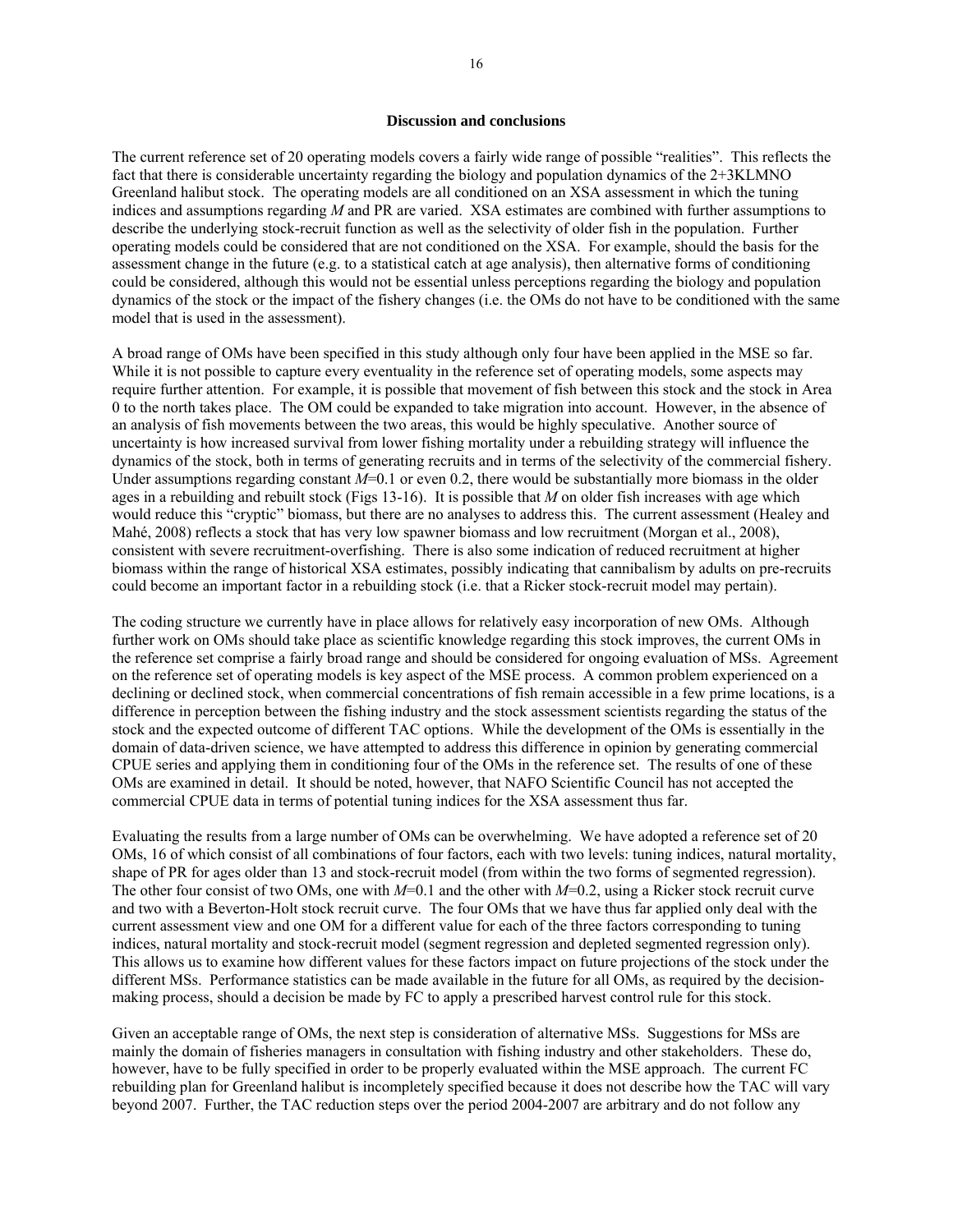prescribed harvest control rule. Also, there is no prescribed rule for what should happen after 2007: Subsequent TAC levels "*may be adjusted by the Scientific Council advice*" but "*shall not be set at levels beyond 15% less or greater than the TAC of the preceding year*". In the absence of a pre-specified rule, the 2008 TAC was set by FC at the same level as 2007 despite lack of any recovery of the stock. The only structure provided by the rebuilding plan beyond the arbitrary TAC reduction steps to 2007 is the 15% cap on any future TAC adjustments.

There are a number of potential strategies that could be considered for rebuilding plans that have well specified goals (e.g. relative biomass targets, rate of recovery etc.). These involve determining each year either a fixed TAC or fixed *F* value that would lead to rebuilding the stock to the specified target in the specified time period. Also, if the time period is not critical, then a strategy that reduces *F* to the *F* value that corresponds to the target biomass in equilibrium could be considered. These *F* or TAC values would have to be calculated iteratively in a deterministic manner (i.e. assuming no process error). In stochastic simulations the values would have to be recalculated each year in the simulation as more data becomes available in the perceived world. Essentially these strategies represent two methods of achieving the target biomass exactly at the target year and therefore they could be very useful for assessing trade-offs that would be involved if the rebuilding plan was strictly adhered to. We attempted to implement strategies such as these but encountered some technical difficulties in the programming of the strategies. The current MSE FLR code was developed before the full release of FLR v2, and the methods required to implement these strategies effectively are only available in the newer package. Instead of pursuing these rebuilding plan strategies further, we focused our attention on the five proposed 'reactive' (feedback control) management strategies. Strategies aimed at achieving the rebuilding target by a particular date would also require "course adjustments" to be made as the perception regarding the real world changes from one assessment to the next.

A number of descriptive statistics, allowing an understanding of the stock dynamics under different OM-MS combinations can be developed by scientists. However, performance criteria are largely the domain of the stakeholders, both the fishing industry and representatives of broader segments of society, such as ENGOs. This process needs to be informed by national and RFMO policies on sustainable fisheries, and guided by legally binding agreements such as UNFSA and voluntary undertakings such as the FAO Code of Conduct for Responsible Fisheries. We have suggested a range of both industry-focused and conservation-focused performance statistics based on input from industry, scientists and fisheries managers. Further consultation is required with ENGOs to determine whether additional performance measures would be useful.

Comparing OM2 (Fig 13) and OM4 (Fig. 14), the projections of the stock are highly sensitive to *M*. This could in part be due to an interaction with PR. PR in the simulated part of the time series is resampled from past years and hence does not adapt to the changing age structure of the population. Average age increases notably by the end of the rebuilding plan for all MSs, creating a large biomass of fish that are less accessible to the fishery (due to lower PR at older ages), leading to sustained high, increasing exploitable biomass levels, large SSB biomass and consequently strong recruitment feeding into the stock. These factors all contribute to a more resilient stock than one with a higher *M*. The current annual assessment assumes *M*=0.2, while biological attributes suggest that it may be lower for this stock. It seems resolving this issue should be a high priority for the management of this stock.

The alternative depleted segmented regression SRR curve (OM10) had less of an effect on simulations than *M*, but it did allow for greater levels of recovery under low *F*, as would be expected from higher potential recruitment levels (Fig. 16). The CPUE indices in the XSA (OM6, Fig. 15) had very little effect on projections of the stock, suggesting that starting point could be less influential than stock dynamics. Alternatively, this method of creating a more "optimistic" scenario is not very effective. This could be due to the historically high *F* values over the period to which the XSA model is fit. This would mean that the fit is dictated by the catches, and only notable differences in indices are likely to have any great effect on the resulting perception of the stock. The CPUE XSA did not produce a great improvement in recent historical exploitable or spawner biomass, and, while *F* is lower and Recruitment is higher in later years, these values obviously fail to result in any long term resilience of the stock in projections. One possibility would be to examine the residual patterns of the indices from the current XSA fit. Selecting "optimistic periods" of these indices and using only these to fit an XSA, the assessment could possibly be 'tweaked' to give a more positive realization of the recent historical period. Another possibility, given the substantial retrospective pattern in the most recent XSA assessment (Healey and Mahé, 2008), would be to only fit the XSA to the data up to 2003 (when the rebuilding plan was implemented). The 2003 assessment showed the stock to be in a very poor condition with low exploitable biomass, SSB, recruitment and high *F*. If the numbers at age matrix from this assessment was projected forward using the known catches to date, this would create a substantially more negative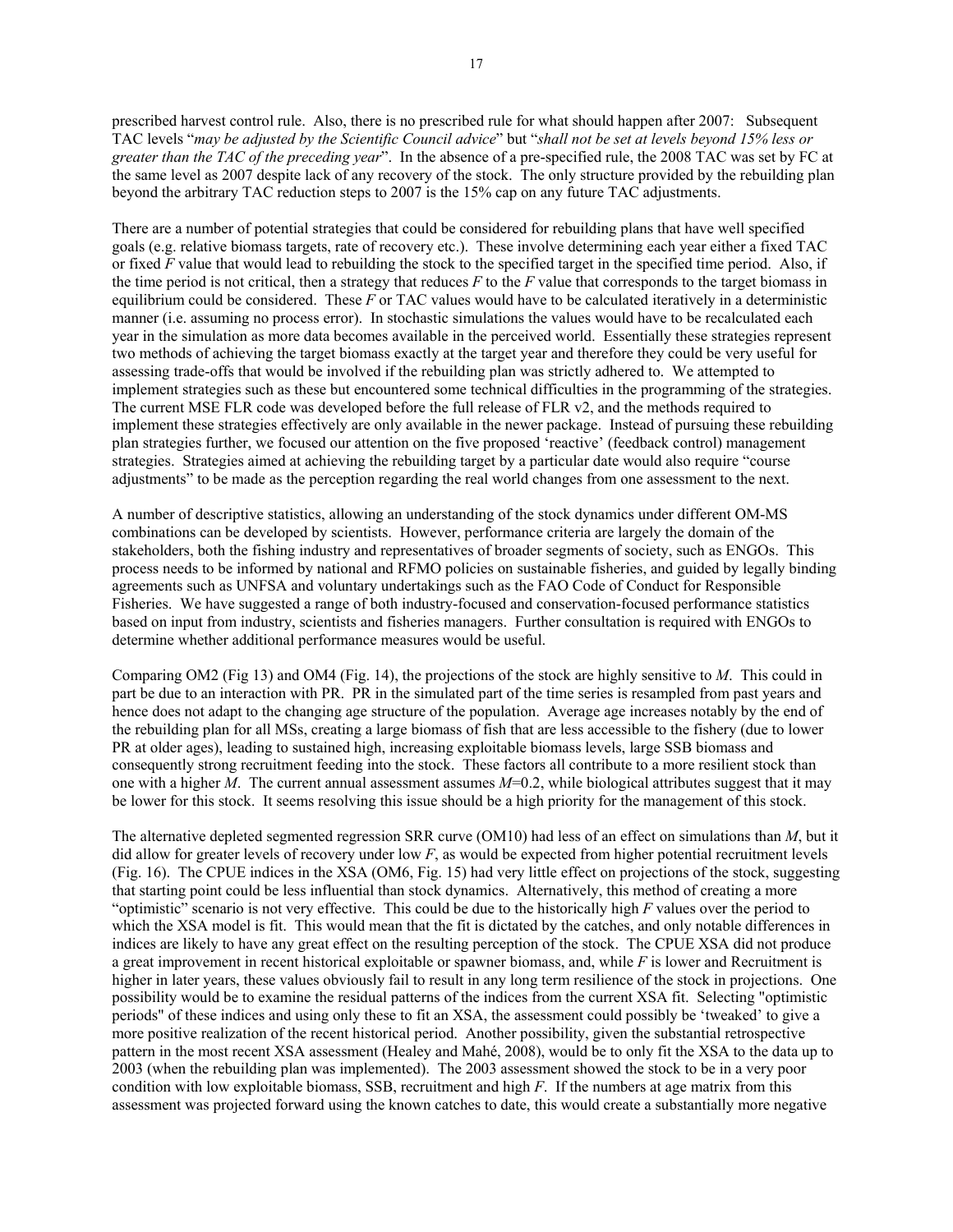view of the stock than the view from the most recent XSA assessment, which has seen a year on year increase in exploitable biomass and recruitment in the retrospective analysis. These two alternate views of the stock status (one a stock in trouble, the other a stock with low, but not critical, population levels) would provide two very different starting points from which to test alternative management strategies.

The descriptive statistics also show that in practice, the Fsq strategy leads to high *F* values. TACs in this strategy are set based on projections of stock size in the year after the XSA assessment is done. Shrinkage of *F* in the XSA leads to an underestimation of an increasing stock and conversely an overestimation of a declining stock. The stock declines in the initial simulation period, but because the TAC is based on the perceived view, which shows less decline, the actual *F* inflicted on the stock is higher than it should be. In reality, the combination of the XSA perception of the stock, shrinkage within the XSA and the two year lag between data (up to year *y*-1 used to fit the model) and the setting of the TAC (based on projections to year *y*+1) makes finding robust HCRs difficult. Generally XSA with shrinkage applied does not cope well with a rapidly increasing or decreasing stock. There are also other problems with the use of XSA in the simulations, such as the low catch problem found with the HalfF01 strategy and potential scale problems encountered when populations reach particularly high levels. In a few simulations, when the perceived population reached the 1 million ton level, estimates sometimes skyrocketed from one year to the next, reaching extremely high, unrealistic population sizes for some unknown reason. This in turn led to extremely high TACs being set, which then crashed the true population. The exact reasons for such problems are not fully understood at this point, but these are unlikely to pose significant problems in reality. The simulations run for over twenty years without checking that the results of the XSA are valid and realistic. By incorporating some sort of "sensibility rule" into the MS, an alternative method for setting the TAC can be specified in years when the XSA assessment produces an unrealistic result (i.e. near zero population or a substantial increase from the previous years' estimate). In practice, these issues would be identified and taken into account each year when setting TACs.

Evaluation of the performance of the alternative MSs across the reference set of operating models based on the results from the stochastic runs is not a simple task given the high dimensionality of the process. Box and whisker plots and sample trajectories provide some visual guidance. In theory it would be possible to develop some overall weighted sum of performance measures and choose the MS that has the highest score across all OMs. This "find the winner" approach is, however, not advocated as an initial step. Instead, we suggest that the approach of "Satisficing" be adopted. This is a decision-making strategy which attempts to meet criteria for adequacy, rather than to identify an optimal solution. Under this approach, FC would be presented with a number of strategies that perform adequately with respect to the performance measures (tolerances and risks), allowing some flexibility in the decision-making process. Clearly, MSs that don't meet PA risk tolerances and that have low probability of rebuilding to the intermediate recovery target in the short term and to the vicinity of  $B_{\text{msy}}$  in the longer term should not be considered "adequate" and should not be considered further.

The performance measures presented contain both satisficing measures and trade-offs. There are only a few satisficing constraints due to the lack of targets and industry requirements specified in the rebuilding plan. Likewise, risk levels have not been specified for determining the suitability of MSs with regards to these satisficing tolerances. Further input from decision-makers will therefore be required specify clearly the conditions to be used to decide whether or not MSs can be deemed suitable. At present, a recovery ratio greater than or equal to 1 by 2019 and an annual average variation in TAC of less than 15% are the only rebuilding plan tolerances levels that have been suggested. *B*/B<sub>msy</sub> and *F/F*<sub>msy</sub> have been added based on the need for fisheries management to meet the UNFSA criteria with respect to the PA. Suitable risk levels still need to be specified by decision makers. The remaining performance measures, average catch, catch/MSY and the CV on *F*, can provide an indication of tradeoffs in performance, and can be used to judge the relative merits of candidate MS that are judged to be adequate based on first satisfying the prescribed risk tolerances.

The Fsq strategy is clearly not a viable way to manage this stock (although it has in the past been resorted to by NAFO FC), failing to achieve the rebuilding target, long term sustainability and, ultimately, leading to large annual downward changes in TAC. Both the model-free and FC model-based results have varied results. While the concept of MSE is relatively new to NAFO, experience elsewhere has indicated that model-free management strategies may have a higher degree of acceptability in fisheries managers than those based estimates from models (Butterworth, in press). This is mainly related to simplicity and transparency. These strategies may also perform as well or better than strategies based on model estimates. However, this current analysis shows that the large amount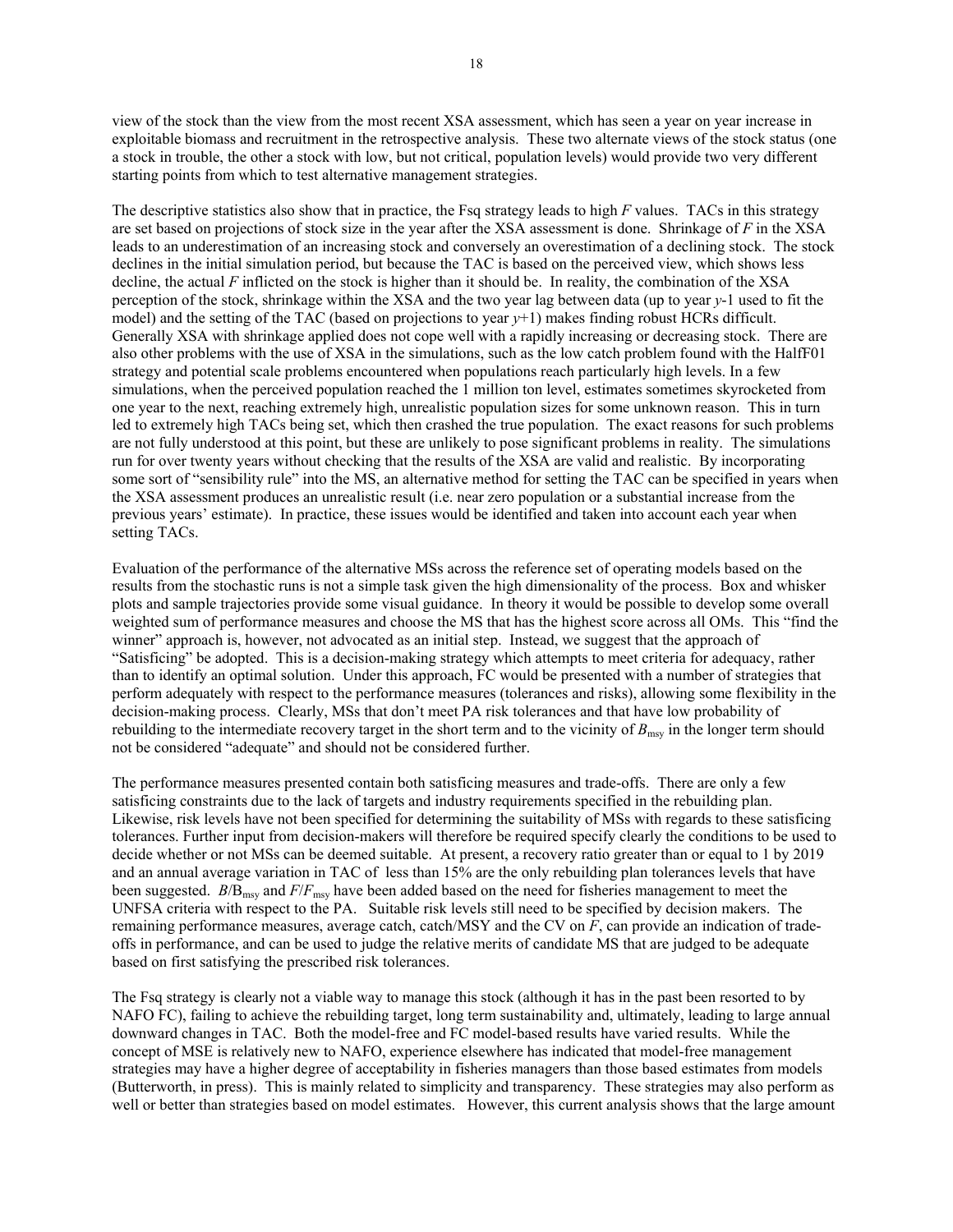of observation error associated with this stock can cause incorrect adjustment of TACs when applying the modelfree strategy, leading to a large variability in possible recovery outcomes. Likewise in the FCMod strategy, the XSA perception of stock each year leads to incorrect adjustments of TACs because of large error in the XSA estimates. This is exacerbated by the less frequent adjusting of TACs (i.e. adding to the reaction lag) in this strategy, hence the even broader range of possible outcomes. The failure of these two strategies to allow reasonably recovery of the stock in both the rebuilding plan period and the long term, albeit primarily due to error in the perception of the stock, deems them unsuitable for the management of the stock, despite the consistency in TAC they allow from year to year.

In the present evaluation, only HalfF01 achieved the desired exploitable biomass target level by the end of the rebuilding plan in all four OMs. After HalfF0.1, the PA strategy came closest to allowing adequate recovery in the rebuilding plan period. With this strategy, the rebuilding plan target of exploitable biomass in 2019 is achieved with about a 25% probability for OM2, 100% probability for OM4, 25% probability for OM6 and a 75% probability for OM10. In the longer term both these strategies had a very good likelihood of rebuilding the stock to  $B_{MST}$  (100% in OMs 2,6 and 10, and just short of 75% in OM4). On the negative side, both the HalfF01 and PA strategies resulted in a large absolute annual variation in catch and a high CV on *F* (due to initial large decreases in TAC and subsequent large increases in TAC as the stock recovered). If the rebuilding plan tolerances need to be met with reasonably high probability, then only HalfF01is a viable strategy. However, if long term recovery of the stock is the primary aim rather than medium term, then both the PA and HalfF01 strategy would be suitable, and the tradeoffs would need to be evaluated to choose a preferred MS. Over all three time periods examined, the PA strategy has a higher average catch, closer to MSY, with a lower annual average variation in catch (although still outside the rebuilding plan tolerance) and CV on *F*. In fact, the PA strategy yields the highest catches in the long term when taking all OMs into account. Hence, if the rebuilding plan date target is seen as less of a constraint and more of a guideline, the PA strategy is clearly the most favourable MS across the present set of four OMs.

Management strategy evaluation provides a powerful new tool for NAFO to consider in the management of stocks in the regulatory area. There is increasing international pressure on RFMOs to manage fish stocks in a sustainable manner consistent with the UNFSA and the FAO Code of Conduct for Responsible Fisheries. This requires adopting a PA-compliant management strategy that encompasses harvest control rules that can be demonstrated to have a high probability of rebuilding depleted stocks and a low probability of causing serious harm. Despite these pressures there has been reluctance by some RFMOs to move from current largely *ad hoc* approaches to a prescribed management strategy containing explicit harvest control rules. 2+3KLMNO Greenland halibut provides an example. Part of the reason could be that current methods of stock assessment may be considered too uncertain to be used as a basis for triggering a harvest control rule that will have very certain social and economic impacts, and that a subjective or negotiated approach will be more reliable. Unfortunately such an approach will always be suboptimal in terms of stock rebuilding and long-term sustainability. MSE provides a comprehensive means of capturing uncertainty and of evaluating alternative harvest control rules to ascertain their robustness to uncertainty by seeing whether they perform acceptably with regard to meeting tolerances within acceptable risk levels. Considerable flexibility still exists in the decision-making process in terms deciding on tolerances and risk levels and then selecting from among potentially suitable management strategies based on trade-offs between performance statistics. There is considerable advantage to adopting an MSE approach. The harvest control rule that provides the TAC is explicit and transparent, as are the tolerances and acceptable risk levels for performance statistics. The tradeoffs that were taken into account in choosing from among acceptable management strategies can be clearly shown, thereby increasing transparency. In contrast, a TAC negotiated behind closed doors is becoming increasingly difficult to justify as society becomes more aware of the dangers inherent in overfishing and the imperative that fish stocks be sustainably managed. It also provides no feedback to the scientific assessment process on how to be more effective in the future in terms of providing advice.

While there remains some work to be done in order to finalize a reference set of OMs suitable to all parties concerned, agree on a set of management strategies to evaluate and determine tolerances and risk levels, it is anticipated that and MSE for 2+3KLMNO Greenland halibut could be finalized for review by SC in June 2009 and be provided to FC prior to September 2009 as a basis for evaluating management options for this stock for 2010. However, further development would require the backing of the FC and in particular would require a commitment to base management decisions on a prescribed HCR that can be shown to adequately meet pre-specified risk tolerances. Further implementation of MSE for the 2+3KLMNO Greenland halibut stock is best achieved through the continuation of a working group approach, harnessing expertise to develop the operating model, apply alternative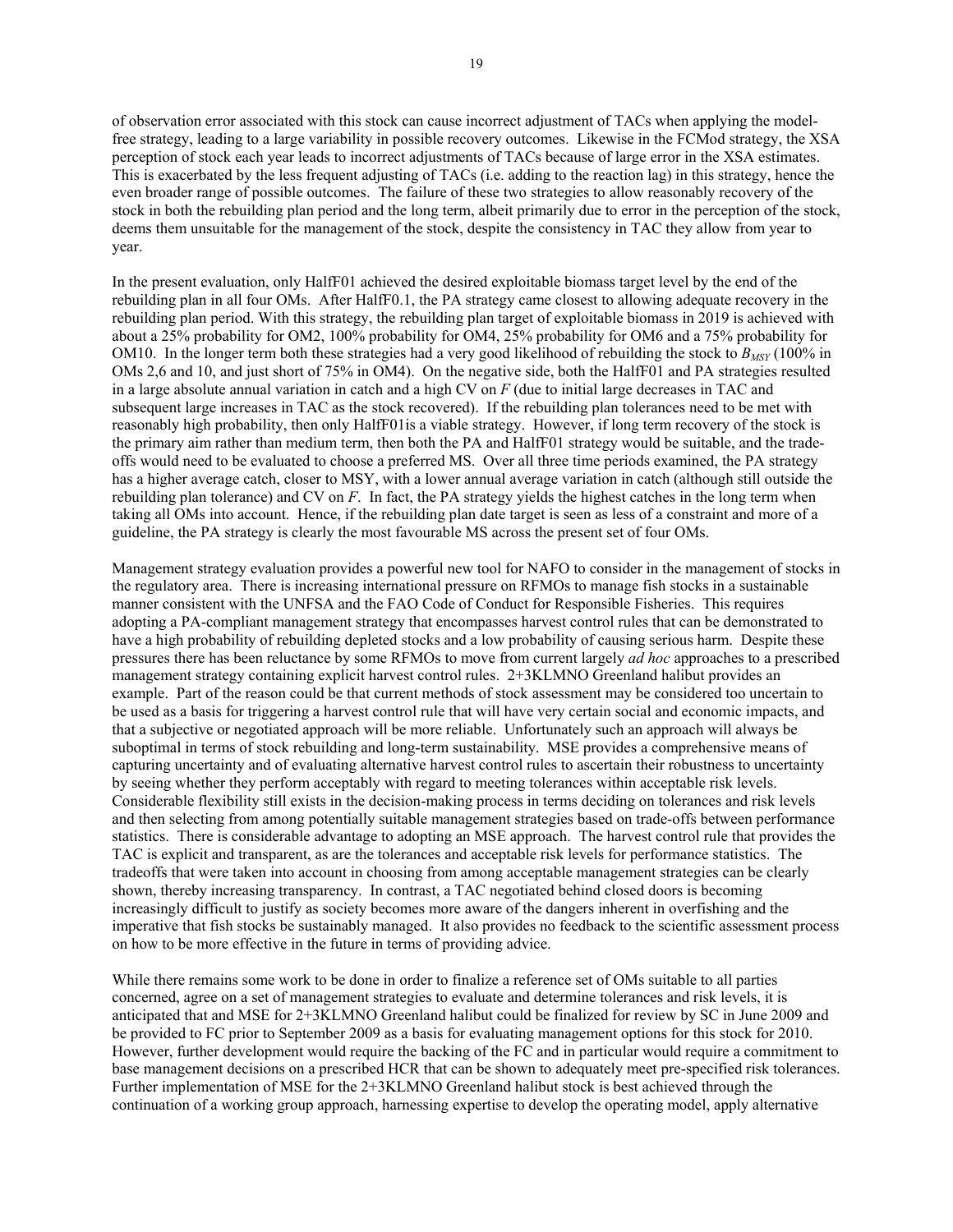strategies and critically evaluate the inputs, outputs and performance measures. The approach will require some discussion between members of SC and FC prior to September 2009 if a properly evaluated rebuilding strategy is to be implemented in the management of this stock in 2010.

#### **References**

BOWERING, W.R and BRODIE, W.B. 1995. Greenland halibut (*Rheinhardtius hippoglossoides*). A review of the dynamics of its distribution and fisheries off eastern Canada and Greenland. In A.G. Hopper (ed.), Deep-Water Fisheries of the North Atlantic Oceanic Slope, 113-160. Kluwer Academic Publishers, Netherlands.

BUTTERWORTH, D.S. (in press). Some lessons from implementing management procedures, in Fisheries for global welfare and environment, memorial book for the 5<sup>th</sup> World Fisheries Congress in Japan, October, 2008, Yokohama. TERRAPUB: Tokyo, Japan.

DARBY, C.D., W.R. BOWERING, and J.-C. MAHÉ. 2003. An Assessment of Stock Status of the Greenland Halibut Resource in NAFO Subarea 2 and Divisions 3KLMNO Based on Extended Survivors Analysis with Short and Medium-term projections of Future Stock Development. *NAFO SCR Doc*., No. 03/64, Ser. No. N4883.

GONZÁLEZ TRONCOSO, D., J.M. CASAS, and F. SABORIDO-REY. 2006. Results from bottom trawl survey on Flemish Cap of July-August 2005. *NAFO SCR Doc*., No. 16, Ser. No. N5231.

GUNDERSEN, A.C. and BRODIE, W.B. 1999. Length-weight relationship for Greenland halibut (*Reinhardtius hippoglossoides*) in NAFO divisions 2GHJ 3KLMNO 1990-1997. *NAFO SCR Doc.*, No. 99/31, Ser. No. N4087, 21p.

HEALEY, B.P. 2007. Greenland halibut (*Reinhardtius hippoglossoides*) in NAFO Subarea 2 and Divisions 3LKMNO: stock trends based on annual Canadian research vessel survey results during 1978-2006. *NAFO SCR Doc.*, No. 07/45, Ser. No. N 5397.

HEALEY, B.P. and J.-C. MAHÉ. 2006. An Assessment of Greenland Halibut (*Reinhardtius hippoglossoides*) in NAFO Subarea 2 and Divisions 3KLMNO. *NAFO SCR Doc.,* No. 06/51, Ser. No. N5281.

HEALEY, B.P. and J.-C. MAHÉ. 2007. An Assessment of Greenland Halibut (*Reinhardtius hippoglossoides*) in NAFO Subarea 2 and Divisions 3KLMNO. *NAFO SCR Doc.,* No. 07/53, Ser. No. N5405.

HEALEY, B.P. and J.-C. MAHÉ. 2008. An Assessment of Greenland Halibut (*Reinhardtius hippoglossoides*) in NAFO Subarea 2 and Divisions 3KLMNO. *NAFO SCR Doc.,* No. 08/48, Ser. No. N5550.

ICES 1997. Report of the Comprehensive Fishery Evaluation Working Group (COMFIE). ICES CM 1997/Assess: 15.

JENSEN, A..J. 1996. Beverton and Holt life history invariants result from optimal trade-off of reproduction and survival. *Can. J. Fish. Aquat. Sci.* **53**: 820-822.

KELL, L.T., I. MOSQUEIRA, P. GROSJEAN, J-M. FROMENTIN, D. GARCIA, R. HILLARY, E. JARDIM, S. MARDLE, M.A. PASTOORS, J.J. POOS, F. SCOTT and R.D. SCOTT. 2007. FLR: an open-source framework for the evaluation and development of management strategies. *ICES J. Mar. Sci.* **64**(**4**): 640-646.

KIRKWOOD, G.P., and SMITH, A.D.M. 1996. Assessing the precautionary nature of fisheries management strategies. *FAO Fisheries Technical Paper*, 350(2). 210 pp.

MILLER, D.C.M. and P.A. SHELTON. 2007. A nonparametric bootstrap of the 2006 XSA assessment for Greenland Halibut (*Reinhardtius hippoglossoides*) in NAFO Subarea 2 + Divisions 3KLMNO using Fisheries Libraries in R (FLR). *NAFO SCR Doc*., No. 07/59, Ser. No. N5411.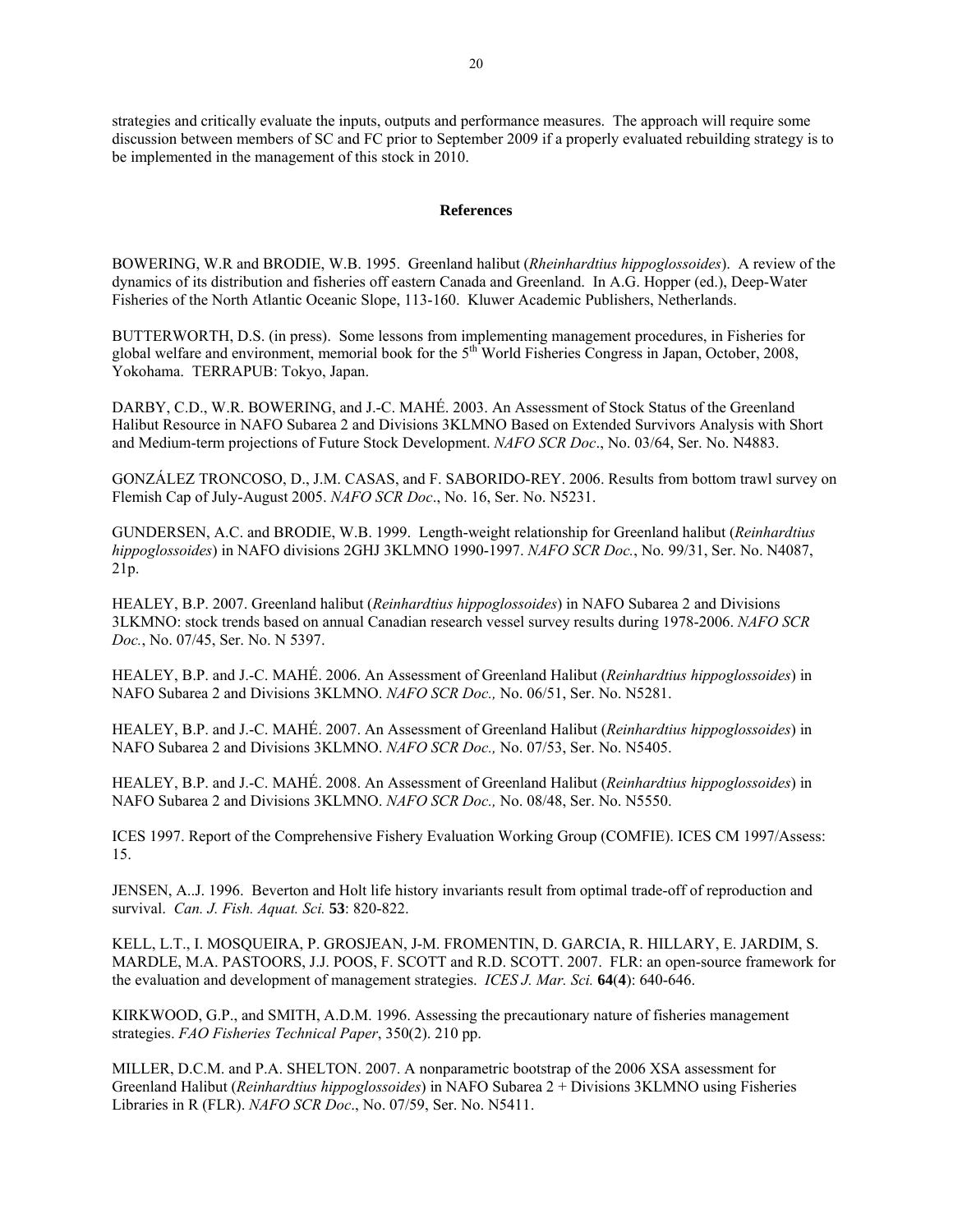MILLER, D.C.M., P.A. SHELTON, B.P. HEALEY, M.J. MORGAN and W.B. BRODIE. 2007. Management strategy evaluation for Greenland halibut (*Reinhardtius hippoglossoides*) in NAFO Subarea 2 and Divisions 3LKMNO. *NAFO SCR Doc*., No. 07/58, Ser. No. N5410.

MORGAN, M.J., P.A. SHELTON, D.C.M. MILLER and B.P. HEALEY. 2008. Is there any evidence of a stock recruit relationship for Greenland halibut in Subarea 2 + Div. 3KLMNO? *NAFO SCR Doc*., No. 08/46, Ser. No. N5548.

MORGAN, M.J. and RIDEOUT, R.M. 2007. An update of maturity estimates for Greenland halibut in NAFO Div. 2J+3K. *NAFO SCR Doc*., No. 07/23, Ser. No. N5374.

NAFO FC. 2003. NAFO Rebuilding Plan for the stock of Greenland Halibut in Subarea 2 and Divisions 3KLMNO. NAFO FC Doc 03/13, Ser. No. N4904.

NAFO SC. 2003. Proposed NAFO Precautionary Approach Framework from Scientific Council. *NAFO SCR Doc.* 03/23.

NAFO SC. 2008. Report of NAFO Scientific Council Study Group on Rebuilding Strategies for Greenland halibut. *NAFO SCS Doc*. 08/13, Ser. No N5518.

RADEMEYER, R.A., É.E. PLAGÁNYI and D.S. BUTTERWORTH. 2007. Tips and Tricks in Designing Management Procedures. *ICES J. Mar. Sci.* **64**(**4**): 618-25.

SHELTON, P.A. 2005a. Does the rebuilding plan for Greenland halibut in Subarea 2 and Divisions 3KLMNO have a scientific basis and is it on track? *NAFO SCR Doc*., No. 05/10, Ser. No. 5089.

SHELTON, P.A. 2005b. A PA-compliant rebuilding plan for Subarea 2+ Divisions 3KLMNO Greenland halibut based on the 2005 NAFO assessment. *NAFO SCR Doc*., No. 05/71, Ser. No. 5165.

SHELTON, P.A. 2007. The weakening role of science in the management of groundfish stocks off the east coast of Canada. *ICES J. Mar. Sci.* **64**: 723-729.

SMITH, A.D.M., SAINSBURY, K.J., and STEVENS, R.A. 1999. Implementing effective fisheries-management systems – management strategy evaluation and the Australian partnership approach. *ICES J. Mar. Sci.* **56**: 967-979.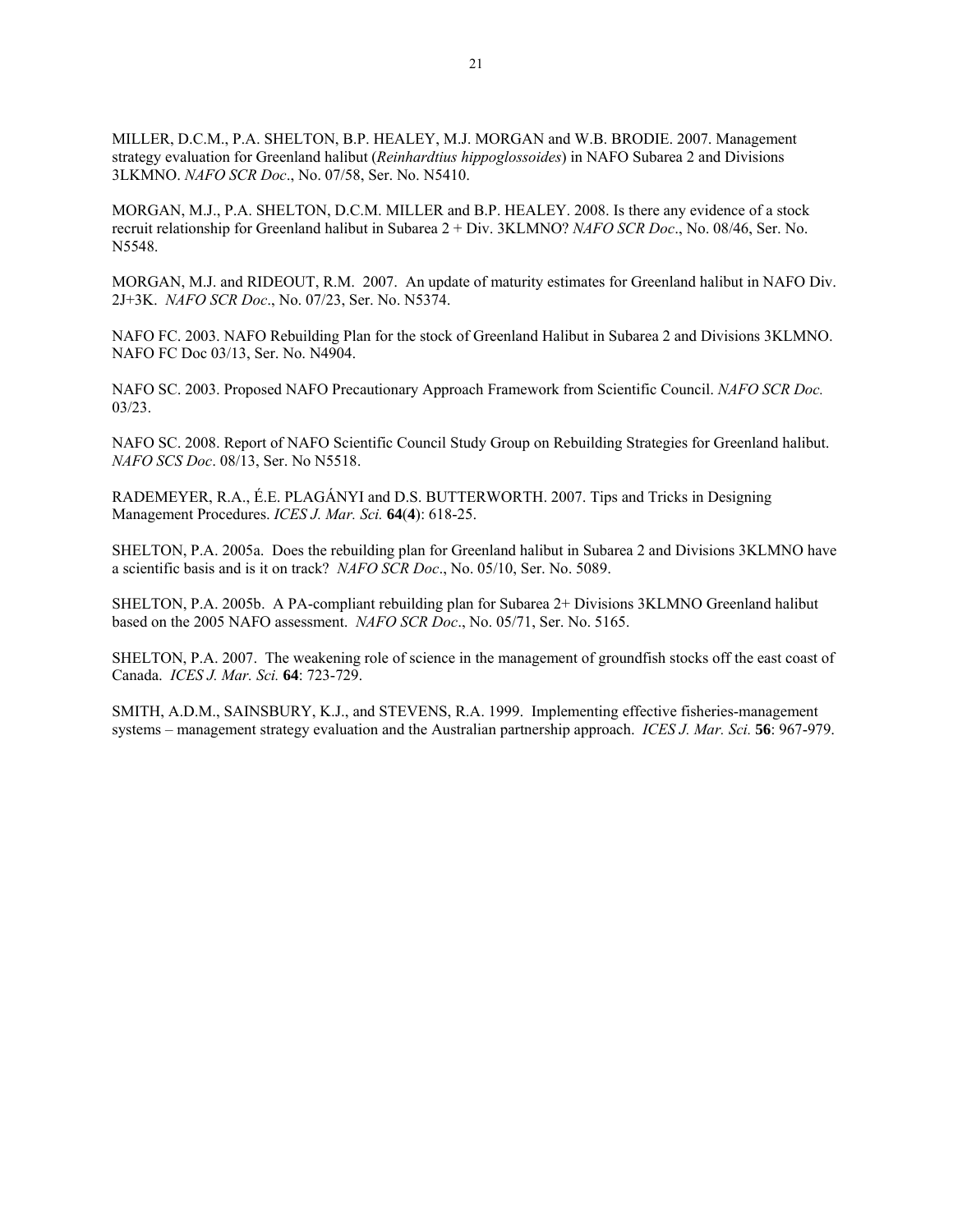|               | Table 1. The reference set of Operating Models considered for the Greenland halibut 2J 3KLMNO stock in the |  |  |  |
|---------------|------------------------------------------------------------------------------------------------------------|--|--|--|
| MSE analysis. |                                                                                                            |  |  |  |
|               |                                                                                                            |  |  |  |

| Ref. Sub-set              | OM#<br><b>Starting Pt.</b> |                           | <b>Stock-Recruit</b>    | М                | <b>PR</b> decline |  |
|---------------------------|----------------------------|---------------------------|-------------------------|------------------|-------------------|--|
| "Current"                 | $\overline{1}$             | <b>Current indices</b>    | <b>Seg Reg</b>          | 0.2              | <b>Domed</b>      |  |
| <b>Below BMSY</b>         | $2^*$                      | <b>Current indices</b>    | <b>Seg Reg</b>          | 0.2              | <b>Asymptotic</b> |  |
| <b>Poor current state</b> | $\overline{3}$             | <b>Current indices</b>    | <b>Seg Reg</b>          | 0.1              | <b>Domed</b>      |  |
|                           | $4*$                       | <b>Current indices</b>    | <b>Seg Reg</b>          | 0.1              | <b>Asymptotic</b> |  |
| "More Optimisitc"         | 5                          | <b>Catch Rate indices</b> | Seg Reg                 | 0.2              | <b>Domed</b>      |  |
| <b>Near BMSY</b>          | $6*$                       | <b>Catch Rate indices</b> | <b>Seg Reg</b>          | 0.2              | Asymptotic        |  |
| <b>Healthy current</b>    | $\overline{7}$             | <b>Catch Rate indices</b> | Seg Reg                 | 0.1              | <b>Domed</b>      |  |
| state                     | 8                          | <b>Catch Rate indices</b> | <b>Seg Reg</b>          | 0.1              | Asymptotic        |  |
| "Less Optimistic"         | $\overline{9}$             | <b>Current indices</b>    | <b>Depleted Seg Reg</b> | 0.2 <sub>0</sub> | <b>Domed</b>      |  |
| <b>Far below BMSY</b>     | $10*$                      | <b>Current indices</b>    | <b>Depleted Seg Reg</b> | 0.2              | <b>Asymptotic</b> |  |
| <b>Poor current state</b> | 11                         | <b>Current indices</b>    | <b>Depleted Seg Reg</b> | 0.1              | <b>Domed</b>      |  |
|                           | 12                         | <b>Current indices</b>    | <b>Depleted Seg Reg</b> | 0.1              | <b>Asymptotic</b> |  |
| "Best case"               | 13                         | <b>Catch Rate indices</b> | <b>Depleted Seg Reg</b> | 0.2              | <b>Domed</b>      |  |
| <b>Far below BMSY</b>     | 14                         | <b>Catch Rate indices</b> | <b>Depleted Seg Reg</b> | 0.2              | <b>Asymptotic</b> |  |
| <b>Healthy current</b>    | 15                         | <b>Catch Rate indices</b> | <b>Depleted Seg Reg</b> | 0.1              | <b>Domed</b>      |  |
| state                     | 16                         | <b>Catch Rate indices</b> | <b>Depleted Seg Reg</b> | 0.1              | Asymptotic        |  |
| <b>Alternative SRRs</b>   | 17                         | <b>Current indices</b>    | <b>Ricker</b>           | 0.2              | <b>Asymptotic</b> |  |
|                           | 18                         | <b>Catch Rate indices</b> | <b>Ricker</b>           | 0.2              | Asymptotic        |  |
|                           | 19                         | <b>Current indices</b>    | <b>Bev Holt</b>         | 0.2              | <b>Asymptotic</b> |  |
|                           | 20                         | <b>Catch Rate indices</b> | <b>Bev Holt</b>         | 0.2              | Asymptotic        |  |

 $* =$  examined in stochastic simulations.

Table 2. Summary of biological characteristics and reference points of the 20 OMs constituting the suggested reference set.

| <b>OM</b>      | м    | <b>PR</b>      | SR             | <b>B</b> current | <b>B</b> target | B/Target | B FO    | B/B <sub>0</sub> | B Fmsy | <b>B/Bmsy Yield/MSY</b> |      | F/Fmsy |
|----------------|------|----------------|----------------|------------------|-----------------|----------|---------|------------------|--------|-------------------------|------|--------|
|                | 0.20 | 2              | 1              | 76660            | 140474          | 0.55     | 579107  | 0.13             | 139669 | 0.55                    | 0.81 | 1.98   |
| $\overline{2}$ | 0.20 |                |                | 76529            | 139957          | 0.55     | 579107  | 0.13             | 154644 | 0.49                    | 0.79 | 2.31   |
| 3              | 0.10 | $\overline{2}$ |                | 64104            | 109566          | 0.59     | 1265910 | 0.05             | 277609 | 0.23                    | 0.66 | 3.58   |
| 4              | 0.10 | 1              |                | 63972            | 109031          | 0.59     | 1265910 | 0.05             | 343883 | 0.19                    | 0.58 | 5.10   |
| 5              | 0.20 | $\overline{2}$ | 1              | 87221            | 133955          | 0.65     | 583870  | 0.15             | 157256 | 0.55                    | 0.77 | 1.65   |
| 6              | 0.20 |                |                | 87149            | 133595          | 0.65     | 583870  | 0.15             | 174231 | 0.50                    | 0.75 | 1.95   |
|                | 0.10 | $\overline{2}$ |                | 72147            | 106037          | 0.68     | 1201201 | 0.06             | 278294 | 0.26                    | 0.65 | 2.96   |
| 8              | 0.10 | 1              |                | 72076            | 105662          | 0.68     | 1201201 | 0.06             | 341186 | 0.21                    | 0.57 | 4.28   |
| 9              | 0.20 | $\overline{2}$ | $\overline{2}$ | 76660            | 140474          | 0.55     | 901068  | 0.09             | 217319 | 0.35                    | 0.52 | 1.98   |
| 10             | 0.20 | 1              | 2              | 76529            | 139957          | 0.55     | 901068  | 0.08             | 240620 | 0.32                    | 0.51 | 2.31   |
| 11             | 0.10 | 2              | $\overline{2}$ | 64104            | 109566          | 0.59     | 1967894 | 0.03             | 431551 | 0.15                    | 0.42 | 3.58   |
| 12             | 0.10 | 1              | 2              | 63972            | 109031          | 0.59     | 1967894 | 0.03             | 534576 | 0.12                    | 0.37 | 5.10   |
| 13             | 0.20 | $\overline{2}$ | $\overline{2}$ | 87221            | 133955          | 0.65     | 893139  | 0.10             | 240552 | 0.36                    | 0.50 | 1.65   |
| 14             | 0.20 | 1              | 2              | 87149            | 133595          | 0.65     | 893139  | 0.10             | 266519 | 0.33                    | 0.49 | 1.95   |
| 15             | 0.10 | 2              | $\overline{2}$ | 72147            | 106037          | 0.68     | 1960635 | 0.04             | 454240 | 0.16                    | 0.40 | 2.96   |
| 16             | 0.10 |                | $\overline{2}$ | 72076            | 105662          | 0.68     | 1960635 | 0.04             | 556894 | 0.13                    | 0.35 | 4.28   |
| 17             | 0.20 |                | 3              | 76529            | 139957          | 0.55     | 79592   | 0.96             | 137453 | 0.56                    | 0.68 | 1.60   |
| 18             | 0.20 |                | 3              | 87149            | 133595          | 0.65     | 55103   | 1.58             | 138049 | 0.63                    | 0.65 | 1.08   |
| 19             | 0.20 |                | 4              | 76529            | 139957          | 0.55     | 961139  | 0.08             | 309719 | 0.25                    | 0.52 | 3.18   |
| 20             | 0.20 |                | 4              | 87149            | 133595          | 0.65     | 948399  | 0.09             | 322013 | 0.27                    | 0.49 | 2.48   |

 $B$  = exploitable (5+) biomass

*PR=2 implies domed PR, PR=1 implies asymptotic PR;* 

 *SR=1 implies segmented regression stock-recruit model, SR=2 implies depleted segmented regression model, SR=3 implies Ricker model and SR=4 implies Beverton-Holt model.*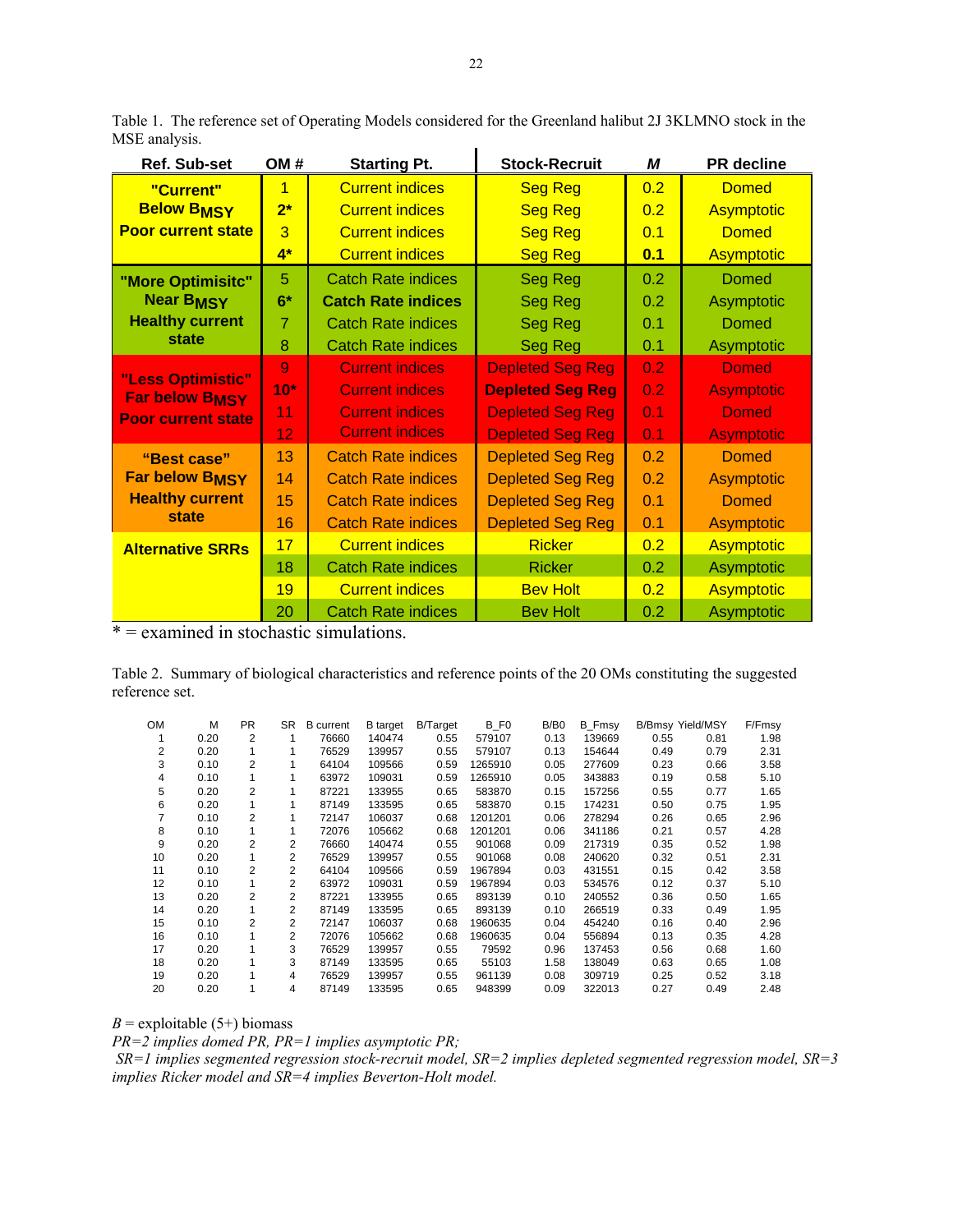

Fig. 1. Conceptual framework for Management Strategy Evaluation (MSE), adapted from Kell *et al.* (2007). The simulated "real" world is captured by the operating model and may contain process error (stochastic simulations) or not (deterministic simulations). The management strategy is applied to the "perceived world" which may only be known with error, either observation error alone, or observation and model error.



### Spawning stock biomass

Fig. 2. A graphical representation of the XSA-based PA variable *F* Management Strategy.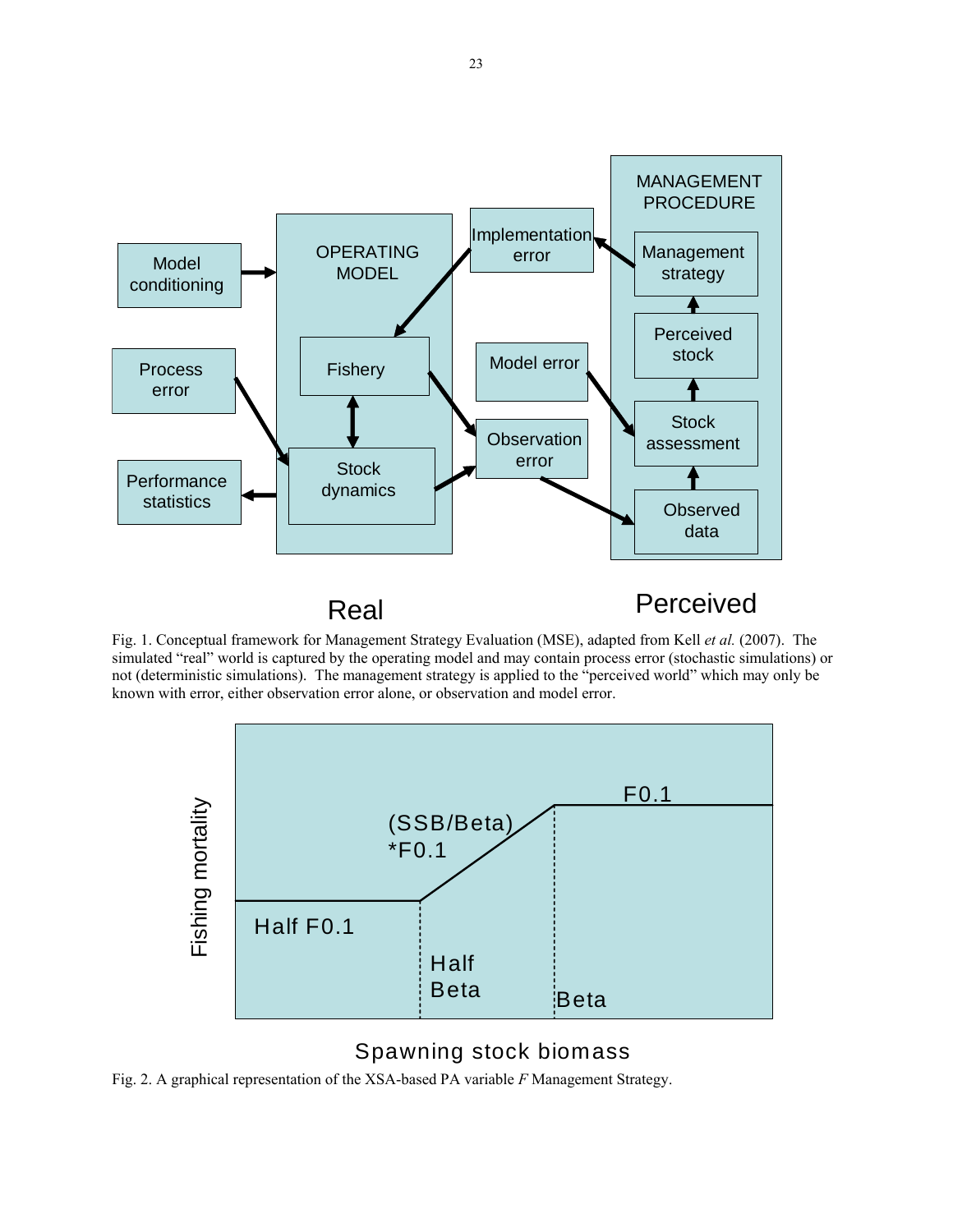

Fig. 3. Commercial CPUE indices for the Canadian, Portuguese and Spanish fleets. CPUEs have been scaled to the 1992-2006 average for each index. Only the Canadian and Spanish CPUE series were age-dissaggreated and used in the CPUE XSA.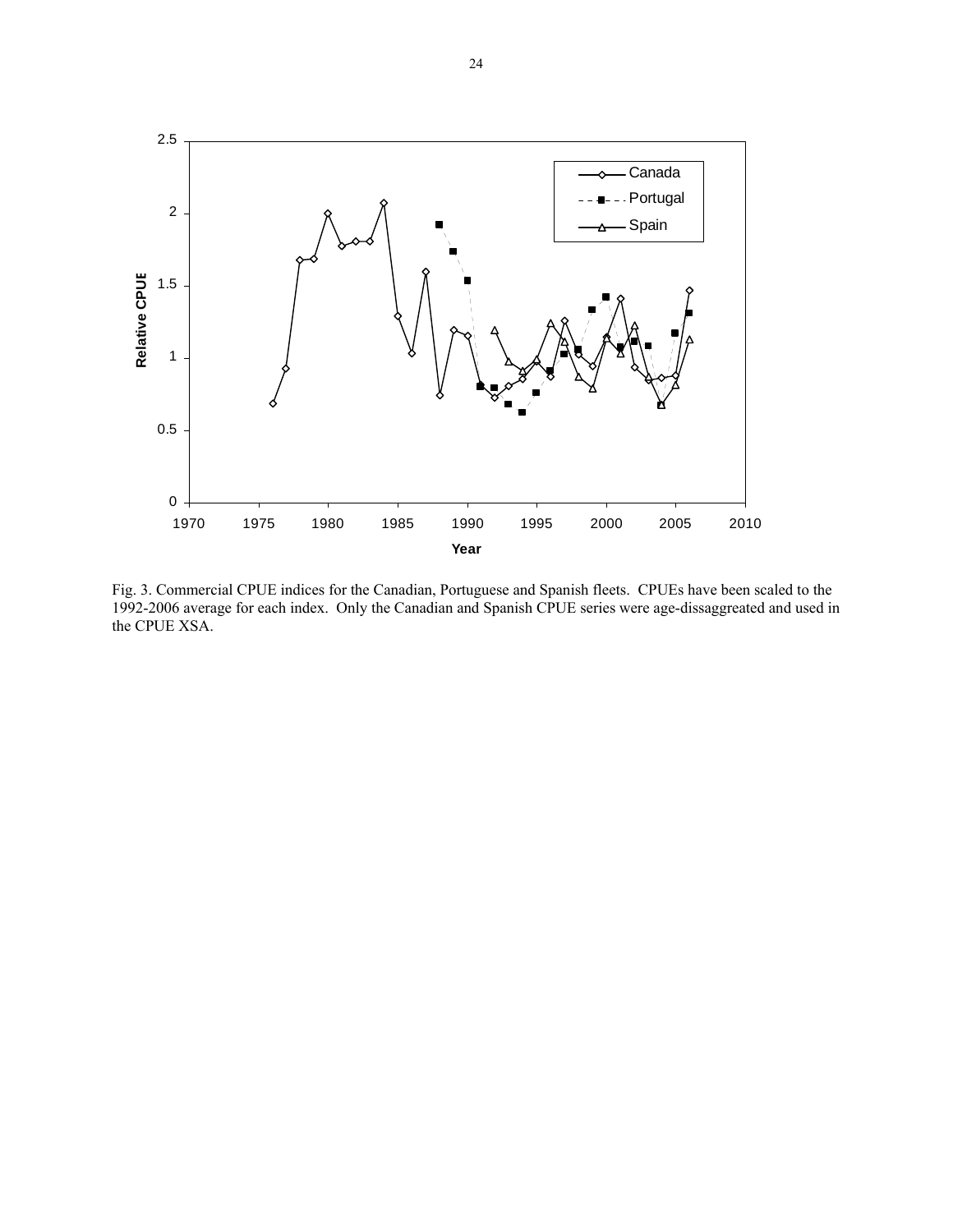

Fig. 4. Comparisons of stock status between the current NAFO XSA (black) and the XSA utilizing CPUE indices (red). Clockwise from top-left: Exploitable (5+) biomass; spawner stock biomass; recruitment (age 1); and mean *F* (ages 5-10).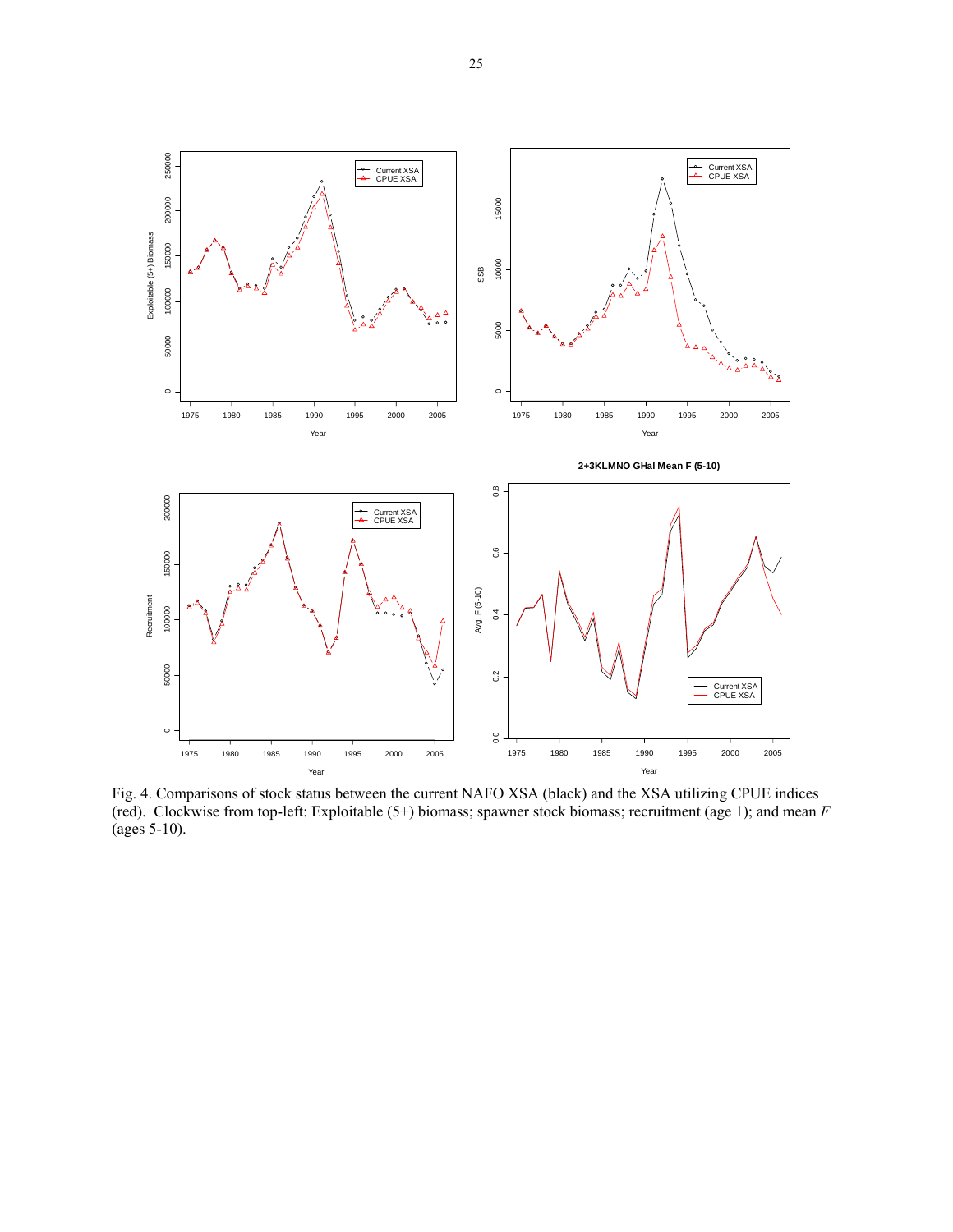

Ghal OM 2 Equilibrium Analysis: segreg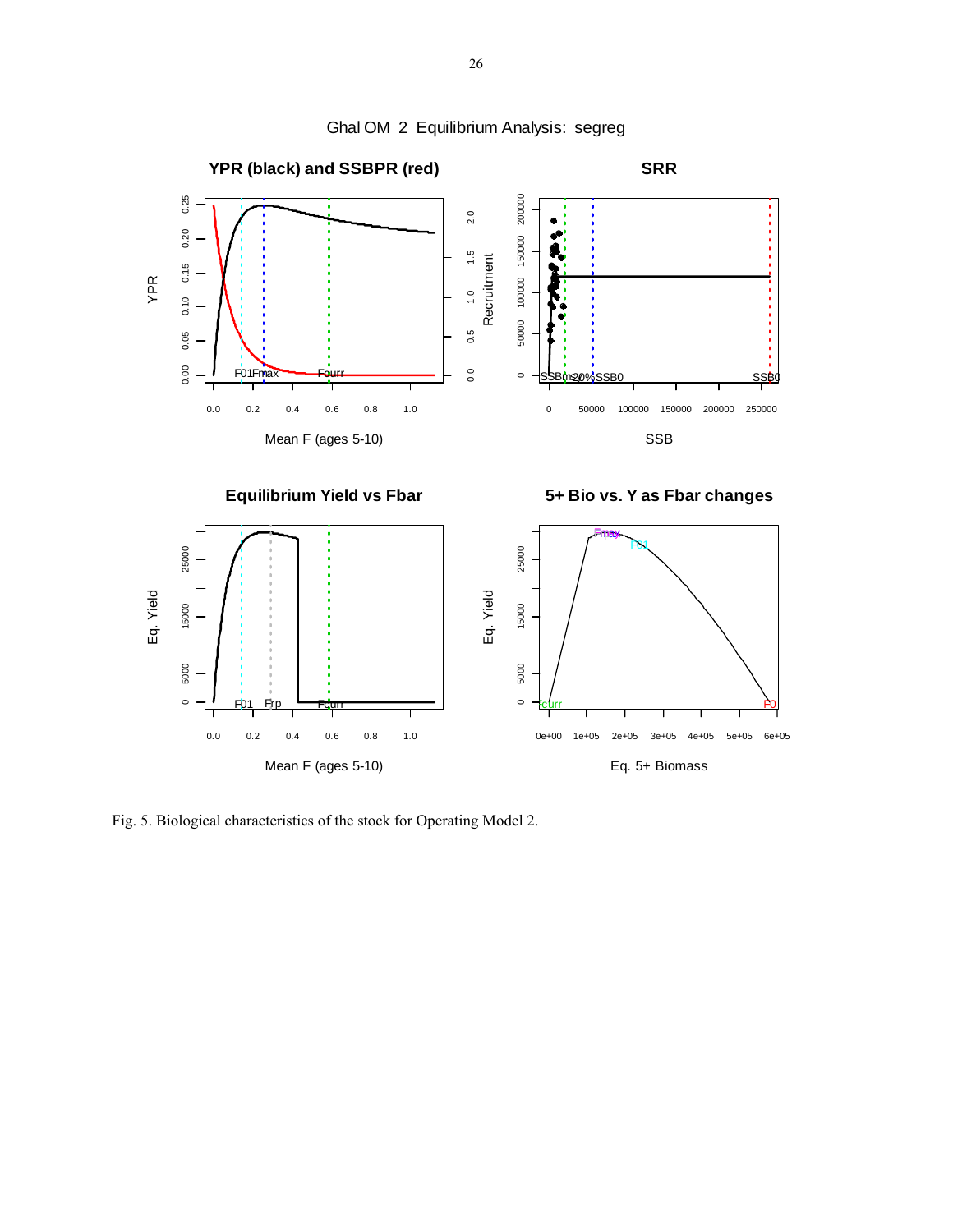

Ghal OM 4 Equilibrium Analysis: segreg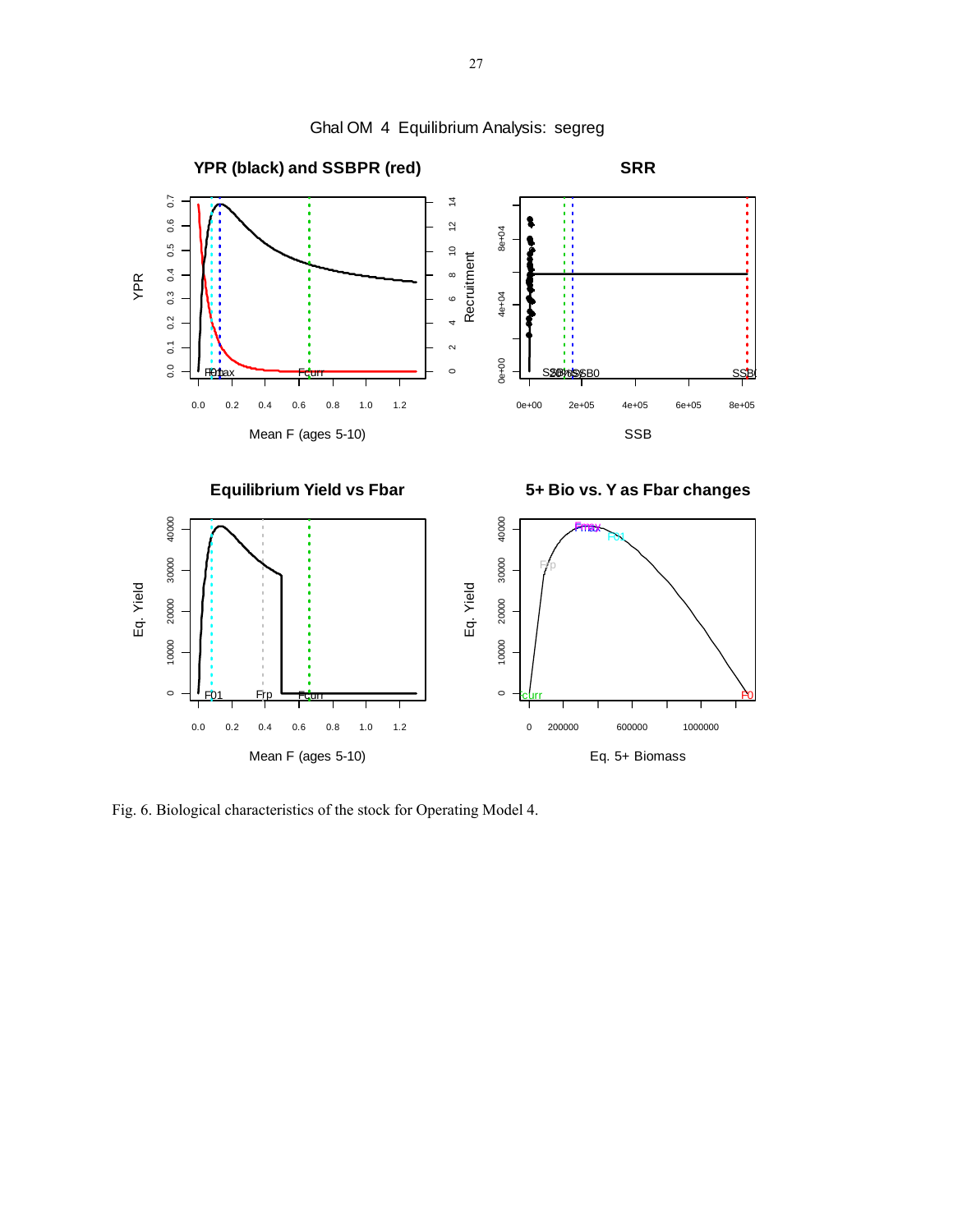

Ghal OM 6 Equilibrium Analysis: segreg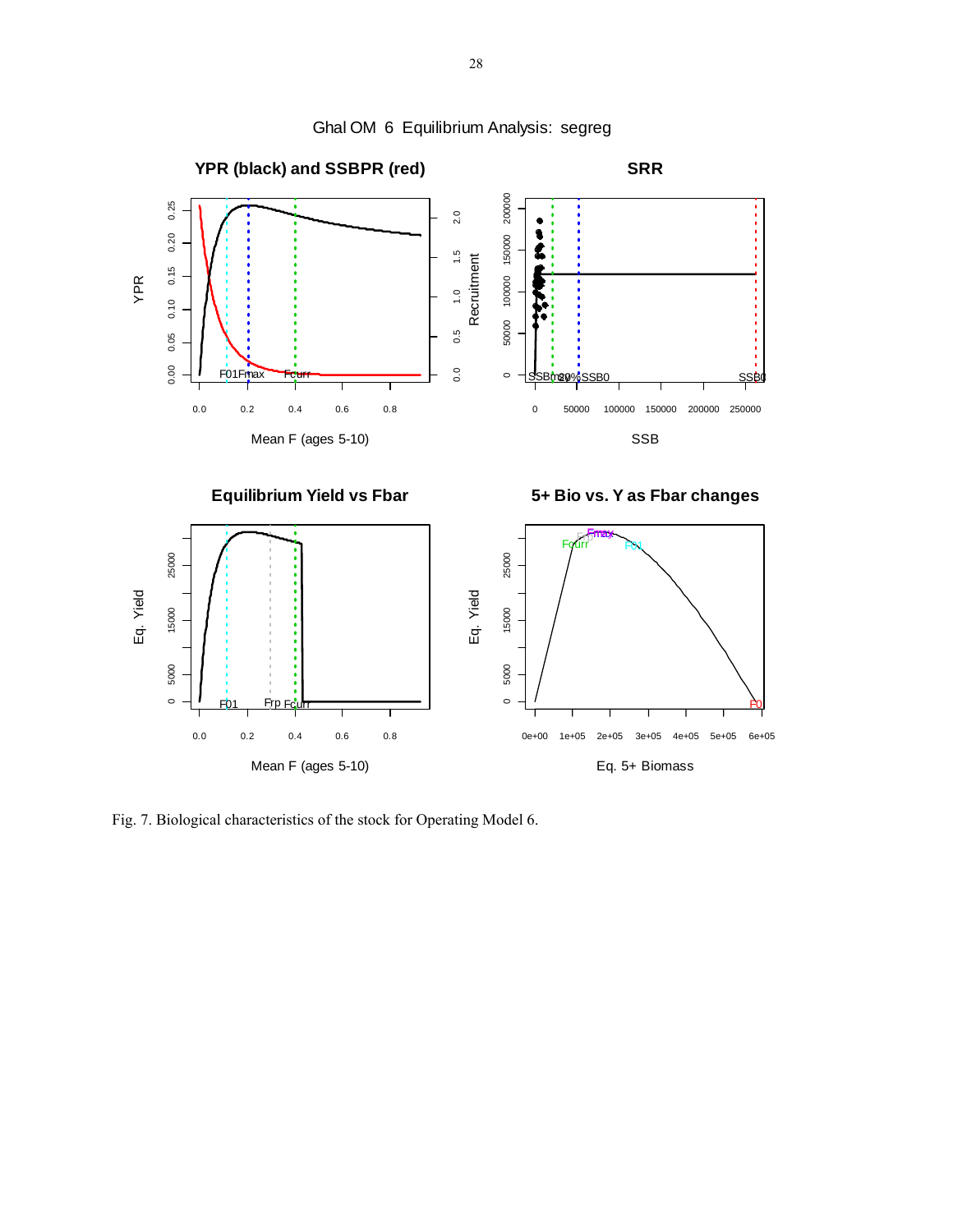

Ghal OM 10 Equilibrium Analysis: segreg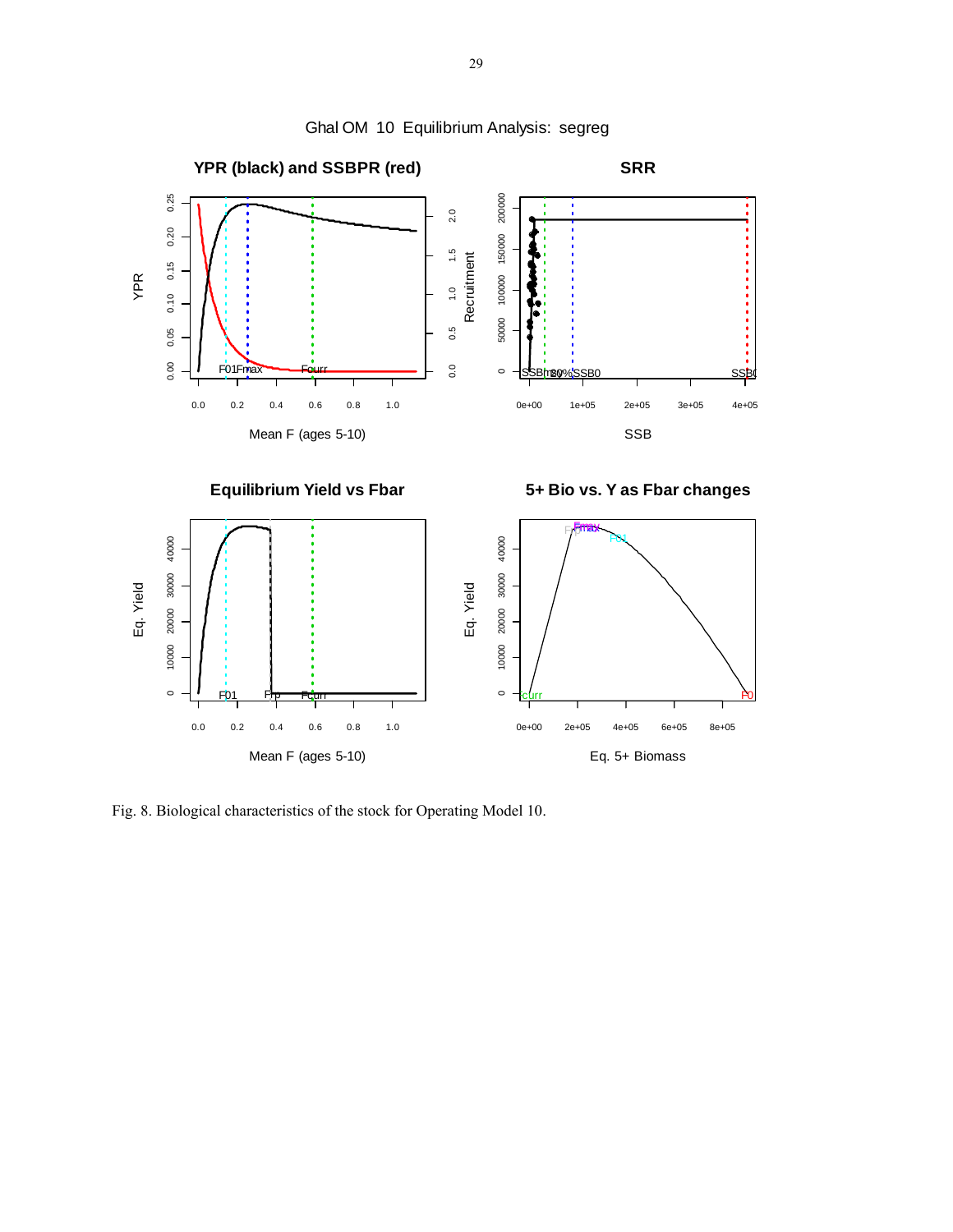

0t constant catch, Stock Plots

Fig. 9. Plots of time series of various stock trends for OMs 2, 4, 6 and 10 from deterministic projections using a 0t constant catch strategy.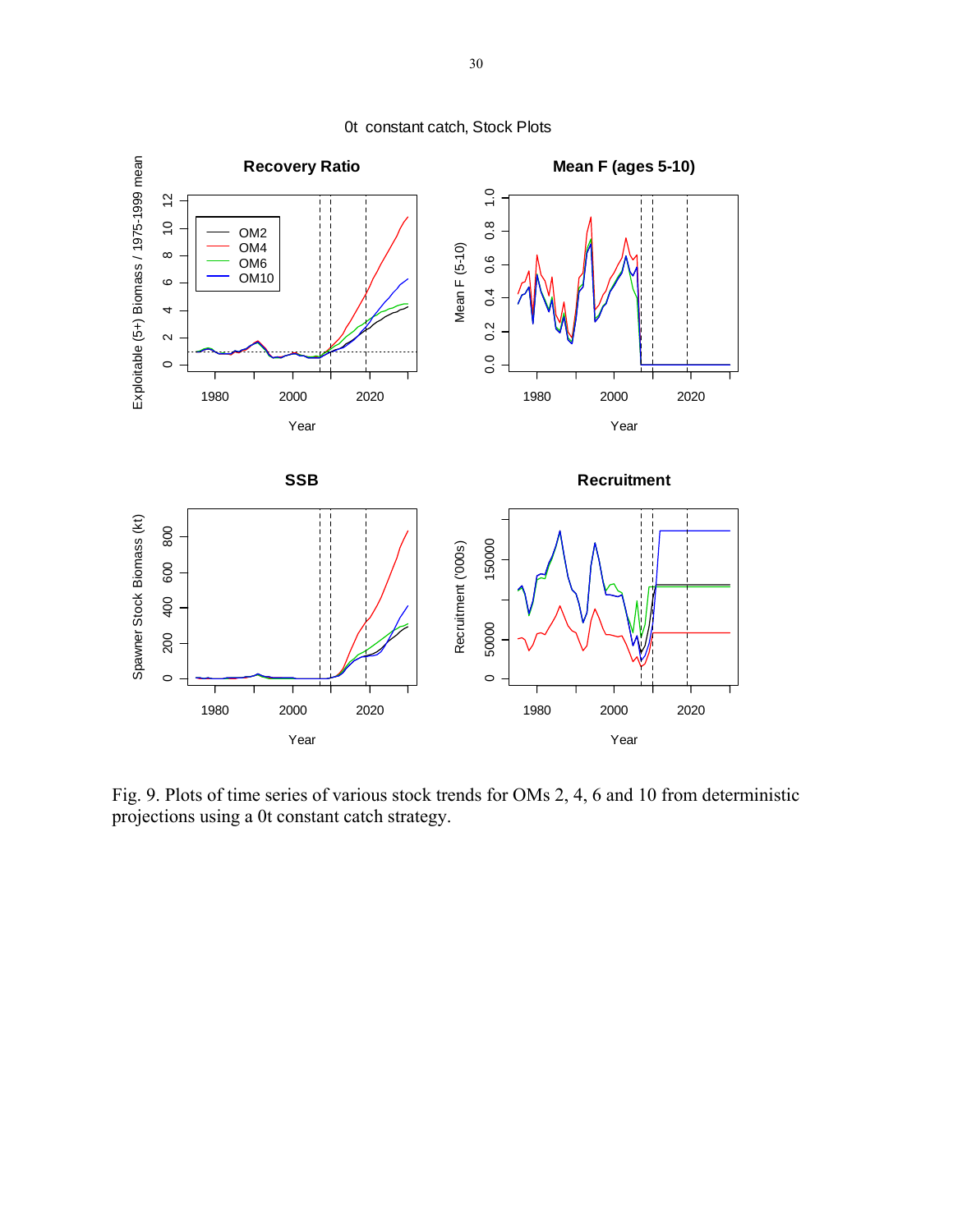

8kt constant catch, Stock Plots

Fig. 10. Plots of time series of various stock trends for OMs 2, 4, 6 and 10 from deterministic projections using an 8 kt constant catch strategy.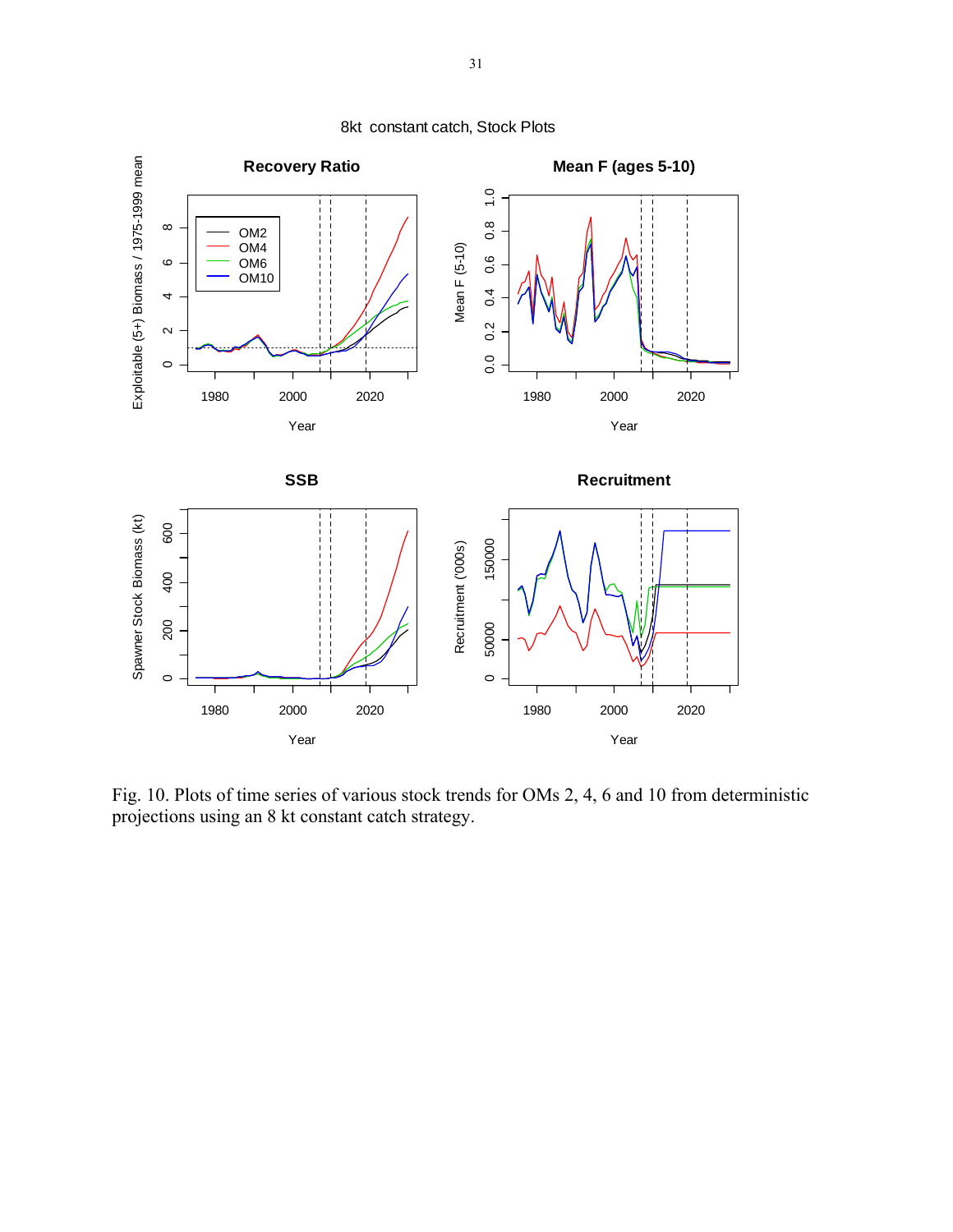

16kt constant catch, Stock Plots

Fig. 11. Plots of time series of various stock trends for OMs 2, 4, 6 and 10 from deterministic projections using a 16 kt constant catch strategy.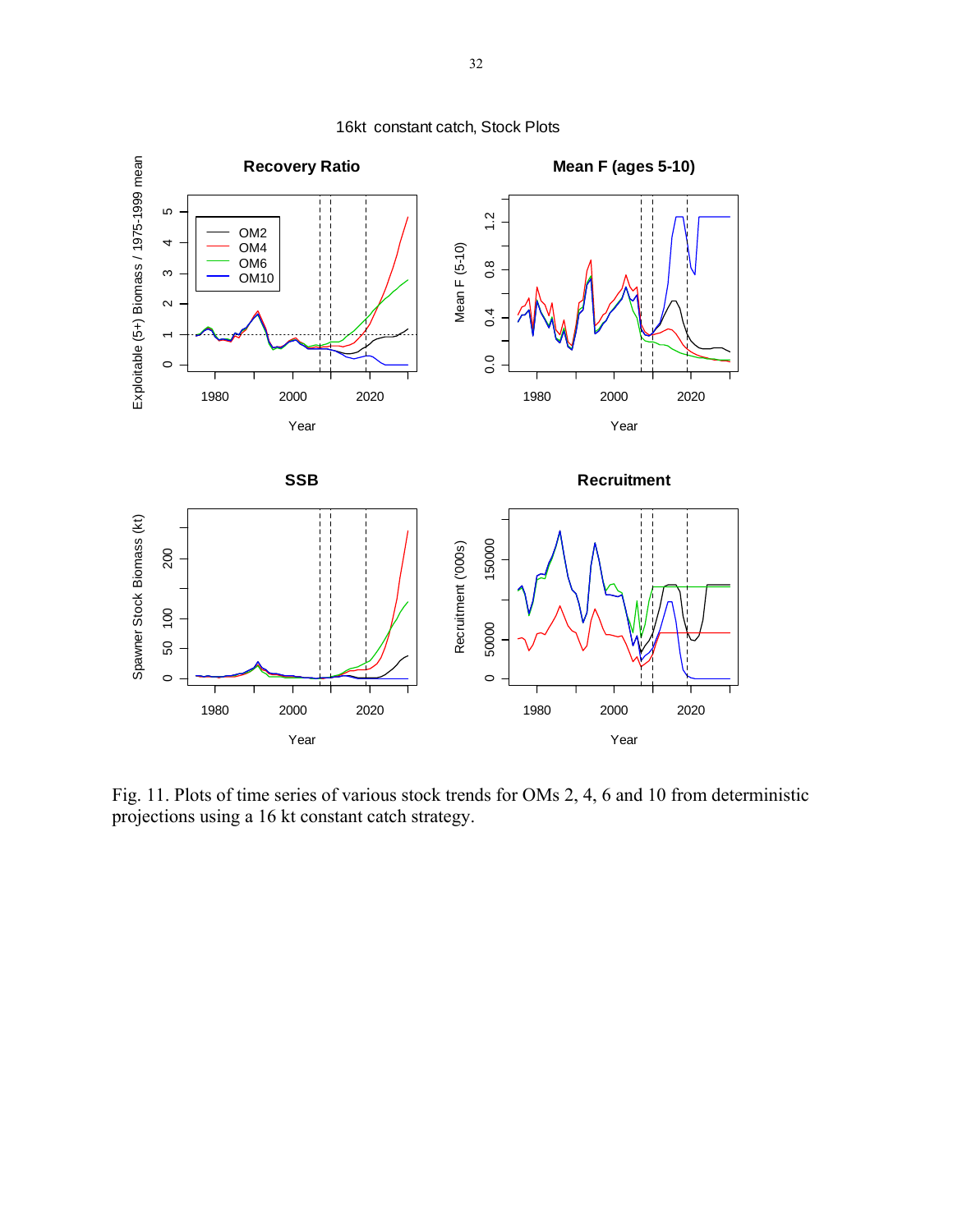

32kt constant catch, Stock Plots

Fig. 12. Plots of time series of various stock trends for OMs 2, 4, 6 and 10 from deterministic projections using a 32 kt constant catch strategy.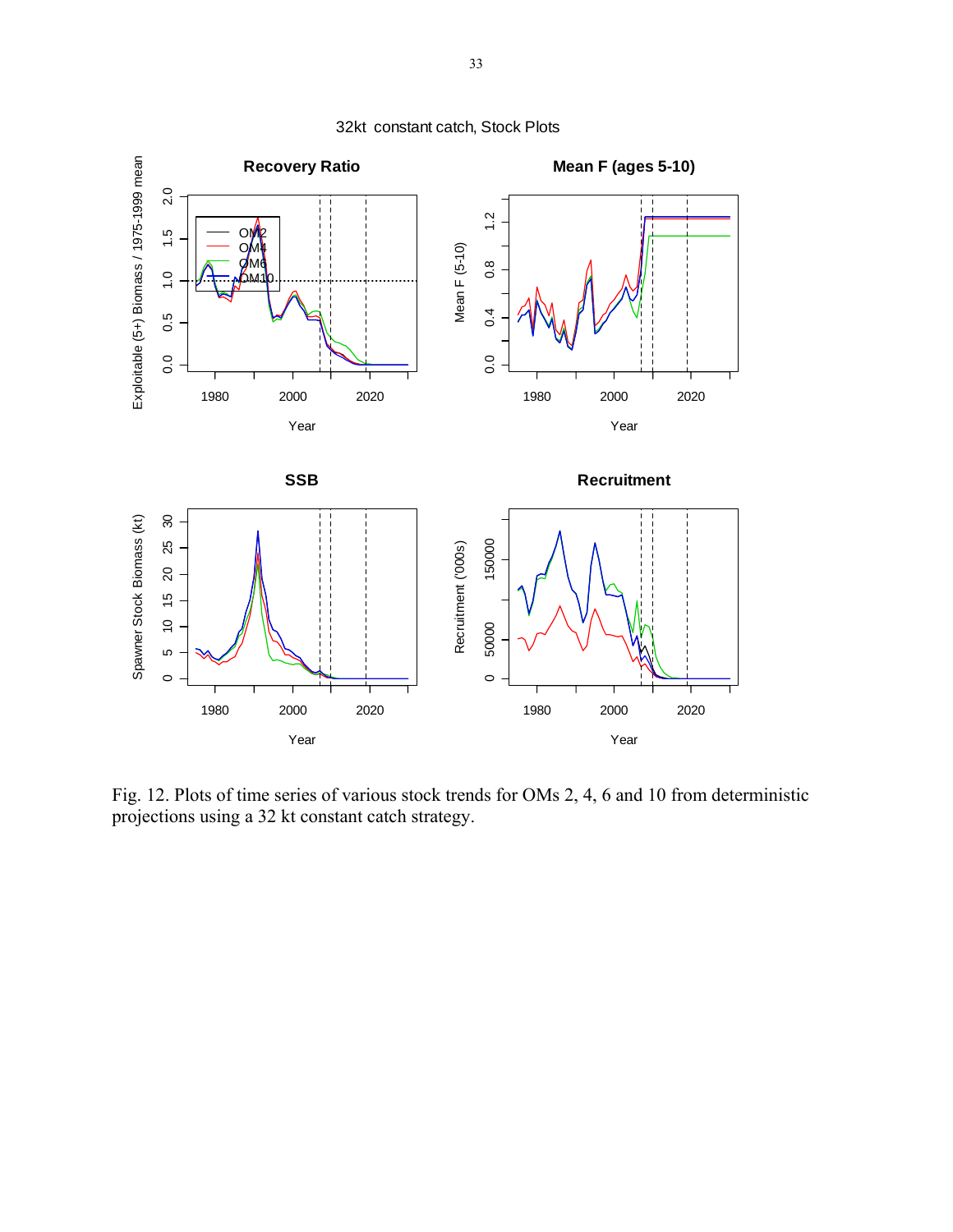

Fig. 13. Descriptive statistics from the stochastic simulations (100 runs) for the five Management Strategies in Operating Model 2 (solid lines represent the median value, dashed lines show the 25 and 75 percentiles).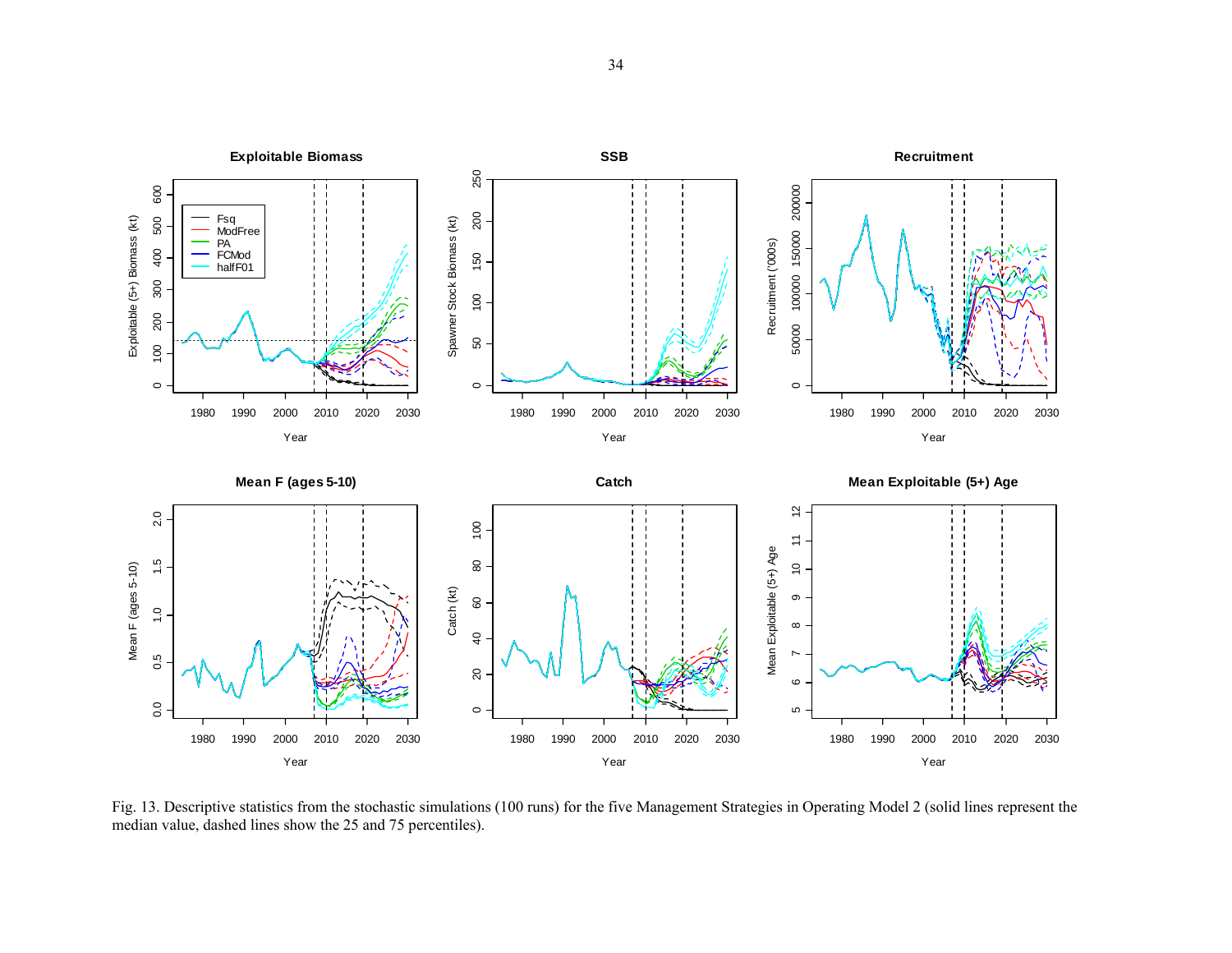

Fig. 14. Descriptive statistics from the stochastic simulations (100 runs) for the five Management Strategies in Operating Model 4 (solid lines represent the median value, dashed lines show the 25 and 75 percentiles).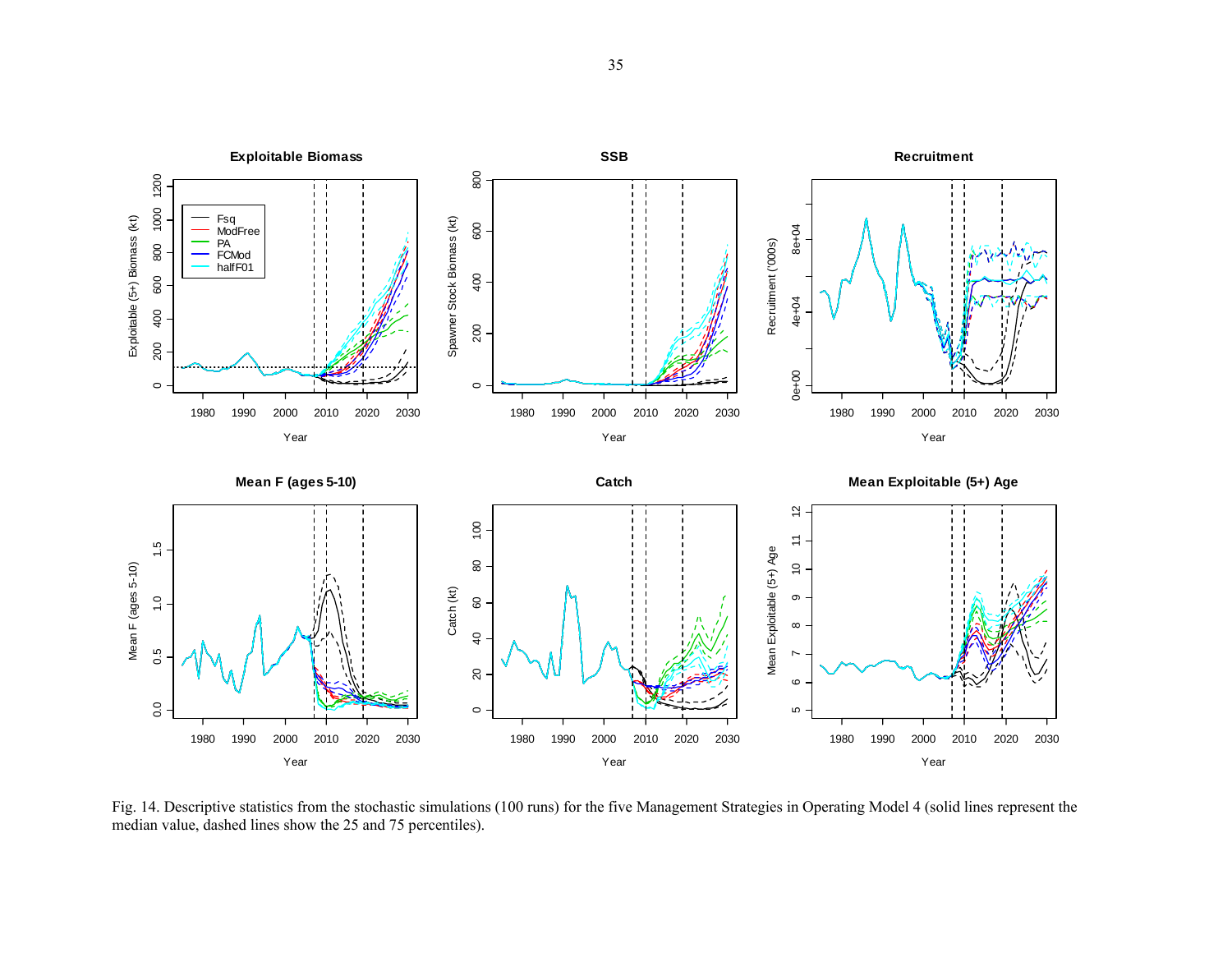

Fig. 15. Descriptive statistics from the stochastic simulations (100 runs) for the five Management Strategies in Operating Model 6 (solid lines represent the median value, dashed lines show the 25 and 75 percentiles).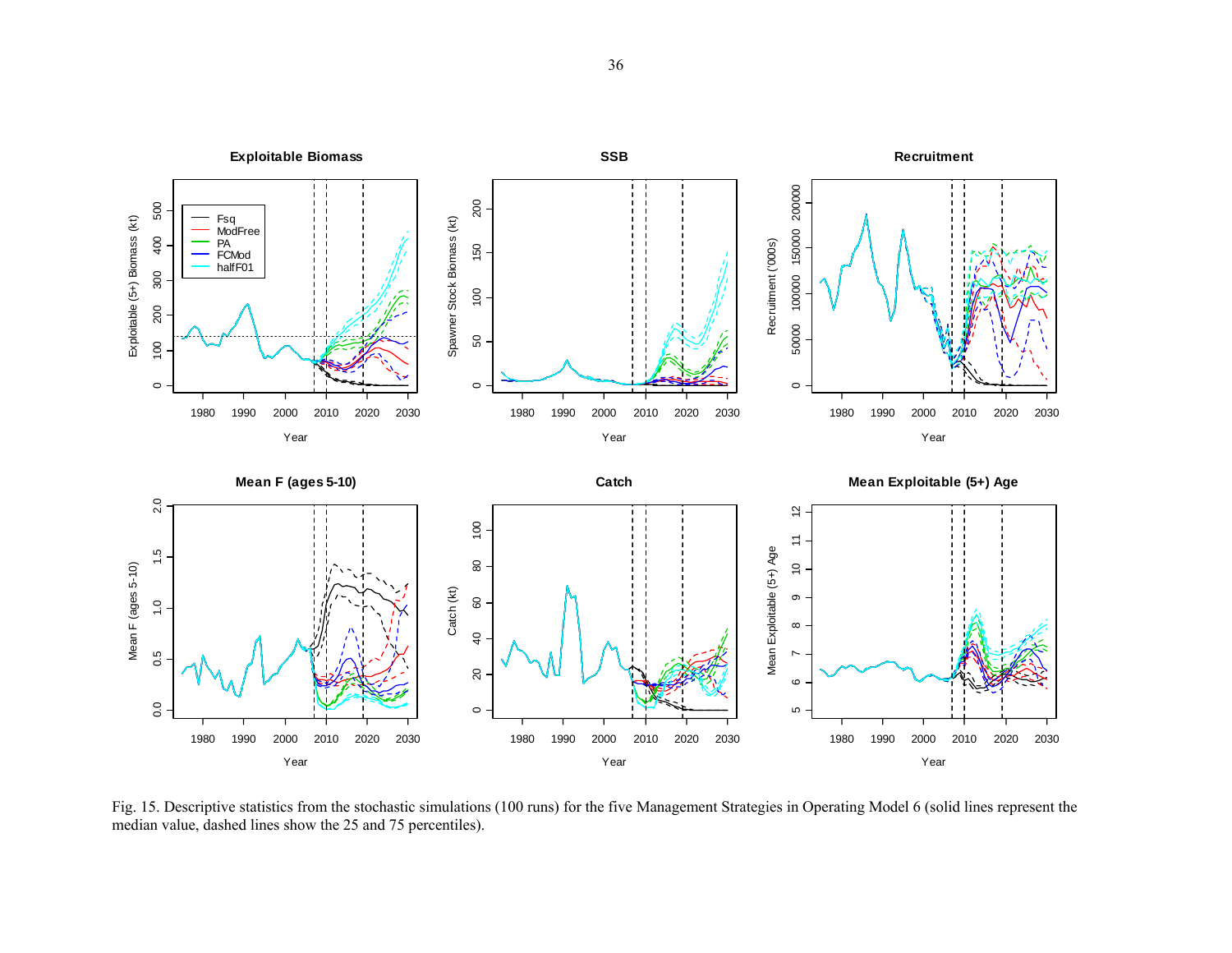

Fig. 16. Descriptive statistics from the stochastic simulations (100 runs) for the five Management Strategies in Operating Model 10 (solid lines represent the median value, dashed lines show the 25 and 75 percentiles).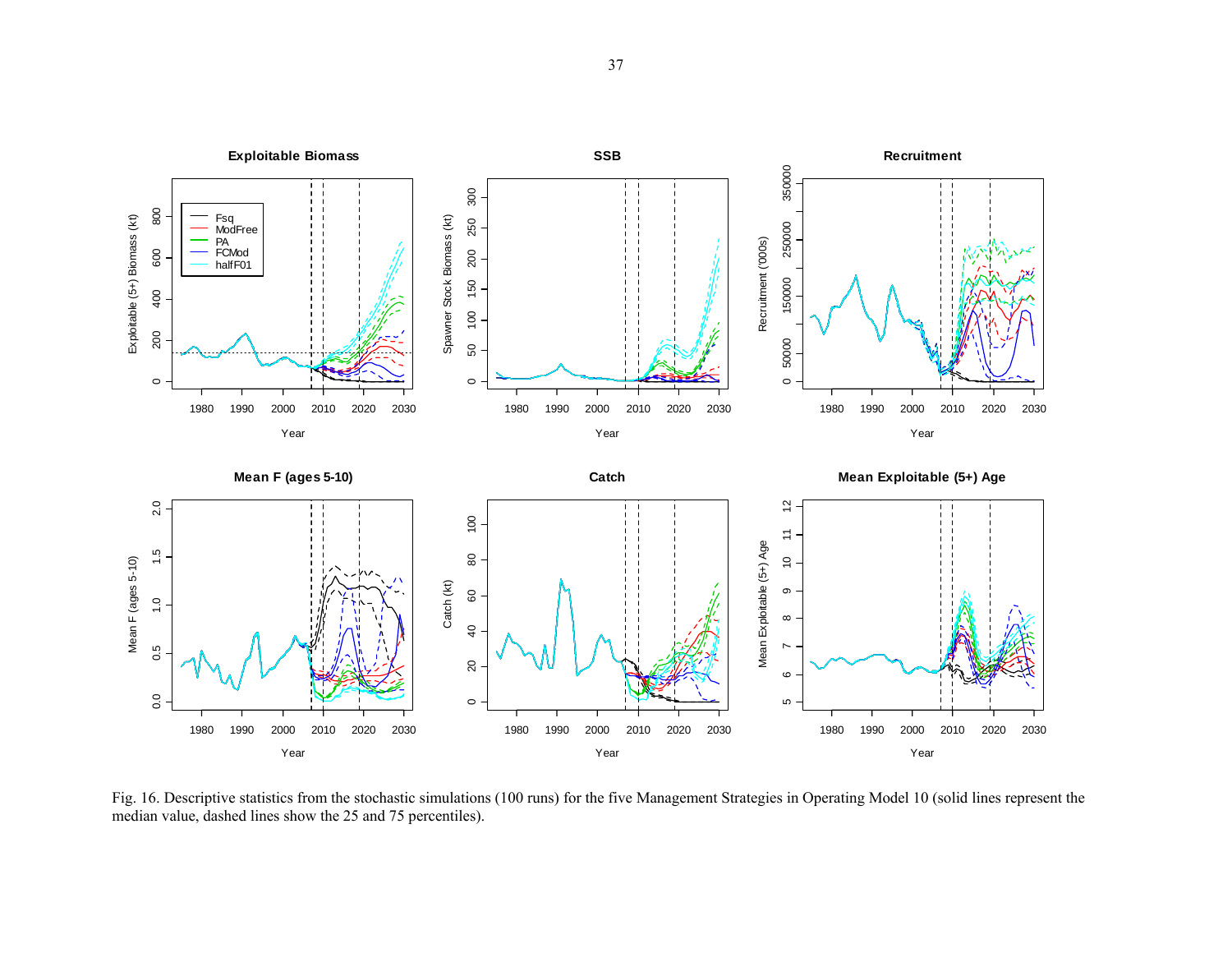

Fig. 17. Fishery performance statistics for the five Management Strategies, short term – 2010 (Operating Models 2 and 4). Points represent the medians and whiskers show the 5, 25, 75 and 95 percentiles.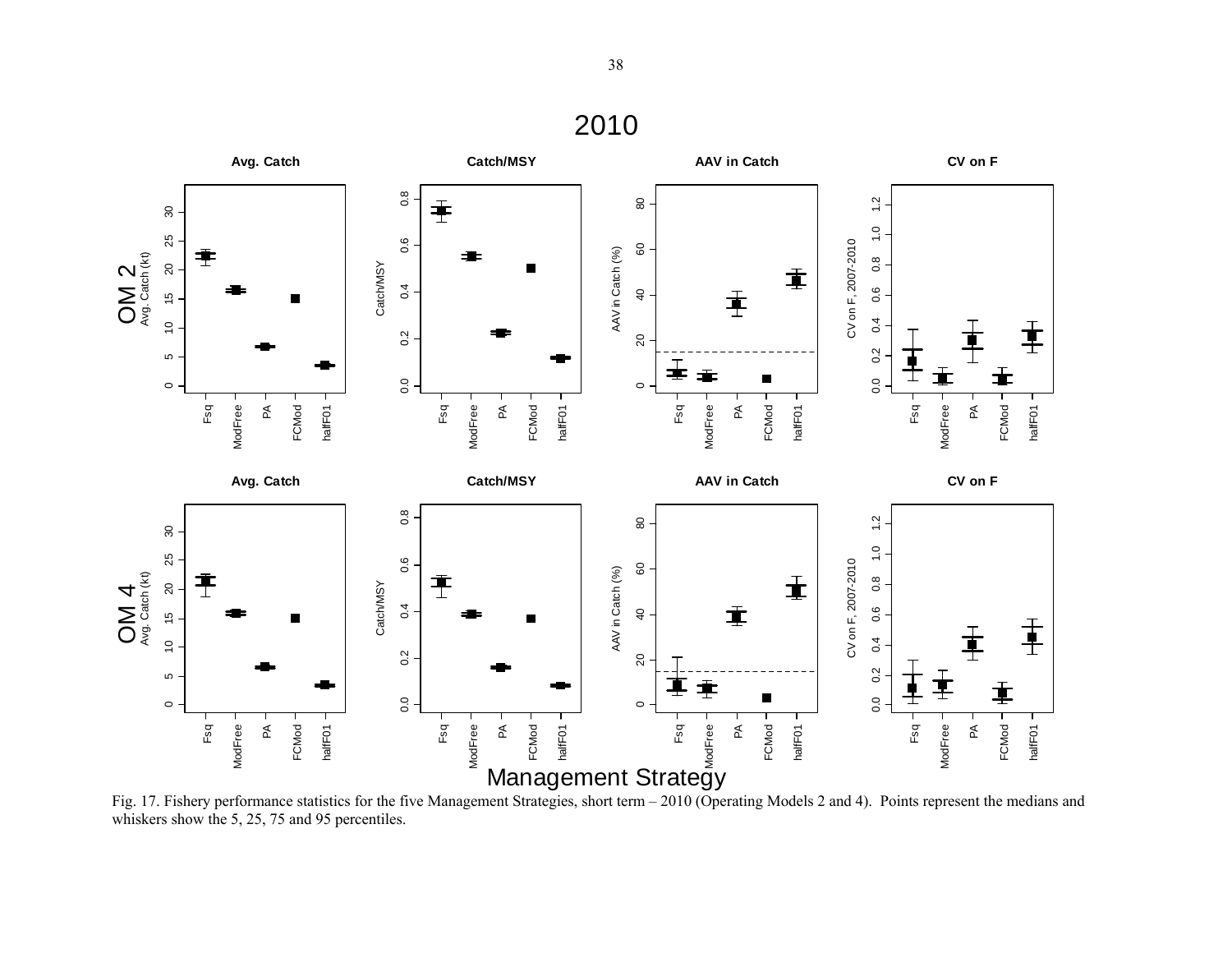

Fig. 17 cont.. (Operating Models 6 and 10).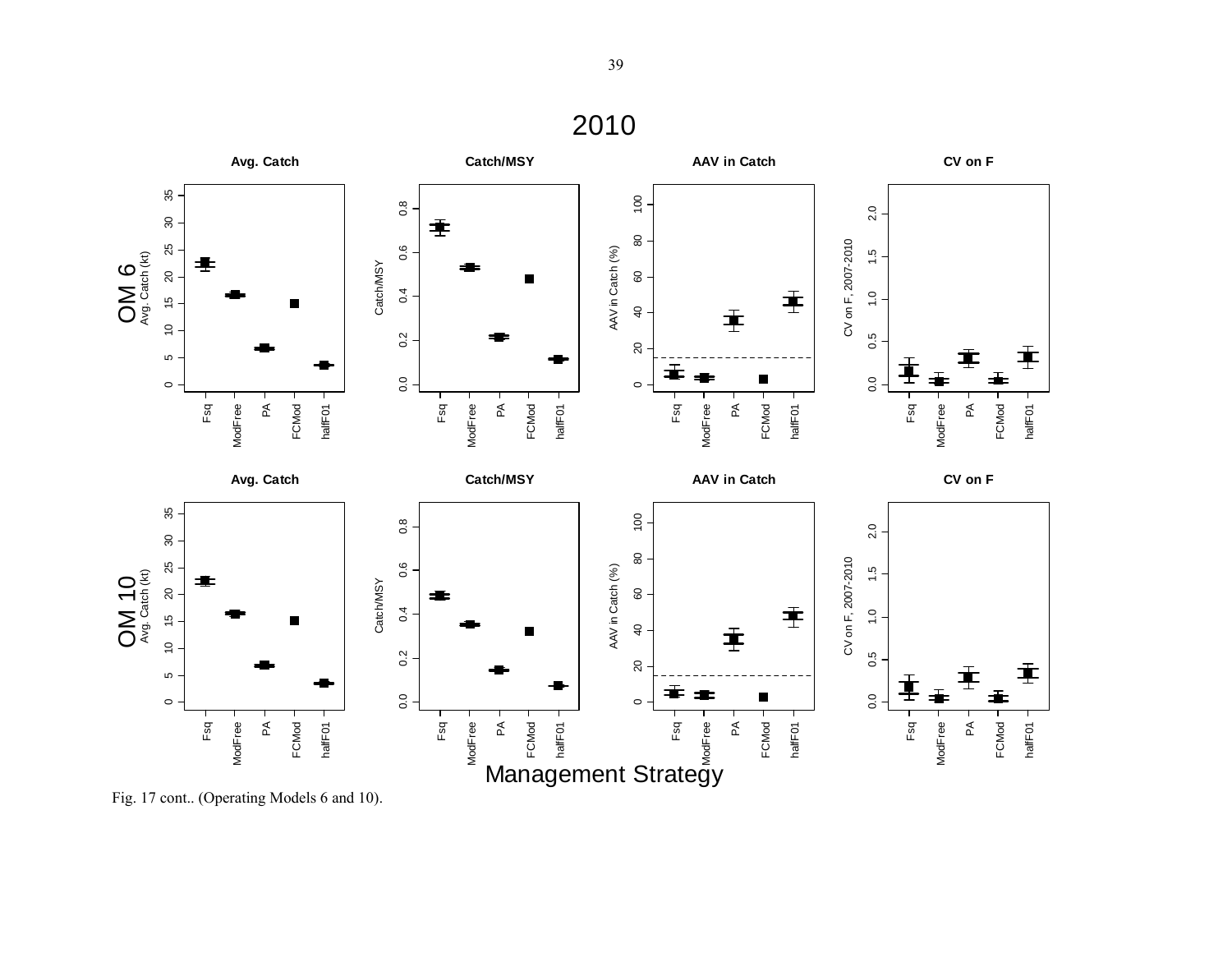

Fig. 18. Fishery performance statistics for the five Management Strategies, rebuilding plan period – 2019 (Operating Models 2 and 4). Points represent the medians and whiskers show the 5, 25, 75 and 95 percentiles.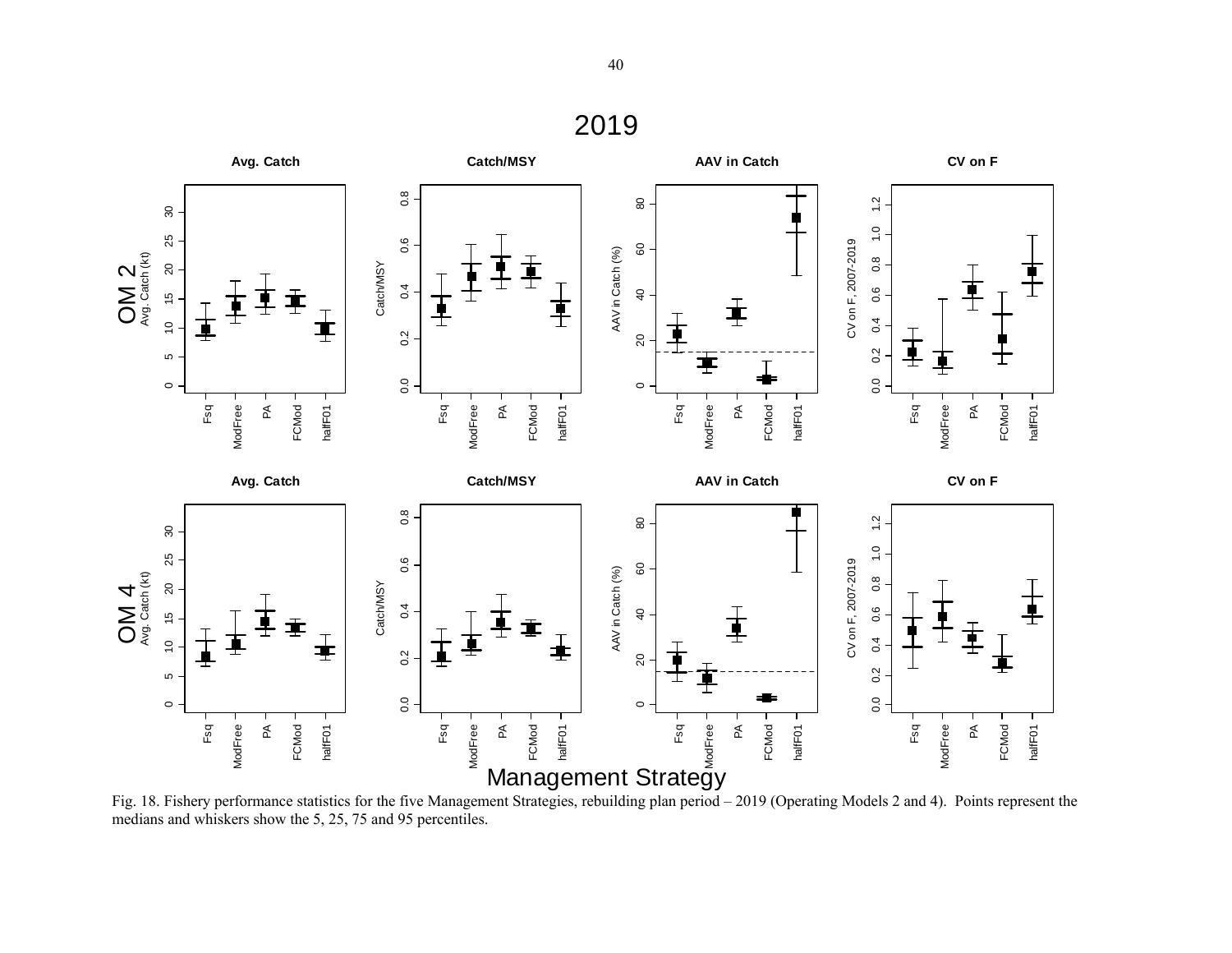#### **Avg. Catch Catch/MSY AAV in Catch CV on F** 35 0 5 10 15 20 25 30 35  $\overline{100}$ 0 20 40 60 80 100  $\frac{8}{2}$ 0.0 0.2 0.4 0.6 0.8  $2.0$ 0.0 0.5 1.0 1.5 2.0  $80\,$ 80 CV on F, 2007-2019 CV on F, 2007-2019 OM 6<br>Avg. Catch (kt) 25  $0.6$ AAV in Catch (%)  $\frac{15}{1}$ AAV in Catch (%) Avg. Catch (kt) Catch/MSY Catch/MSY  $15$  20  $\mbox{ }^{\mathbb{G}}$  $0.4$  $\frac{1}{2}$ . ∔ 車  $\overline{40}$ 士 重 重  $\frac{1}{2}$ 直  $0.5$  $\frac{2}{5}$  $20\,$ LO. ⊒  $\top$  $\overline{0}$ .  $0.0$  $\circ$  $\circ$ ModFree -Fsq **ModFree** FCMod halfF01 Fsq **ModFree** FCMod halfF01 Fsq **ModFree** FCMod halfF01 Fsq FCMod halfF01  $\mathop{\mathsf{z}}\nolimits$  $\tilde{\mathbb{E}}$  $\mathbb A$  $\mathbb A$ ModFree ModFree ModFree ModFree **Avg. Catch Catch/MSY AAV in Catch CV on F** 35 0 5 10 15 20 25 30 35 100 0 20 40 60 80 100  $0.\overline{8}$ 0.0 0.2 0.4 0.6 0.8  $2.0$ 0.0 0.5 1.0 1.5 2.0 90  $\pmb{\mathbb{S}}$ CV on F, 2007-2019 25  $0.6$ CV on F, 2007-2019 OM 10 AAV in Catch (%)  $\frac{5}{1}$ AAV in Catch (%) Avg. Catch (kt) Catch/MSY Catch/MSY  $\overline{20}$ 80  $0.4$  $\frac{1}{2}$ .  $\frac{6}{7}$  $\overline{40}$ 主  $\frac{1}{2}$ 굴 重  $0.2$  $0.5$ 士  $\overline{a}$ LO 丰 ≢  $\overline{0}$ .  $0.0$  $\circ$  $\circ$ Fsq ModFree FCMod halfF01 Fsq ModFree FCMod Fsq ModFree FCMod  $\mathbb{E}$ halfF01  $\mathbb{E}% _{z}$  $\mathbb{E}$ halfF01 ModFree ModFree PA<br>FCMod<br>halfF01<br>Fsq ModFree ModFree

Management Strategy

Fig. 18 cont.. (Operating Models 6 and 10).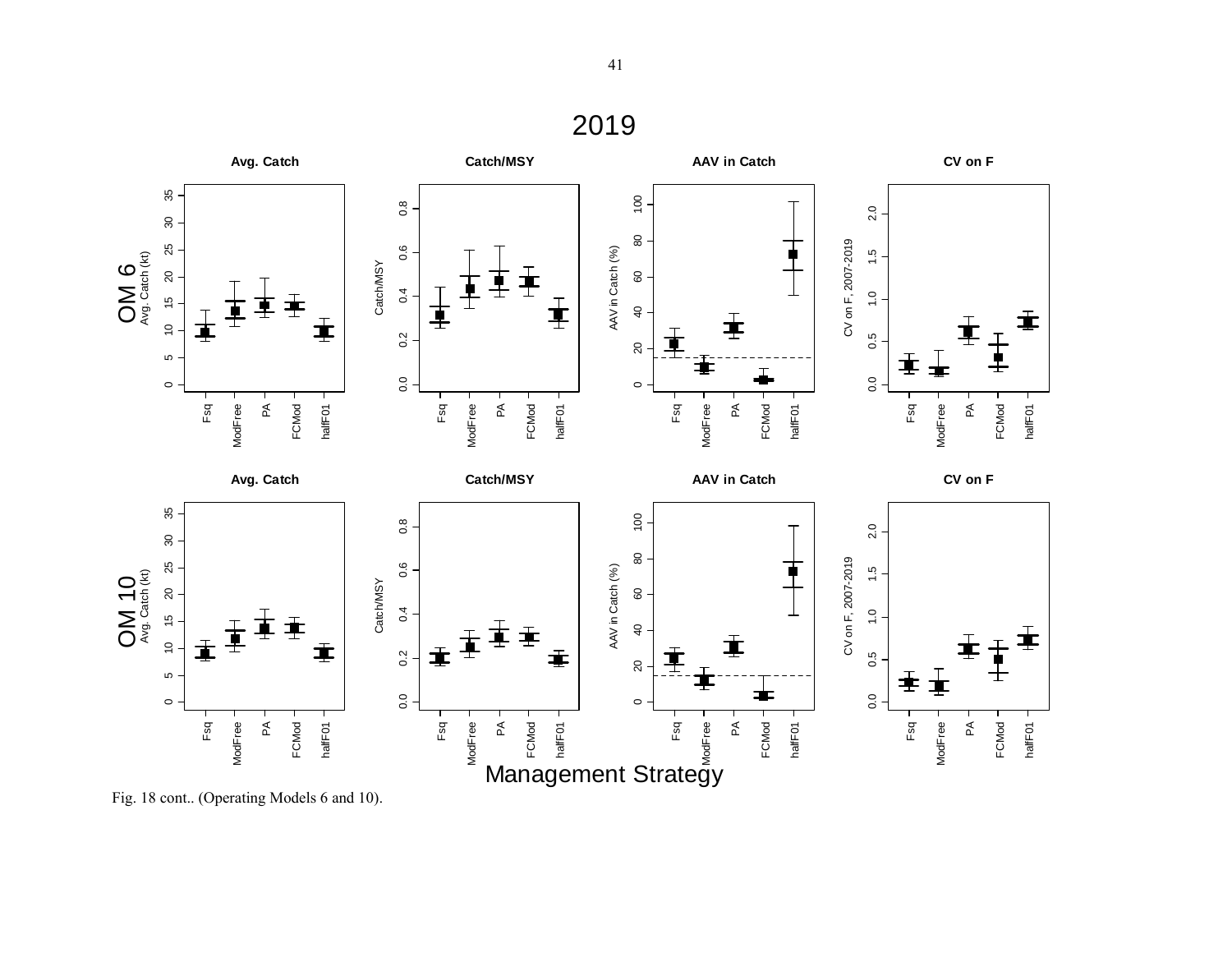

Fig. 19. Fishery performance statistics for the five Management Strategies, long term – 2030 (Operating Models 2 and 4). Points represent the medians and whiskers show the 5, 25, 75 and 95 percentiles.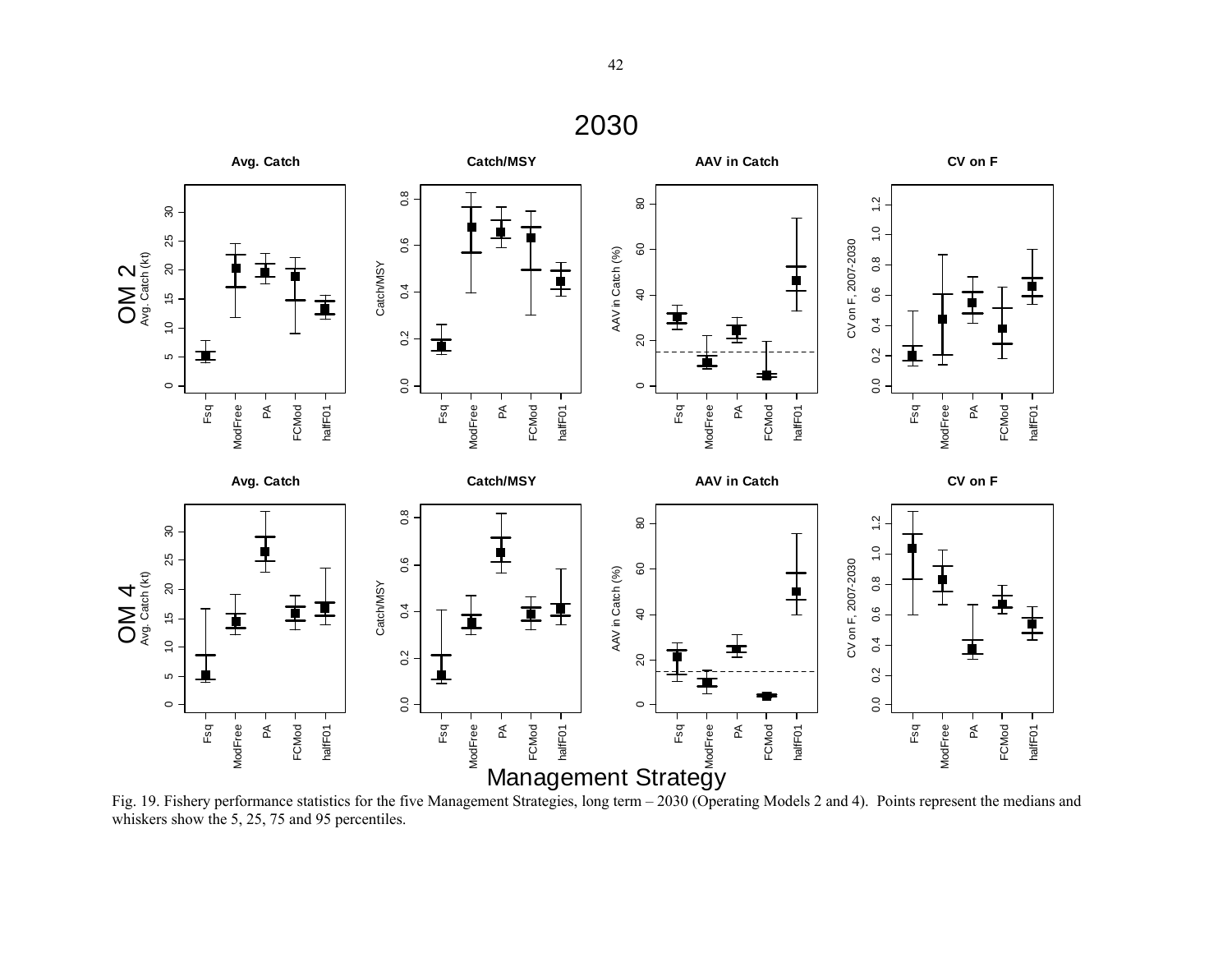

Fig. 19 cont. (Operating Models 6 and 10).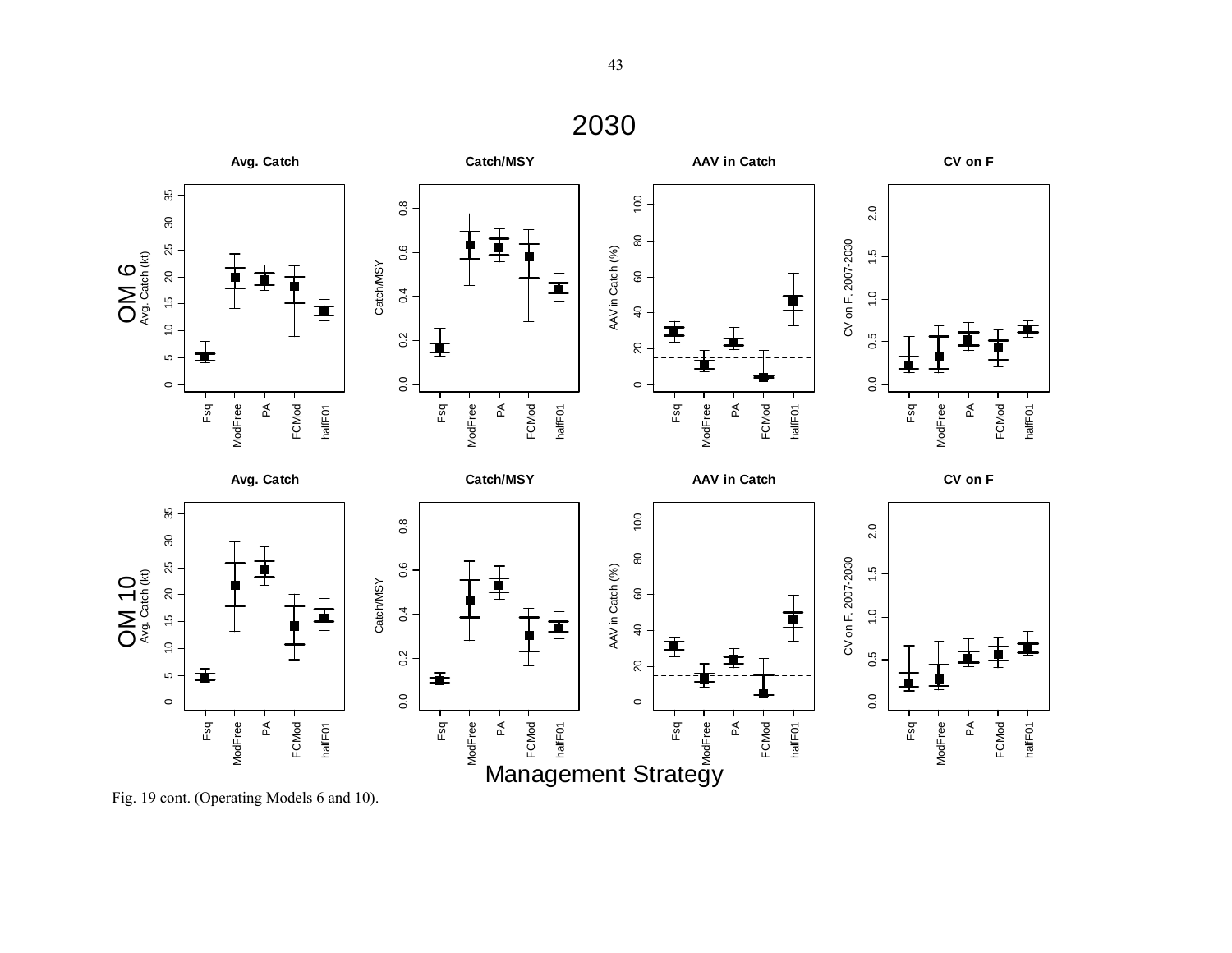

# Mean Age of Catch

Fig 20. Mean weighted age in the annual catch for each Management Strategy in each Operating Model. Points represent the medians and whiskers show the 5, 25, 75 and 95 percentiles.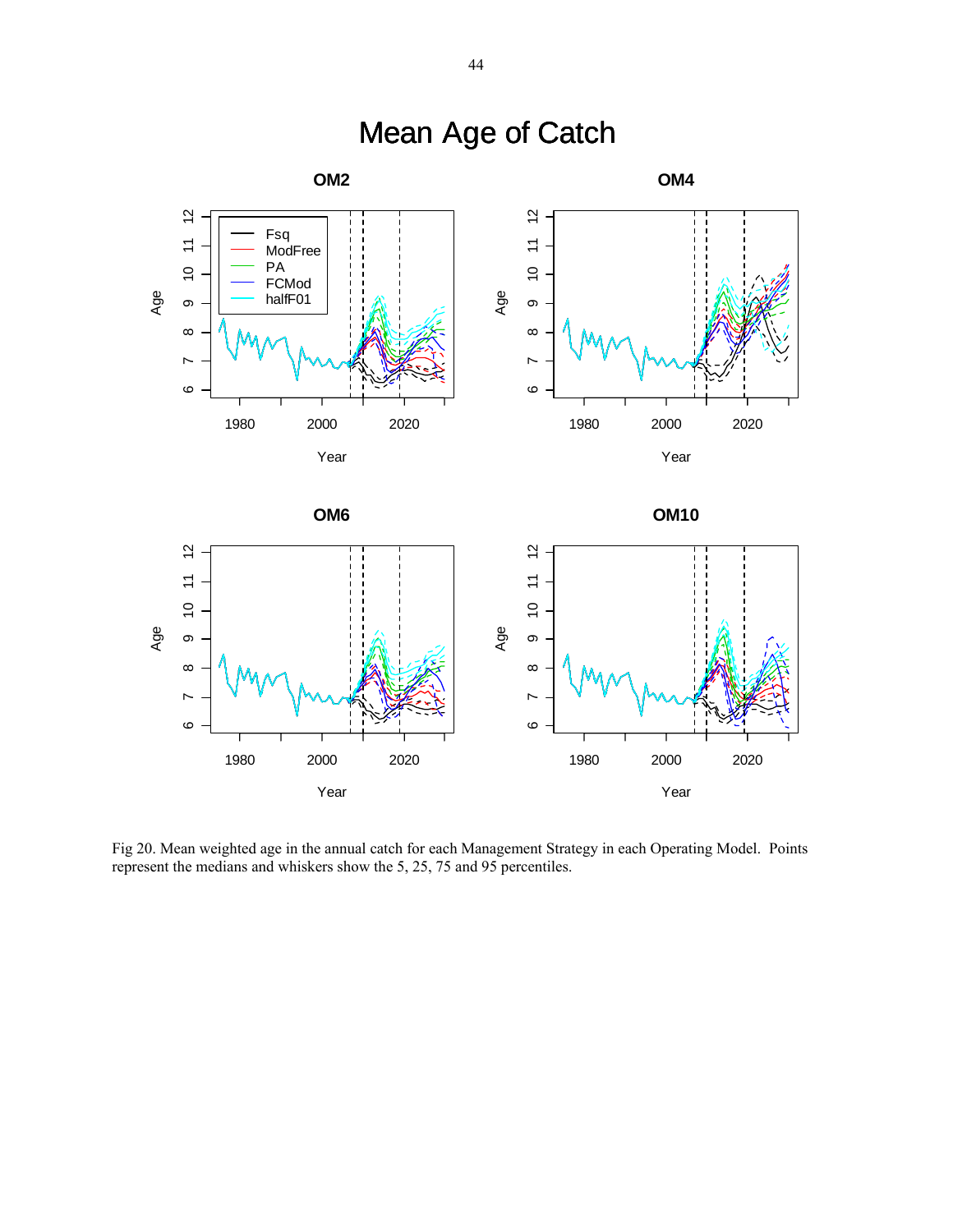

Fig 21. Stock performance statistics for the five Management Strategies, rebuilding plan period – 2019 (Operating Models 2 and 4). Points represent the medians and whiskers show the 5, 25, 75 and 95 percentiles.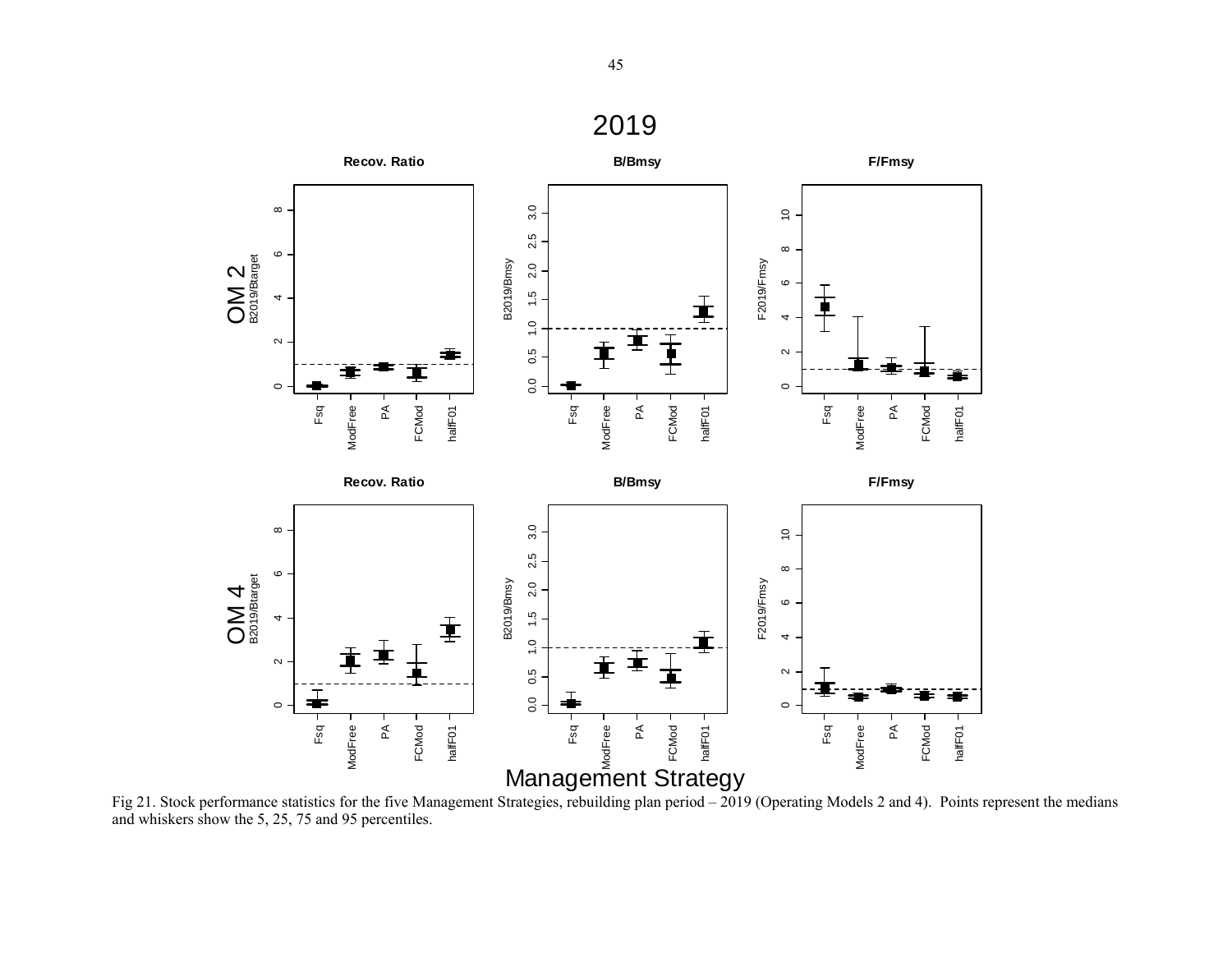![](_page_45_Figure_1.jpeg)

Fig. 21 cont.. (Operating Models 6 and 10).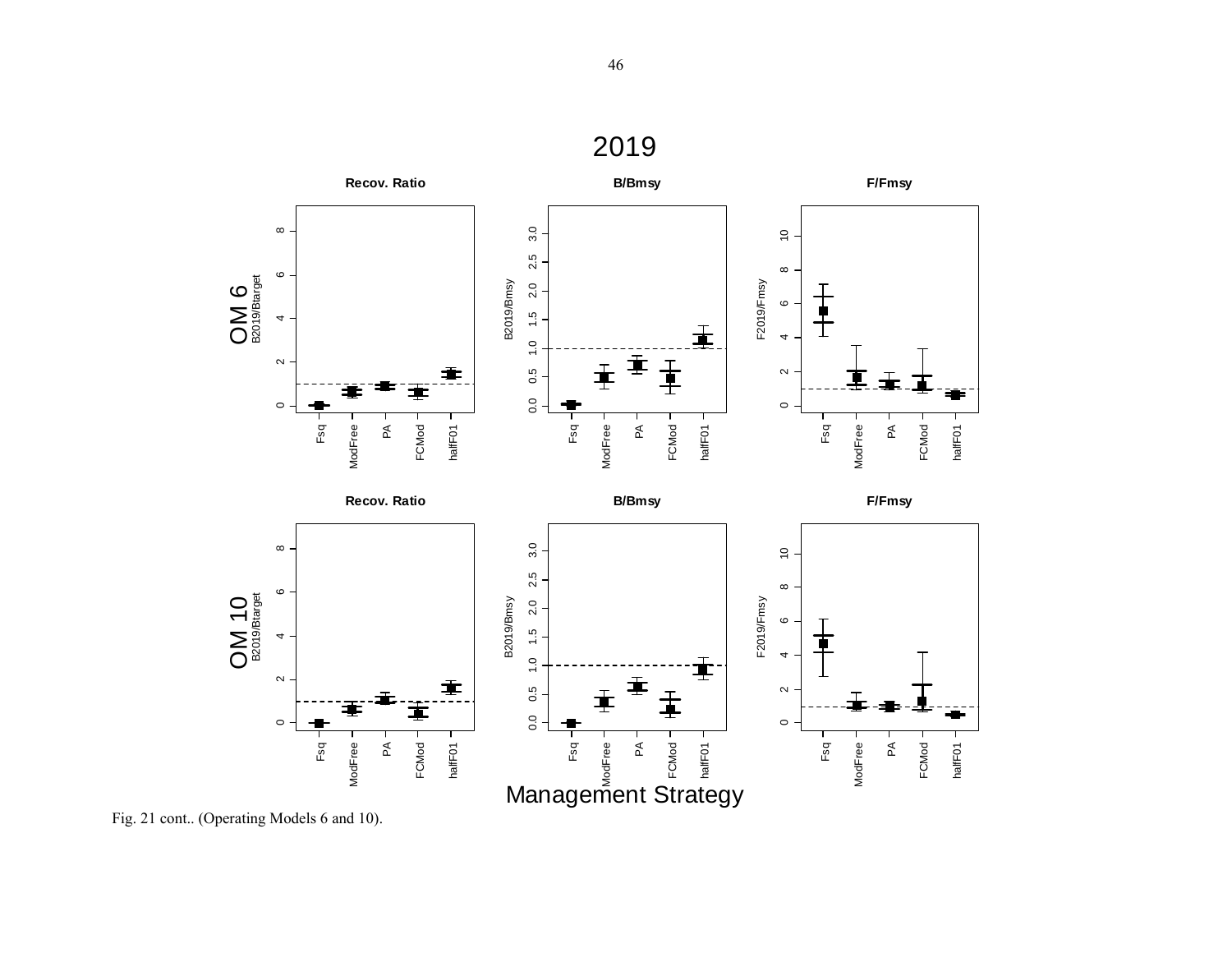![](_page_46_Figure_2.jpeg)

Fig 22. Stock performance statistics for the five Management Strategies, long term – 2030 (Operating Models 2 and 4). Points represent the medians and whiskers show the 5, 25, 75 and 95 percentiles.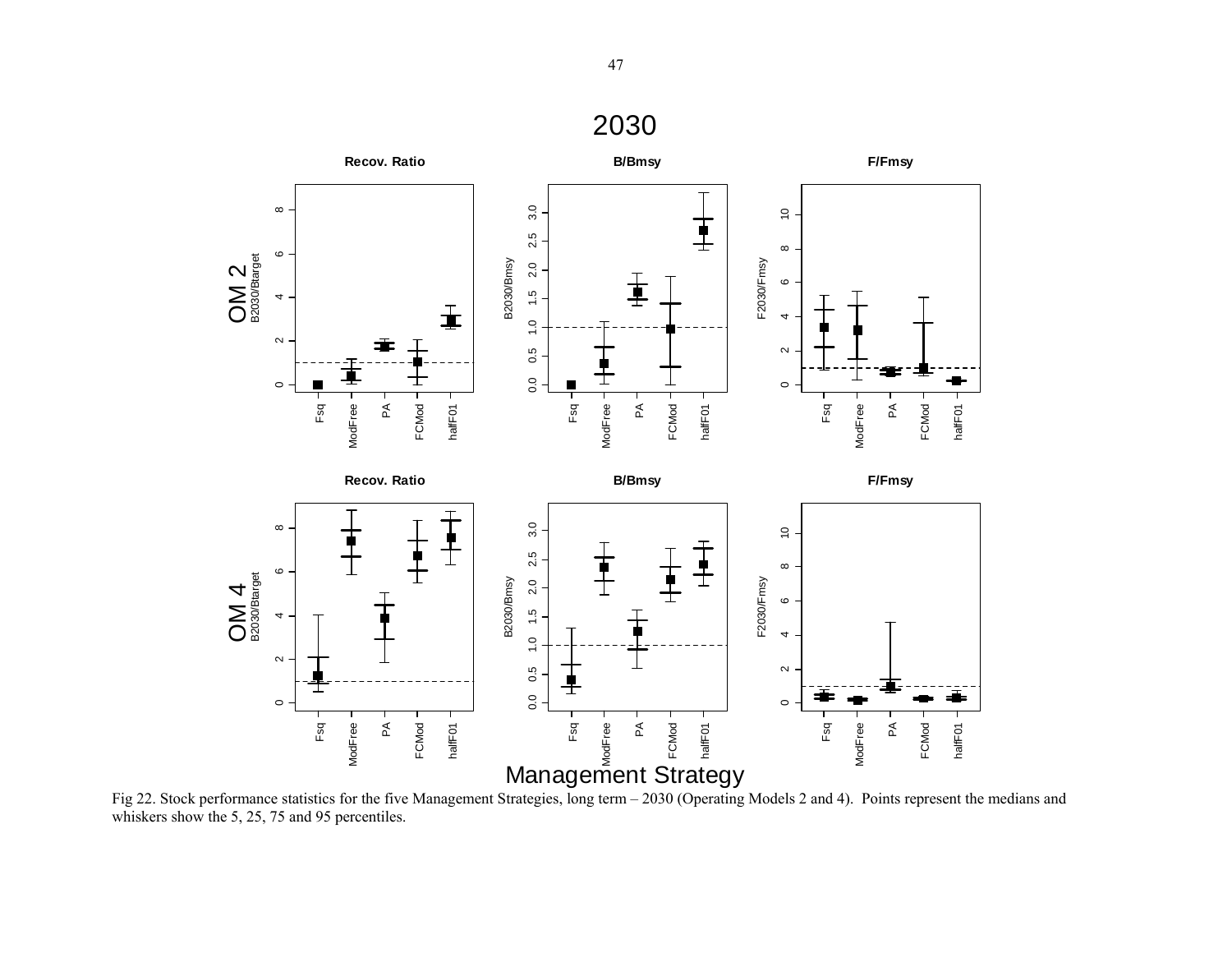![](_page_47_Figure_0.jpeg)

Fsq PA FCMod halfF01

Management Strategy

Fsq

 $\sim$ 

 $\circ$ 

ModFree

ModFree

 $\mathbb A$ 

FCMod

halfF01

ModFree

 $0.5$ 

 $0.0$ 

Fig. 22 cont.. (Operating Models 6 and 10).

B2030/Btarget

 $\sim$ 

 $\circ$ 

OM 10

Fsq

ModFree

ModFree

∓

 $\mathbb A$ 

FCMod

halfF01

B2030/Btarget

OM 6<br>B2030/Btarget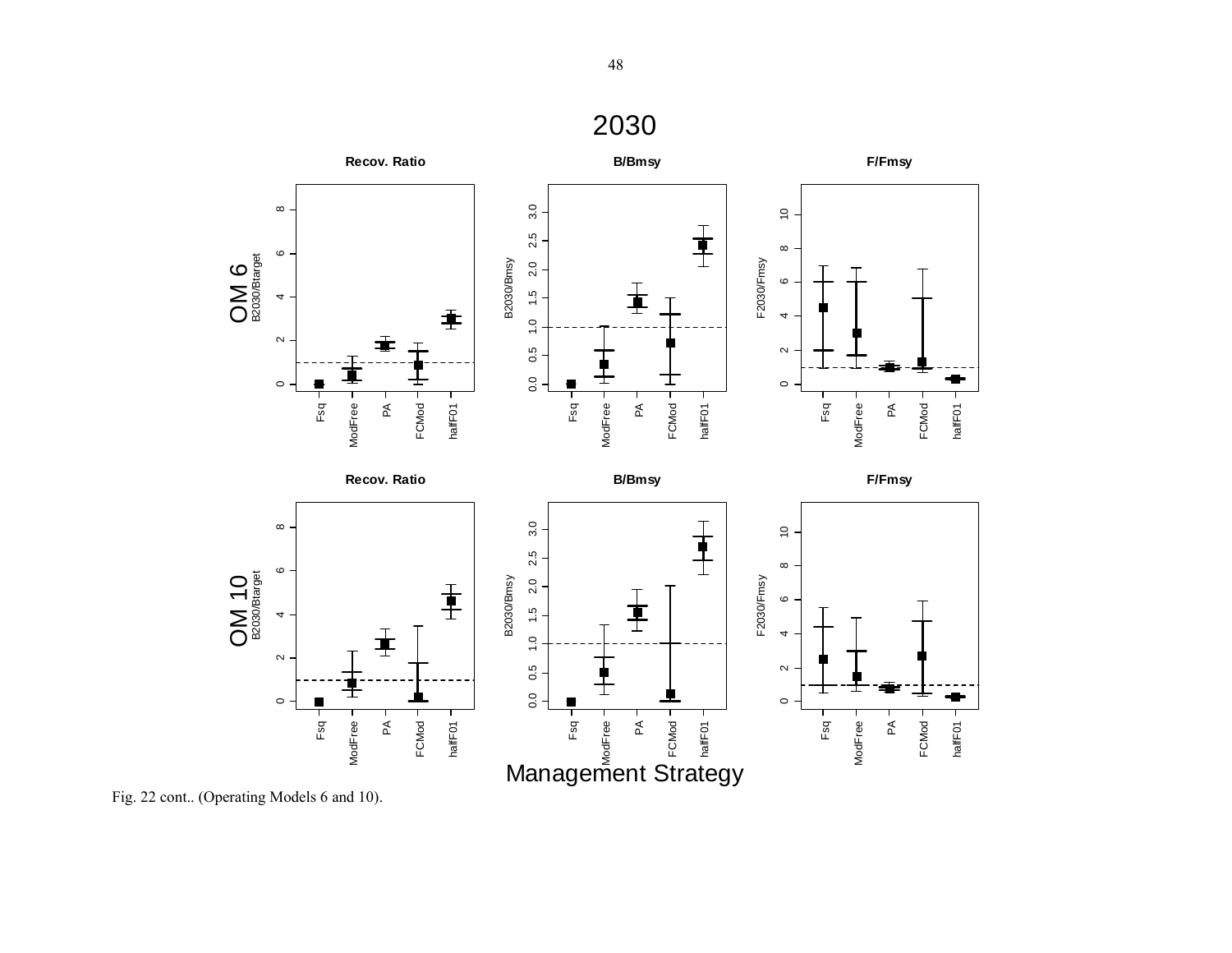![](_page_48_Figure_0.jpeg)

**Exploitable Biomass, 100 replicates**

![](_page_48_Figure_2.jpeg)

![](_page_48_Figure_3.jpeg)

![](_page_48_Figure_4.jpeg)

**Catch, 100 replicates**

![](_page_48_Figure_6.jpeg)

Fig 23. Plots of each individual replicate (*n*=100) from the stochastic simulations (worm plots) for the FCMod Management Strategy in Operating Model 2. The top panel shows the true population exploitable biomass through time, the middle panel shows how this was perceived by the XSA, and the bottom panel shows the catch.